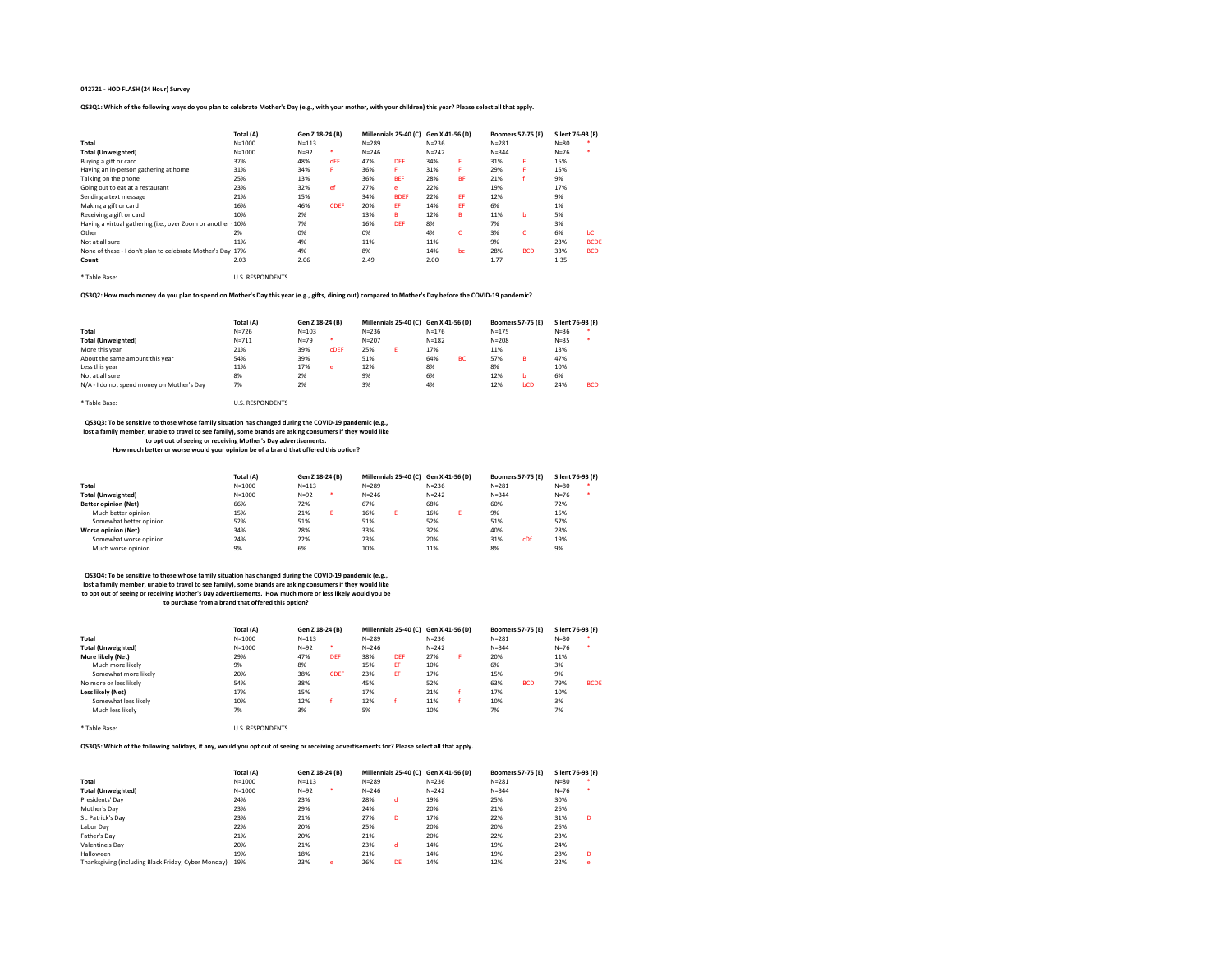| Easter                                      | 18%  | 20%  | 21%  | De  | 12%  |    | 14%  |           | 29%  | DE         |
|---------------------------------------------|------|------|------|-----|------|----|------|-----------|------|------------|
| New Year's Eve/Day                          | 17%  | 14%  | 21%  |     | 12%  |    | 17%  |           | 22%  | a.         |
| Winter holidays (e.g., Christmas, Hannukah) | 15%  | 8%   | 20%  | bdE | 13%  |    | 11%  |           | 24%  | <b>BdE</b> |
| Independence Day (i.e., Fourth of July)     | 15%  | 15%  | 18%  | de  | 11%  |    | 12%  |           | 21%  | de         |
| None of these                               | 45%  | 34%  | 36%  |     | 51%  | ВC | 53%  | <b>BC</b> | 54%  | <b>BC</b>  |
| Count                                       | 2.81 | 2.67 | 3.13 |     | 2.38 |    | 2.67 |           | 3.62 |            |

\* Table Base: U.S. RESPONDENTS

QS3Q6\_1: For which of the following reasons would you opt out of seeing or receiving advertisements for each holiday? Please select all that apply. Presidents' Day

| Total (A) | Gen Z 18-24 (B)                                                                                                                                                                               |            |          |     |          |  | <b>Boomers 57-75 (E)</b>                   |    | Silent 76-93 (F) |                  |
|-----------|-----------------------------------------------------------------------------------------------------------------------------------------------------------------------------------------------|------------|----------|-----|----------|--|--------------------------------------------|----|------------------|------------------|
| $N = 244$ | $N=26$                                                                                                                                                                                        | $+ +$      | $N = 81$ |     | $N = 44$ |  | $N = 69$                                   | ۰  | $N = 24$         | $\bullet\bullet$ |
| $N = 244$ | $N = 24$                                                                                                                                                                                      | $+ +$      | $N = 68$ | ٠   | $N = 44$ |  | $N = 87$                                   | ٠  | $N = 21$         | $\bullet\bullet$ |
| 54%       | 55%                                                                                                                                                                                           |            | 44%      |     | 47%      |  | 64%                                        | c. | 75%              | Cd               |
| 44%       | 38%                                                                                                                                                                                           |            | 37%      |     | 53%      |  | 45%                                        |    | 52%              |                  |
| 17%       | 23%                                                                                                                                                                                           |            | 16%      |     | 8%       |  | 20%                                        |    | 27%              | d                |
|           | 10%                                                                                                                                                                                           |            | 31%      | dEf | 11%      |  | 8%                                         |    | 5%               |                  |
|           | 31%                                                                                                                                                                                           | <b>DFF</b> | 17%      | de  | 3%       |  | 5%                                         |    | 0%               |                  |
| 8%        | 6%                                                                                                                                                                                            |            | 18%      | DFf | 2%       |  | 3%                                         |    | 0%               |                  |
|           | 7%                                                                                                                                                                                            |            | 11%      |     | 2%       |  | 7%                                         |    | 9%               |                  |
| 5%        | 0%                                                                                                                                                                                            |            | 7%       |     | 10%      |  | 4%                                         |    | 2%               |                  |
| 1.63      | 1.70                                                                                                                                                                                          |            | 1.81     |     | 1.36     |  | 1.54                                       |    | 1.70             |                  |
|           | I haven't liked ads for this holiday that I've seen in the 16%<br>Brands/products that I like don't advertise for this holi 11%<br>Ads for this holiday remind me of a friend or family me 8% |            |          |     |          |  | Millennials 25-40 (C) Gen X 41-56 (D)<br>٠ |    |                  |                  |

\* Table Base: WOULD OPT OUT OF SEEING OR RECEIVING ADS ABOUT PRESIDENTS' DAY

QS3Q6\_2: For which of the following reasons would you opt out of seeing or receiving advertisements for each holiday? Please select all that apply. Valentine's Day

|                                                                | Total (A) | Gen Z 18-24 (B) |       | Millennials 25-40 (C) Gen X 41-56 (D) |     |          |   | <b>Boomers 57-75 (E)</b> |   | Silent 76-93 (F) |                  |
|----------------------------------------------------------------|-----------|-----------------|-------|---------------------------------------|-----|----------|---|--------------------------|---|------------------|------------------|
| Total                                                          | $N = 199$ | $N = 24$        | $+ +$ | $N=67$                                | ٠   | $N = 34$ | ٠ | $N = 54$                 | ٠ | $N=19$           | $\bullet\bullet$ |
| <b>Total (Unweighted)</b>                                      | $N = 201$ | $N=20$          | $+ +$ | $N = 55$                              | ٠   | $N=42$   | ٠ | $N = 69$                 | ٠ | $N = 15$         | $\bullet\bullet$ |
| I don't celebrate this holiday.                                | 27%       | 12%             |       | 25%                                   |     | 25%      |   | 28%                      |   | 59%              | <b>Bcde</b>      |
| I don't spend money for this holiday.                          | 25%       | 22%             |       | 22%                                   |     | 18%      |   | 28%                      |   | 44%              | d                |
| I don't like themed ads in general.                            | 22%       | 2%              |       | 17%                                   |     | 29%      | b | 31%                      | h | 24%              |                  |
| Ads for this holiday are too personal.                         | 22%       | 51%             | CdEF  | 17%                                   |     | 23%      |   | 19%                      |   | 6%               |                  |
| Ads for this holiday remind me of a friend or family me 20%    |           | 37%             | D     | 18%                                   |     | 9%       |   | 18%                      |   | 26%              |                  |
| I haven't liked ads for this holiday that I've seen in the 19% |           | 23%             |       | 22%                                   |     | 28%      | F | 10%                      |   | 11%              |                  |
| Brands/products that I like don't advertise for this holi 14%  |           | 6%              |       | 30%                                   | DEf | 10%      |   | 4%                       |   | 0%               |                  |
| Other                                                          | 6%        | 0%              |       | 11%                                   |     | 4%       |   | 4%                       |   | 6%               |                  |
| Count                                                          | 1.54      | 1.54            |       | 1.61                                  |     | 1.46     |   | 1.41                     |   | 1.77             |                  |
|                                                                |           |                 |       |                                       |     |          |   |                          |   |                  |                  |

\* Table Base: WOULD OPT OUT OF SEEING OR RECEIVING ADS ABOUT VALENTINE'S DAY

QS3Q6\_3: For which of the following reasons would you opt out of seeing or receiving advertisements for each holiday? Please select all that apply. St. Patrick's Day

|                                                                | Total (A)                                                        | Gen Z 18-24 (B) |       | Millennials 25-40 (C) Gen X 41-56 (D) |     |          |   | <b>Boomers 57-75 (E)</b> |   | Silent 76-93 (F) |                  |
|----------------------------------------------------------------|------------------------------------------------------------------|-----------------|-------|---------------------------------------|-----|----------|---|--------------------------|---|------------------|------------------|
| Total                                                          | $N = 229$                                                        | $N = 24$        | $+ +$ | $N = 78$                              |     | $N = 41$ |   | $N = 62$                 |   | $N=25$           | $\bullet\bullet$ |
| <b>Total (Unweighted)</b>                                      | $N = 210$                                                        | $N=15$          | ٠     | $N = 53$                              | ٠   | $N=42$   | ٠ | $N=77$                   | ٠ | $N = 23$         | $\bullet\bullet$ |
| I don't celebrate this holiday.                                | 51%                                                              | 43%             |       | 36%                                   |     | 56%      |   | 53%                      |   | 89%              | <b>BCDE</b>      |
| I don't spend money for this holiday.                          | 40%                                                              | 50%             |       | 34%                                   |     | 36%      |   | 36%                      |   | 68%              | CdE              |
| I don't like themed ads in general.                            | 24%                                                              | 14%             |       | 30%                                   |     | 19%      |   | 26%                      |   | 18%              |                  |
| I haven't liked ads for this holiday that I've seen in the 14% |                                                                  | 8%              |       | 21%                                   |     | 13%      |   | 10%                      |   | 8%               |                  |
| Brands/products that I like don't advertise for this holi 13%  |                                                                  | 20%             |       | 24%                                   | dF  | 7%       |   | 5%                       |   | 5%               |                  |
| Ads for this holiday remind me of a friend or family me 10%    |                                                                  | 0%              |       | 22%                                   | Def | 2%       |   | 9%                       |   | 0%               |                  |
| Ads for this holiday are too personal.                         | 6%                                                               | 5%              |       | 14%                                   | e   | 2%       |   | 3%                       |   | 0%               |                  |
| Other                                                          | 5%                                                               | 13%             |       | 5%                                    |     | 4%       |   | 3%                       |   | 5%               |                  |
| Count                                                          | 1.63                                                             | 1.51            |       | 1.85                                  |     | 1.40     |   | 1.45                     |   | 1.92             |                  |
| * Table Base:                                                  | WOULD OPT OUT OF SEEING OR RECEIVING ADS ABOUT ST. PATRICK'S DAY |                 |       |                                       |     |          |   |                          |   |                  |                  |

QS3Q6\_4: For which of the following reasons would you opt out of seeing or receiving advertisements for each holiday? Please select all that apply. Easter

|                                                                | Total (A) | Gen Z 18-24 (B) |       |          | Millennials 25-40 (C) Gen X 41-56 (D) |          |       | <b>Boomers 57-75 (E)</b> | Silent 76-93 (F) |                  |
|----------------------------------------------------------------|-----------|-----------------|-------|----------|---------------------------------------|----------|-------|--------------------------|------------------|------------------|
| Total                                                          | $N = 176$ | $N = 23$        | $+ +$ | $N = 61$ | ٠                                     | $N=29$   | $+ +$ | $N = 39$                 | $N=24$           | $\bullet\bullet$ |
| <b>Total (Unweighted)</b>                                      | $N = 156$ | $N=15$          | **    | $N = 43$ | ٠                                     | $N = 31$ | ٠     | $N = 47$                 | $N = 20$         | $\bullet\bullet$ |
| I don't celebrate this holiday.                                | 31%       | 32%             |       | 17%      |                                       | 42%      | c     | 35%                      | 44%              | c                |
| I don't spend money for this holiday.                          | 28%       | 38%             |       | 16%      |                                       | 26%      |       | 33%                      | 45%              | c.               |
| I don't like themed ads in general.                            | 27%       | 35%             |       | 24%      |                                       | 24%      |       | 34%                      | 20%              |                  |
| Ads for this holiday remind me of a friend or family mi 17%    |           | 14%             |       | 31%      | De                                    | 4%       |       | 11%                      | 11%              |                  |
| Ads for this holiday are too personal.                         | 12%       | 18%             |       | 14%      |                                       | 11%      |       | 10%                      | 9%               |                  |
| Brands/products that I like don't advertise for this holi 12%  |           | 7%              |       | 23%      | Ff                                    | 12%      |       | 3%                       | 0%               |                  |
| I haven't liked ads for this holiday that I've seen in the 11% |           | 15%             |       | 13%      |                                       | 14%      |       | 8%                       | 6%               |                  |
| Other                                                          | 13%       | 7%              |       | 17%      | d                                     | 1%       |       | 7%                       | 30%              | De               |
| Count                                                          | 1.51      | 1.65            |       | 1.56     |                                       | 1.34     |       | 1.41                     | 1.65             |                  |
|                                                                |           |                 |       |          |                                       |          |       |                          |                  |                  |

\* Table Base: WOULD OPT OUT OF SEEING OR RECEIVING ADS ABOUT EASTER

QS3Q6\_5: For which of the following reasons would you opt out of seeing or receiving advertisements for each holiday? Please select all that apply. Mother's Day

|                           | Total (A) | Gen Z 18-24 (B) |    | Millennials 25-40 (C) Gen X 41-56 (D) |  |          |  | <b>Boomers 57-75 (E)</b> | Silent 76-93 (F) |  |
|---------------------------|-----------|-----------------|----|---------------------------------------|--|----------|--|--------------------------|------------------|--|
| Total                     | $N = 232$ | $N = 32$        |    | $N=71$                                |  | $N = 48$ |  | $N = 60$                 | $N = 21$         |  |
| <b>Total (Unweighted)</b> | $N = 228$ | $N=23$          | ** | $N = 57$                              |  | $N = 54$ |  | $N = 76$                 | $N=18$           |  |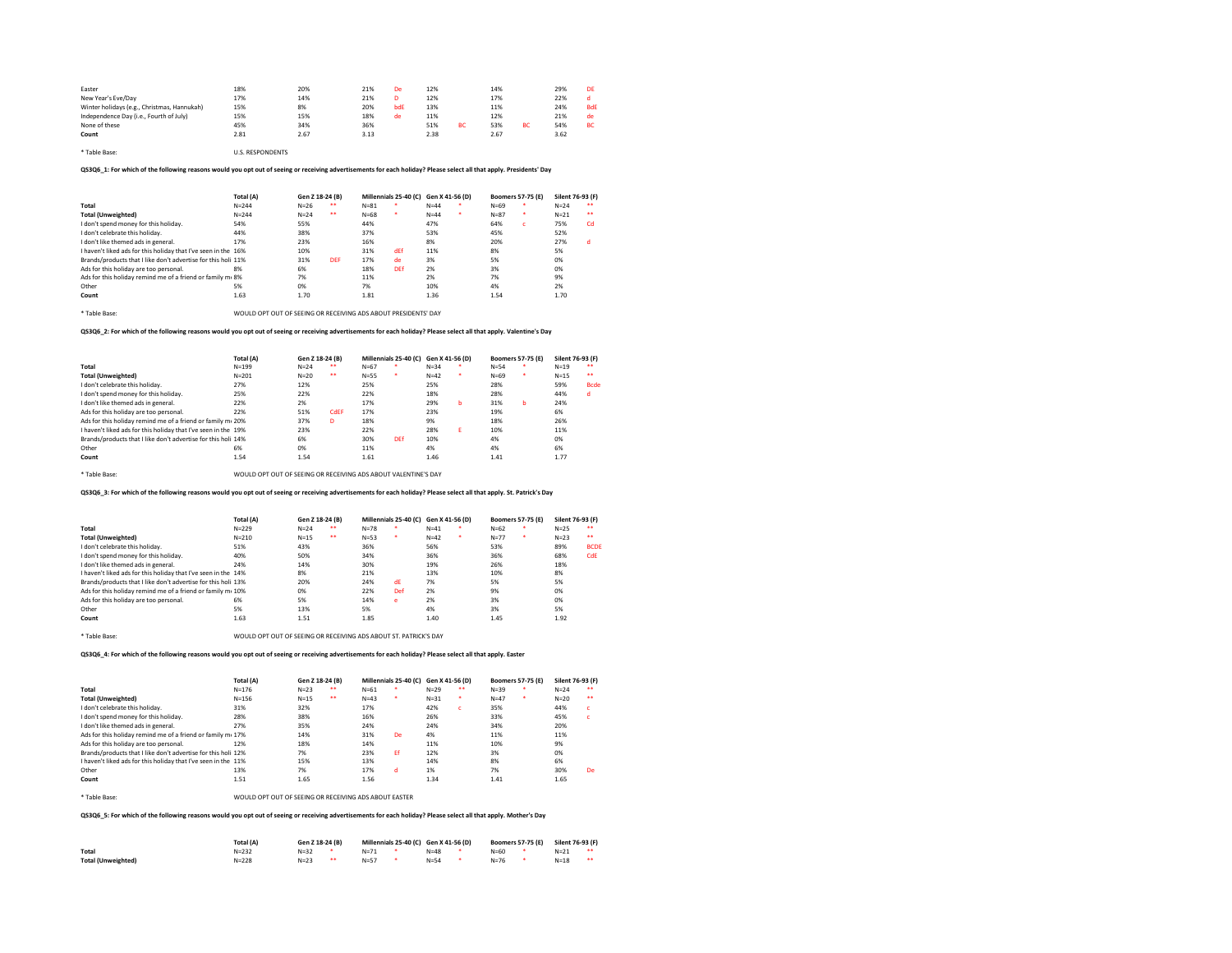| Ads for this holiday remind me of a friend or family m. 33%    |      | 11%  |            | 36%  |    | 29%  | 42%  | R | 41%  |           |
|----------------------------------------------------------------|------|------|------------|------|----|------|------|---|------|-----------|
| I don't like themed ads in general.                            | 20%  | 23%  |            | 20%  |    | 16%  | 18%  |   | 30%  |           |
| Ads for this holiday are too personal.                         | 16%  | 11%  |            | 13%  |    | 23%  | 19%  |   | 8%   |           |
| I don't celebrate this holiday.                                | 16%  | 6%   |            | 11%  |    | 9%   | 24%  | а | 38%  | bCD       |
| Brands/products that I like don't advertise for this holi 15%  |      | 45%  | <b>DEF</b> | 20%  | DE | 4%   | 2%   |   | 8%   |           |
| I don't spend money for this holiday.                          | 13%  | 12%  |            | 7%   |    | 10%  | 16%  |   | 34%  | <b>Cd</b> |
| I haven't liked ads for this holiday that I've seen in the 12% |      | 16%  |            | 14%  | e  | 19%  | 4%   |   | 7%   |           |
| Other                                                          | 14%  | 16%  |            | 16%  | e  | 24%  | 5%   |   | 8%   |           |
| Count                                                          | 1.39 | 1.41 |            | 1.37 |    | 1.35 | 1.30 |   | 1.74 |           |
|                                                                |      |      |            |      |    |      |      |   |      |           |

\* Table Base: WOULD OPT OUT OF SEEING OR RECEIVING ADS ABOUT MOTHER'S DAY

QS3Q6\_6: For which of the following reasons would you opt out of seeing or receiving advertisements for each holiday? Please select all that apply. Father's Day

|                                                               | Total (A) | Gen Z 18-24 (B) |       |          | Millennials 25-40 (C) Gen X 41-56 (D) |          |   |          | <b>Boomers 57-75 (E)</b> | Silent 76-93 (F) |                  |
|---------------------------------------------------------------|-----------|-----------------|-------|----------|---------------------------------------|----------|---|----------|--------------------------|------------------|------------------|
| Total                                                         | $N = 209$ | $N=22$          | $+ +$ | $N = 60$ |                                       | $N=47$   | ٠ | $N = 61$ |                          | $N=19$           | $\bullet\bullet$ |
| <b>Total (Unweighted)</b>                                     | $N = 205$ | $N = 16$        | $+ +$ | $N = 46$ |                                       | $N = 48$ | ٠ | $N=79$   | ٠                        | $N = 16$         | $\bullet\bullet$ |
| Ads for this holiday remind me of a friend or family mi 36%   |           | 25%             |       | 38%      |                                       | 29%      |   | 45%      |                          | 38%              |                  |
| I don't celebrate this holiday.                               | 26%       | 41%             |       | 21%      |                                       | 21%      |   | 25%      |                          | 40%              |                  |
| I don't like themed ads in general.                           | 24%       | 24%             |       | 29%      |                                       | 20%      |   | 21%      |                          | 33%              |                  |
| Ads for this holiday are too personal.                        | 19%       | 38%             | e     | 27%      | e                                     | 14%      |   | 11%      |                          | 8%               |                  |
| I don't spend money for this holiday.                         | 17%       | 24%             |       | 12%      |                                       | 10%      |   | 20%      |                          | 38%              | cD               |
| Brands/products that I like don't advertise for this holi 11% |           | 32%             | Ef    | 14%      | e                                     | 10%      |   | 3%       |                          | 0%               |                  |
| I haven't liked ads for this holiday that I've seen in the 9% |           | 0%              |       | 11%      |                                       | 12%      |   | 8%       |                          | 8%               |                  |
| Other                                                         | 9%        | 17%             | e     | 9%       |                                       | 16%      | ε | 3%       |                          | 9%               |                  |
| Count                                                         | 1.52      | 2.01            |       | 1.61     |                                       | 1.31     |   | 1.35     |                          | 1.74             |                  |

\* Table Base: WOULD OPT OUT OF SEEING OR RECEIVING ADS ABOUT FATHER'S DAY

QS3Q6\_7: For which of the following reasons would you opt out of seeing or receiving advertisements for each holiday? Please select all that apply. Independence Day (i.e., Fourth of July)

|                                                                | Total (A) | Gen Z 18-24 (B) |    |          | Millennials 25-40 (C) Gen X 41-56 (D) |        |    |          | <b>Boomers 57-75 (E)</b> | Silent 76-93 (F) |                  |
|----------------------------------------------------------------|-----------|-----------------|----|----------|---------------------------------------|--------|----|----------|--------------------------|------------------|------------------|
| Total                                                          | $N = 147$ | $N=17$          | ** | $N = 53$ | ۰                                     | $N=25$ | ** | $N = 34$ | ٠                        | $N=17$           |                  |
| <b>Total (Unweighted)</b>                                      | $N = 140$ | $N=16$          | ** | $N=42$   | ٠                                     | $N=26$ | ** | $N=42$   | ٠                        | $N=14$           | $\bullet\bullet$ |
| I don't spend money for this holiday.                          | 33%       | 34%             |    | 19%      |                                       | 26%    |    | 41%      | c                        | 74%              | <b>CD</b>        |
| I don't celebrate this holiday.                                | 22%       | 37%             | c  | 5%       |                                       | 27%    | c  | 21%      | c                        | 52%              | <b>Ce</b>        |
| I don't like themed ads in general.                            | 20%       | 12%             |    | 22%      |                                       | 25%    |    | 16%      |                          | 23%              |                  |
| Brands/products that I like don't advertise for this holi 19%  |           | 31%             | e  | 25%      | e                                     | 32%    | Ff | 5%       |                          | 2%               |                  |
| Ads for this holiday remind me of a friend or family me 14%    |           | 3%              |    | 31%      | Ff                                    | 8%     |    | 2%       |                          | 0%               |                  |
| I haven't liked ads for this holiday that I've seen in the 10% |           | 25%             |    | 11%      |                                       | 10%    |    | 6%       |                          | 2%               |                  |
| Ads for this holiday are too personal.                         | 9%        | 20%             |    | 15%      |                                       | 3%     |    | 6%       |                          | 0%               |                  |
| Other                                                          | 16%       | 19%             |    | 25%      | d                                     | 1%     |    | 18%      |                          | 7%               |                  |
| Count                                                          | 1.44      | 1.81            |    | 1.52     |                                       | 1.33   |    | 1.16     |                          | 1.59             |                  |
|                                                                |           |                 |    |          |                                       |        |    |          |                          |                  |                  |

\* Table Base: WOULD OPT OUT OF SEEING OR RECEIVING ADS ABOUT INDEPENDENCE DAY

QS3Q6\_8: For which of the following reasons would you opt out of seeing or receiving advertisements for each holiday? Please select all that apply. Labor Day

|                                                                | Total (A) | Gen Z 18-24 (B) |       |          | Millennials 25-40 (C) Gen X 41-56 (D) |          |   | <b>Boomers 57-75 (E)</b> |           | Silent 76-93 (F) |                  |
|----------------------------------------------------------------|-----------|-----------------|-------|----------|---------------------------------------|----------|---|--------------------------|-----------|------------------|------------------|
| Total                                                          | $N = 220$ | $N=23$          | $+ +$ | $N = 73$ |                                       | $N=47$   | ٠ | $N = 56$                 | ٠         | $N = 21$         | $\bullet\bullet$ |
| <b>Total (Unweighted)</b>                                      | $N = 207$ | $N=17$          | $+ +$ | $N = 59$ | ٠                                     | $N = 46$ | ٠ | $N = 66$                 | ٠         | $N=19$           | $\bullet\bullet$ |
| I don't celebrate this holiday.                                | 38%       | 63%             | c     | 21%      |                                       | 45%      | c | 43%                      | c         | 45%              |                  |
| I don't spend money for this holiday.                          | 34%       | 27%             |       | 23%      |                                       | 22%      |   | 55%                      | <b>CD</b> | 54%              | cd               |
| I don't like themed ads in general.                            | 25%       | 9%              |       | 31%      |                                       | 21%      |   | 20%                      |           | 40%              |                  |
| Brands/products that I like don't advertise for this holi 12%  |           | 2%              |       | 23%      | F.                                    | 15%      | F | 1%                       |           | 5%               |                  |
| I haven't liked ads for this holiday that I've seen in the 11% |           | 19%             |       | 10%      |                                       | 12%      |   | 7%                       |           | 9%               |                  |
| Ads for this holiday are too personal.                         | 9%        | 5%              |       | 22%      | DF                                    | 1%       |   | 1%                       |           | 5%               |                  |
| Ads for this holiday remind me of a friend or family mi 7%     |           | 8%              |       | 12%      |                                       | 8%       |   | 4%                       |           | 0%               |                  |
| Other                                                          | 7%        | 7%              |       | 13%      | e                                     | 4%       |   | 3%                       |           | 5%               |                  |
| Count                                                          | 1.43      | 1.39            |       | 1.55     |                                       | 1.27     |   | 1.34                     |           | 1.63             |                  |
|                                                                |           |                 |       |          |                                       |          |   |                          |           |                  |                  |

\* Table Base: WOULD OPT OUT OF SEEING OR RECEIVING ADS ABOUT LABOR DAY

QS3Q6\_9: For which of the following reasons would you opt out of seeing or receiving advertisements for each holiday? Please select all that apply. Halloween

|                                                                | Total (A) | Gen Z 18-24 (B) |            | Millennials 25-40 (C) Gen X 41-56 (D) |   |          |   | <b>Boomers 57-75 (E)</b> |           | Silent 76-93 (F) |                  |
|----------------------------------------------------------------|-----------|-----------------|------------|---------------------------------------|---|----------|---|--------------------------|-----------|------------------|------------------|
| Total                                                          | $N = 193$ | $N = 21$        | $\bullet$  | $N = 62$                              | ٠ | $N = 34$ | ٠ | $N = 54$                 |           | $N = 23$         | $\bullet\bullet$ |
| <b>Total (Unweighted)</b>                                      | $N = 189$ | $N = 13$        | $+ +$      | $N=47$                                | ٠ | $N=41$   | ٠ | $N=70$                   | ٠         | $N=18$           | $\bullet\bullet$ |
| I don't celebrate this holiday.                                | 38%       | 7%              |            | 23%                                   |   | 44%      | b | 51%                      | <b>BC</b> | 68%              | <b>BC</b>        |
| I don't spend money for this holiday.                          | 33%       | 27%             |            | 31%                                   |   | 37%      |   | 24%                      |           | 62%              | <b>CE</b>        |
| I haven't liked ads for this holiday that I've seen in the 24% |           | 24%             |            | 29%                                   |   | 22%      |   | 16%                      |           | 33%              |                  |
| I don't like themed ads in general.                            | 21%       | 0%              |            | 16%                                   |   | 29%      |   | 31%                      | b         | 17%              |                  |
| Brands/products that I like don't advertise for this holi 11%  |           | 33%             | dEF        | 11%                                   |   | 9%       |   | 7%                       |           | 0%               |                  |
| Ads for this holiday remind me of a friend or family m. 10%    |           | 37%             | <b>DEF</b> | 13%                                   | F | 7%       |   | 1%                       |           | 0%               |                  |
| Ads for this holiday are too personal.                         | 5%        | 0%              |            | 8%                                    |   | 7%       |   | 4%                       |           | 0%               |                  |
| Other                                                          | 14%       | 27%             | D          | 23%                                   | n | 1%       |   | 10%                      |           | 5%               |                  |
| Count                                                          | 1.55      | 1.55            |            | 1.54                                  |   | 1.56     |   | 1.42                     |           | 1.85             |                  |
|                                                                |           |                 |            |                                       |   |          |   |                          |           |                  |                  |

\* Table Base: WOULD OPT OUT OF SEEING OR RECEIVING ADS ABOUT HALLOWEEN

QS3Q6\_10: For which of the following reasons would you opt out of seeing or receiving advertisements for each holiday? Please select all that apply. Thanksgiving (including Black Friday, Cyber Monday)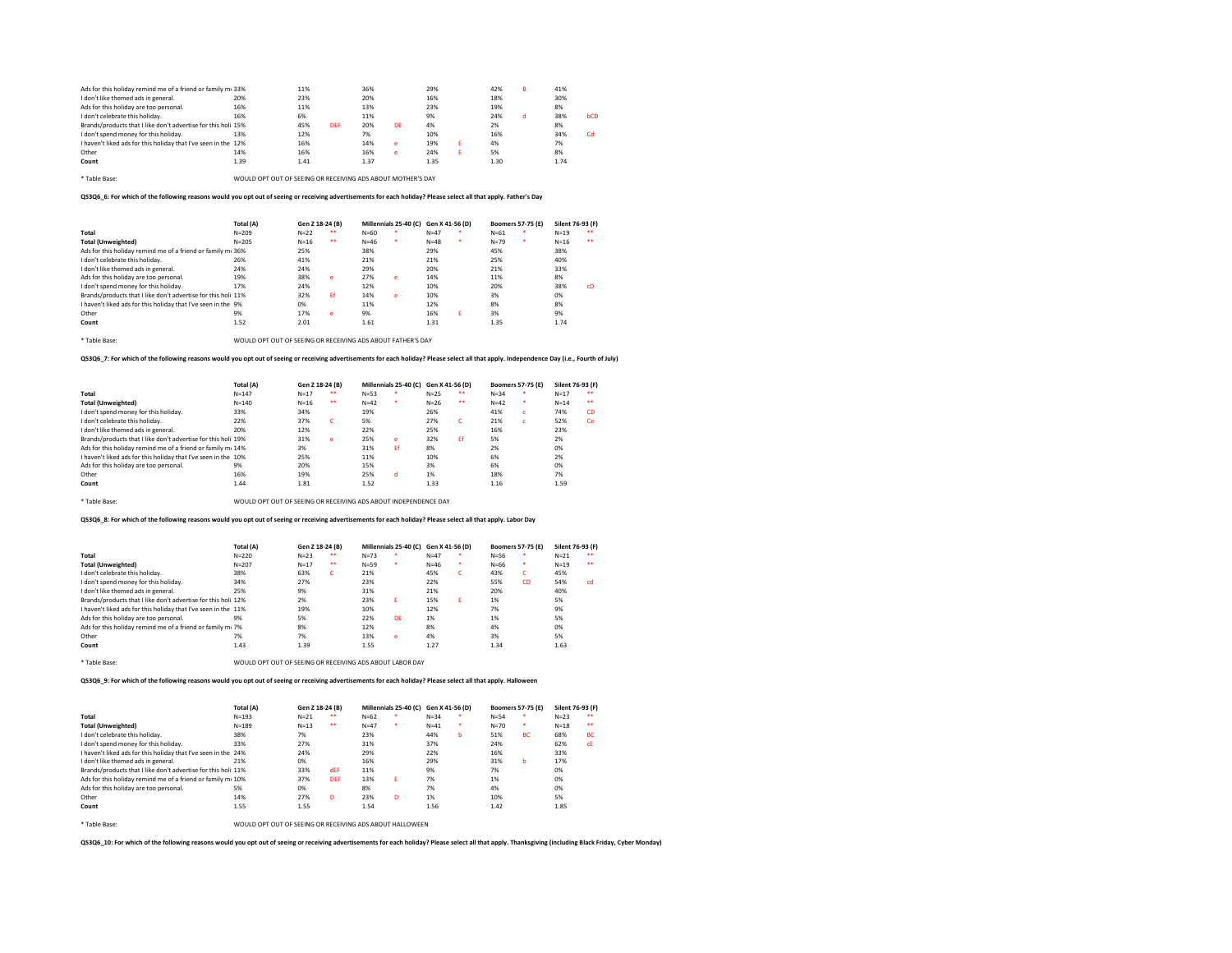|                                                                | Total (A)                                                                                             | Gen Z 18-24 (B) |                  |          | Millennials 25-40 (C) Gen X 41-56 (D) |          |    |          | <b>Boomers 57-75 (E)</b> | Silent 76-93 (F) |  |
|----------------------------------------------------------------|-------------------------------------------------------------------------------------------------------|-----------------|------------------|----------|---------------------------------------|----------|----|----------|--------------------------|------------------|--|
| Total                                                          | $N = 188$                                                                                             | $N = 26$        | $\bullet\bullet$ | $N=75$   |                                       | $N = 34$ |    | $N = 34$ |                          | $N=18$           |  |
| <b>Total (Unweighted)</b>                                      | $N = 172$                                                                                             | $N=18$          | $\bullet\bullet$ | $N = 53$ | ٠                                     | $N = 40$ |    | $N = 46$ | ٠                        | $N=15$           |  |
| Ads for this holiday remind me of a friend or family me 25%    |                                                                                                       | 21%             |                  | 36%      | DE                                    | 12%      |    | 13%      |                          | 35%              |  |
| I don't like themed ads in general.                            | 20%                                                                                                   | 3%              |                  | 14%      |                                       | 28%      |    | 33%      | bc                       | 34%              |  |
| I don't celebrate this holiday.                                | 19%                                                                                                   | 25%             |                  | 16%      |                                       | 18%      |    | 15%      |                          | 38%              |  |
| Ads for this holiday are too personal.                         | 19%                                                                                                   | 26%             |                  | 19%      |                                       | 30%      | F. | 7%       |                          | 9%               |  |
| I don't spend money for this holiday.                          | 16%                                                                                                   | 38%             | c                | 5%       |                                       | 13%      |    | 20%      | c.                       | 31%              |  |
| Brands/products that I like don't advertise for this holi 13%  |                                                                                                       | 9%              |                  | 20%      |                                       | 13%      |    | 7%       |                          | 0%               |  |
| I haven't liked ads for this holiday that I've seen in the 11% |                                                                                                       | 12%             |                  | 6%       |                                       | 15%      |    | 21%      | c.                       | 5%               |  |
| Other                                                          | 14%                                                                                                   | 13%             |                  | 21%      | d                                     | 4%       |    | 11%      |                          | 10%              |  |
| Count                                                          | 1.38                                                                                                  | 1.47            |                  | 1.37     |                                       | 1.33     |    | 1.27     |                          | 1.62             |  |
|                                                                |                                                                                                       |                 |                  |          |                                       |          |    |          |                          |                  |  |
| * Table Base:                                                  | WOULD OPT OUT OF SEEING OR RECEIVING ADS ABOUT THANKSGIVING (INCLUDING BLACK FRIDAY AND CYBER MONDAY) |                 |                  |          |                                       |          |    |          |                          |                  |  |

QS3Q6\_11: For which of the following reasons would you opt out of seeing or receiving advertisements for each holiday? Please select all that apply. Winter holidays (e.g., Christmas, Hannukah)

|                                                                | Total (A) | Gen Z 18-24 (B) |       | Millennials 25-40 (C) Gen X 41-56 (D) |   |          |    | <b>Boomers 57-75 (E)</b> |    | Silent 76-93 (F) |                  |
|----------------------------------------------------------------|-----------|-----------------|-------|---------------------------------------|---|----------|----|--------------------------|----|------------------|------------------|
| Total                                                          | $N = 148$ | $N=9$           | $+ +$ | $N = 59$                              |   | $N = 30$ |    | $N = 31$                 |    | $N=19$           | $\bullet\bullet$ |
| <b>Total (Unweighted)</b>                                      | $N = 141$ | $N=8$           | $+ +$ | $N=45$                                | ٠ | $N = 31$ | ٠  | $N = 41$                 | ٠  | $N=16$           |                  |
| I don't like themed ads in general.                            | 33%       | 53%             |       | 20%                                   |   | 46%      | c. | 42%                      | c. | 29%              |                  |
| Ads for this holiday remind me of a friend or family m. 21%    |           | 0%              |       | 24%                                   |   | 16%      |    | 18%                      |    | 36%              |                  |
| I don't celebrate this holiday.                                | 19%       | 11%             |       | 18%                                   |   | 15%      |    | 17%                      |    | 35%              |                  |
| I haven't liked ads for this holiday that I've seen in the 16% |           | 4%              |       | 26%                                   |   | 12%      |    | 13%                      |    | 4%               |                  |
| Ads for this holiday are too personal.                         | 16%       | 11%             |       | 24%                                   |   | 18%      |    | 7%                       |    | 6%               |                  |
| I don't spend money for this holiday.                          | 13%       | 8%              |       | 13%                                   |   | 2%       |    | 15%                      |    | 30%              | D                |
| Brands/products that I like don't advertise for this holi 9%   |           | 15%             |       | 15%                                   |   | 5%       |    | 4%                       |    | 0%               |                  |
| Other                                                          | 14%       | 28%             |       | 15%                                   |   | 7%       |    | 12%                      |    | 19%              |                  |
| Count                                                          | 1.42      | 1.31            |       | 1.56                                  |   | 1.22     |    | 1.28                     |    | 1.59             |                  |

\* Table Base: WOULD OPT OUT OF SEEING OR RECEIVING ADS ABOUT WINTER HOLIDAYS (E.G., CHRISTMAS, HANNUKAH)

QS3Q6\_12: For which of the following reasons would you opt out of seeing or receiving advertisements for each holiday? Please select all that apply. New Year's Eve/Day

|                                                                | Total (A) | Gen Z 18-24 (B) |       | Millennials 25-40 (C) Gen X 41-56 (D) |            |          |           | <b>Boomers 57-75 (E)</b> |   | Silent 76-93 (F) |            |
|----------------------------------------------------------------|-----------|-----------------|-------|---------------------------------------|------------|----------|-----------|--------------------------|---|------------------|------------|
| Total                                                          | $N = 170$ | $N=16$          | $+ +$ | $N = 62$                              | ٠          | $N=28$   |           | $N = 47$                 | ٠ | $N=18$           |            |
| <b>Total (Unweighted)</b>                                      | $N = 161$ | $N=9$           | $+ +$ | $N = 44$                              | ٠          | $N = 33$ | $\bullet$ | $N = 59$                 | ٠ | $N=16$           |            |
| I don't spend money for this holiday.                          | 31%       | 45%             |       | 15%                                   |            | 27%      |           | 35%                      | c | 71%              | <b>CDE</b> |
| I don't celebrate this holiday.                                | 29%       | 61%             | c     | 14%                                   |            | 23%      |           | 31%                      |   | 63%              | CDe        |
| I don't like themed ads in general.                            | 20%       | 38%             |       | 9%                                    |            | 33%      | c         | 20%                      |   | 20%              |            |
| Ads for this holiday remind me of a friend or family me 18%    |           | 5%              |       | 40%                                   | <b>DEF</b> | 9%       |           | 5%                       |   | 2%               |            |
| I haven't liked ads for this holiday that I've seen in the 15% |           | 39%             |       | 9%                                    |            | 27%      | c.        | 12%                      |   | 5%               |            |
| Brands/products that I like don't advertise for this holi 13%  |           | 20%             |       | 18%                                   |            | 15%      |           | 6%                       |   | 6%               |            |
| Ads for this holiday are too personal.                         | 12%       | 3%              |       | 24%                                   | F          | 14%      | F.        | 0%                       |   | 2%               |            |
| Other                                                          | 15%       | 11%             |       | 25%                                   | n          | 3%       |           | 15%                      |   | 6%               |            |
| Count                                                          | 1.53      | 2.22            |       | 1.54                                  |            | 1.51     |           | 1.23                     |   | 1.75             |            |

\* Table Base: WOULD OPT OUT OF SEEING OR RECEIVING ADS ABOUT NEW YEAR'S EVE/DAY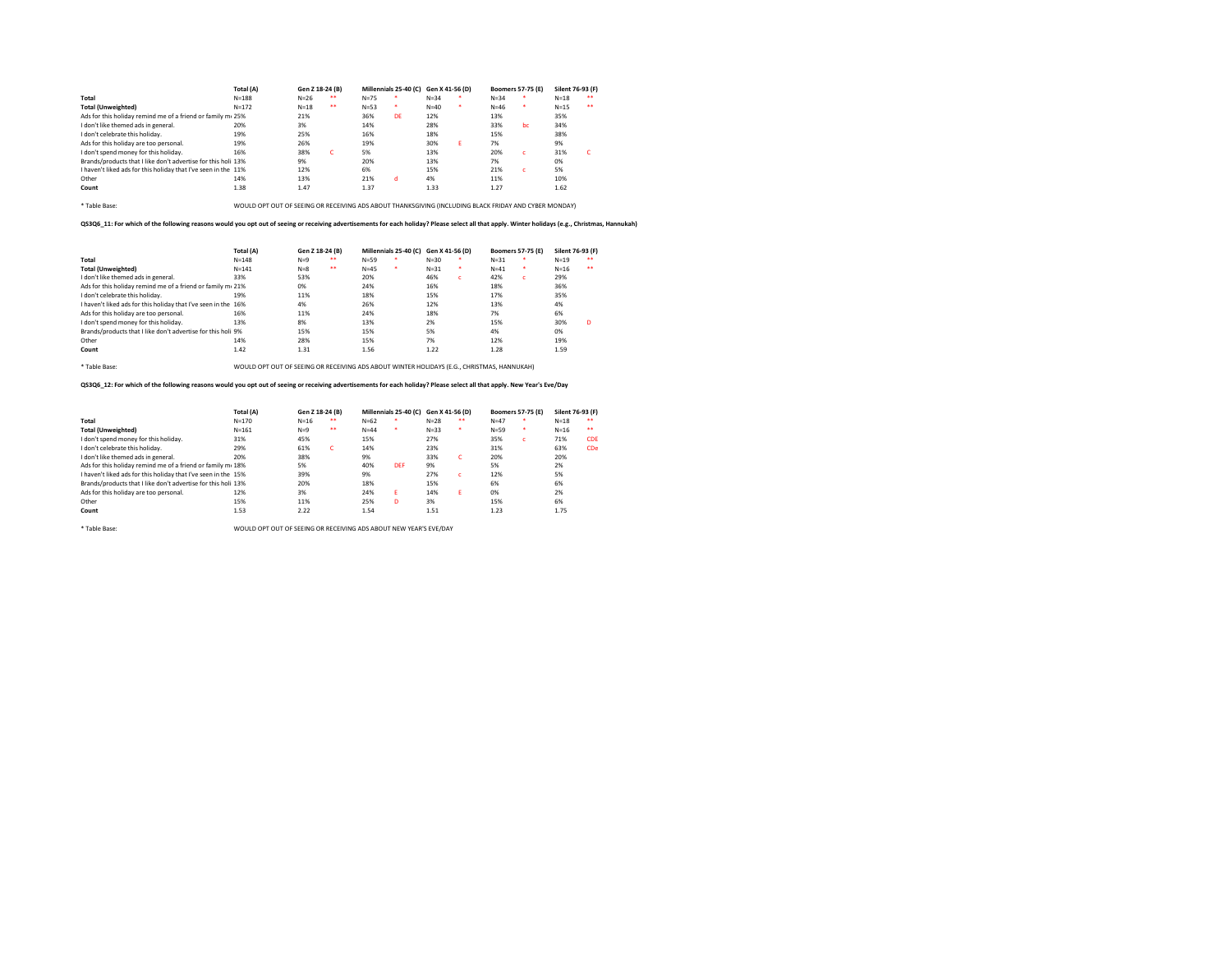042721 - HOD FLASH (24 Hour) Survey

|                                                                                                                                                                                                                                   |                                                                          |                                                                      |                                                                                     |                                                                                                 |                                                                                                                                     |                                                                                                                                 |                                                                                                                                                            |                                                                                                         |                                                                             |                                                                                   | Male Ago                                                                                                    |                                                                     |                                                     |                                                                                       |                                                                                                             |                                                                                                                       |                                                                    |                                                                                      |                                                                                   |                                                                                                                     | Region<br>Midwest (U)                                                                                     |                                                                                                                     |
|-----------------------------------------------------------------------------------------------------------------------------------------------------------------------------------------------------------------------------------|--------------------------------------------------------------------------|----------------------------------------------------------------------|-------------------------------------------------------------------------------------|-------------------------------------------------------------------------------------------------|-------------------------------------------------------------------------------------------------------------------------------------|---------------------------------------------------------------------------------------------------------------------------------|------------------------------------------------------------------------------------------------------------------------------------------------------------|---------------------------------------------------------------------------------------------------------|-----------------------------------------------------------------------------|-----------------------------------------------------------------------------------|-------------------------------------------------------------------------------------------------------------|---------------------------------------------------------------------|-----------------------------------------------------|---------------------------------------------------------------------------------------|-------------------------------------------------------------------------------------------------------------|-----------------------------------------------------------------------------------------------------------------------|--------------------------------------------------------------------|--------------------------------------------------------------------------------------|-----------------------------------------------------------------------------------|---------------------------------------------------------------------------------------------------------------------|-----------------------------------------------------------------------------------------------------------|---------------------------------------------------------------------------------------------------------------------|
|                                                                                                                                                                                                                                   | Total (A)                                                                | Male (B)                                                             | Female (C)                                                                          | 18-34 (D)<br>N=283                                                                              | 35-44 (E)                                                                                                                           | 45-54 (F)                                                                                                                       | 55-64 (G)                                                                                                                                                  | $65+$ (H)                                                                                               | $18-34(1)$                                                                  | 35-44 (J)                                                                         | 45-54 (K)                                                                                                   | 55-64 (L)                                                           | $65+$ (M)                                           | 18-34 (N)                                                                             | 35-44 (0)                                                                                                   | 45-54 (P)                                                                                                             | 55-64 (0)                                                          | $65 + (R)$                                                                           | Northeast (S)                                                                     | South (T)                                                                                                           |                                                                                                           | West (V)                                                                                                            |
| Total<br>Total (Unweighted)                                                                                                                                                                                                       | $N=1000$<br>$N=1000$                                                     | N=474<br>N=474<br>N=382                                              | N=516<br>N=607                                                                      | $N = 223$                                                                                       | $N=167$<br>$N=158$                                                                                                                  | N=159<br>N=163                                                                                                                  | $\begin{array}{r} N{=}171 \\ N{=}194 \\ 3\,1\% \\ 2\,9\% \\ 2\,2\% \\ 2\,2\% \\ 2\,1\% \\ 4\,3\% \\ 4\,1\% \\ 3\% \\ 1\,1\% \\ 2\,4\% \\ 1.78 \end{array}$ | $N = 221$<br>$N = 262$                                                                                  | N=136<br>N=66<br>S2%<br>33%                                                 | N=82<br>N=69<br>S4% 26% 33% 44% 38% 34% 38% 22%<br>D% 15% 22% 12% 12% 22% 12% 22% | $N=76$<br>$N=53$                                                                                            | $N = 82$<br>$N = 79$                                                | $N=101$<br>$N=119$                                  | $N=147$<br>$N=157$                                                                    | N=84<br>N=89<br>35%<br>44%<br>40%<br>22%<br>25%<br>12%<br>15%<br>0%<br>9%<br>10%<br>2.43                    | $N=82$<br>$N=110$                                                                                                     | $N=89$<br>$N=115$                                                  | $N=120$<br>$N=143$                                                                   | $N=174$<br>$N=202$                                                                | N=387<br>N=379                                                                                                      | N=206<br>N=208<br>36%<br>30%<br>22%<br>19%<br>15%<br>28%<br>28%<br>28%<br>28%<br>28%<br>28%<br>28%<br>28% | $N=233$<br>$N=211$                                                                                                  |
| Buying a gift or card<br>Having an in-person gathering at hom                                                                                                                                                                     | $\frac{37\%}{31\%}$                                                      | $\begin{array}{r} 144\% \\ 31\% \\ 23\% \\ 28\% \\ 21\% \end{array}$ | 30%<br>31%                                                                          | 47%<br>35%<br>1GH<br>또 모 포 모 GH<br>EFGH                                                         | $\begin{array}{r} 45\% \\ 35\% \\ 36\% \\ 28\% \\ 33\% \\ 17\% \\ 13\% \\ 15\% \\ 11\% \\ 11\% \\ \end{array}$<br>요 포 없는 모<br>모 이 모 | $\begin{array}{r} 35\% \\ 31\% \\ 31\% \\ 19\% \\ 24\% \\ 16\% \\ 10\% \\ 12\% \\ 13\% \\ 2.08 \end{array}$                     |                                                                                                                                                            | $\frac{24\%}{24\%}$                                                                                     | $\mathsf{IM}{}$                                                             | $\,$ LM                                                                           | 45%<br>34%<br>25%<br>27%<br>23%<br>20%<br>0%<br>12%<br>5%                                                   | 33%<br>31%<br>15%<br>16%<br>20%<br>6%<br>3%<br>0%                   | 30%<br>31%                                          | $\begin{array}{r} 42\% \\ 37\% \\ 20\% \\ 22\% \\ 22\% \\ 34\% \\ 14\% \end{array}$   | $R$<br>$PQR$<br>$NR$                                                                                        |                                                                                                                       | 28%<br>28%<br>29%<br>23%<br>21%<br>6%<br>21%                       | 19%<br>18%                                                                           | 44%<br>32%<br>31%<br>31%<br>23%<br>25%<br>17%<br>4%<br>4%<br>5%<br>15%            | $\begin{array}{l} 34\% \\ 30\% \\ 27\% \\ 26\% \\ 22\% \\ 18\% \\ 11\% \\ 11\% \\ 10\% \\ 10\% \\ 18\% \end{array}$ |                                                                                                           | $\begin{array}{r} 37\% \\ 34\% \\ 22\% \\ 22\% \\ 21\% \\ 18\% \\ 7\% \\ 6\% \\ 13\% \\ 16\% \\ 197 \\ \end{array}$ |
|                                                                                                                                                                                                                                   |                                                                          |                                                                      |                                                                                     |                                                                                                 |                                                                                                                                     |                                                                                                                                 |                                                                                                                                                            |                                                                                                         | $\begin{array}{c}\nM \\ M \\ M\n\end{array}$                                | $\bar{\rm m}$                                                                     | $\blacksquare$                                                                                              |                                                                     |                                                     |                                                                                       |                                                                                                             | <b>NR</b>                                                                                                             |                                                                    |                                                                                      |                                                                                   |                                                                                                                     |                                                                                                           |                                                                                                                     |
| Talking on the phone<br>Going out to eat at a restaurant<br>Sending a text message                                                                                                                                                | 25%<br>23%<br>21%                                                        |                                                                      | $\begin{array}{r} 27\% \\ 19\% \\ 21\% \end{array}$                                 |                                                                                                 |                                                                                                                                     |                                                                                                                                 |                                                                                                                                                            |                                                                                                         |                                                                             |                                                                                   | <b>LM</b>                                                                                                   |                                                                     | $^{13\%}_{21\%}$                                    |                                                                                       |                                                                                                             | $\bar{\mathbf{R}}$                                                                                                    |                                                                    | $\begin{array}{c} 18\% \\ 15\% \\ 11\% \end{array}$                                  |                                                                                   |                                                                                                                     |                                                                                                           |                                                                                                                     |
|                                                                                                                                                                                                                                   |                                                                          |                                                                      |                                                                                     | 25%<br>28%<br>28%<br>25%<br>32%<br>7%                                                           |                                                                                                                                     | GH<br>GH                                                                                                                        |                                                                                                                                                            | $\begin{array}{r} 16\% \\ 18\% \\ 10\% \\ 4\% \\ 8\% \\ 4\% \\ 5\% \\ 13\% \\ 33\% \\ 1.59 \end{array}$ | 30%<br>36%<br>28%<br>29%<br>0%<br>18%                                       | $\frac{\text{LM}}{\text{LM}}$                                                     | <b>LM</b>                                                                                                   |                                                                     | 9%<br>7%<br>0%                                      | OPOR                                                                                  |                                                                                                             |                                                                                                                       |                                                                    |                                                                                      | $\mathbf{u}$<br>$\alpha$                                                          | $\mathbf{u}$                                                                                                        |                                                                                                           |                                                                                                                     |
| Making a gift or card<br>Receiving a gift or card                                                                                                                                                                                 | 16%<br>10%                                                               | 17%<br>0%<br>12%                                                     | 11%<br>15%<br>20%<br>8%<br>3%<br>14%<br>15%                                         |                                                                                                 |                                                                                                                                     |                                                                                                                                 |                                                                                                                                                            |                                                                                                         |                                                                             |                                                                                   |                                                                                                             |                                                                     |                                                     |                                                                                       | $rac{R}{m}$                                                                                                 | $\frac{R}{m}$                                                                                                         |                                                                    | $\begin{array}{c} 2\% \\ 15\% \end{array}$                                           |                                                                                   |                                                                                                                     |                                                                                                           |                                                                                                                     |
| Having a virtual gathering (i.e., over Zoom or<br>Other<br>Not at all sure                                                                                                                                                        | 10%                                                                      |                                                                      |                                                                                     |                                                                                                 | <b>AH</b>                                                                                                                           |                                                                                                                                 |                                                                                                                                                            | De                                                                                                      | <b>uw</b>                                                                   |                                                                                   |                                                                                                             | 6%<br>4%<br>9%<br>22%                                               | 6%<br>2%<br>8%<br>8%<br>36%                         | $\begin{array}{l} 6\% \\ 0\% \\ 11\% \end{array}$                                     |                                                                                                             | NO                                                                                                                    | 9%<br>2%<br>13%<br>26%<br>2.07                                     | $\begin{array}{r} 3\% \\ 7\% \\ 18\% \\ 30\% \\ 1.55 \end{array}$<br><b>NO</b>       | <b>UV</b>                                                                         |                                                                                                                     |                                                                                                           |                                                                                                                     |
|                                                                                                                                                                                                                                   | $\frac{2\%}{11\%}$                                                       | $\frac{2\%}{8\%}$                                                    |                                                                                     | $0\%$<br>8%<br>6%                                                                               |                                                                                                                                     |                                                                                                                                 |                                                                                                                                                            |                                                                                                         | 0%<br>5%<br>9%                                                              |                                                                                   |                                                                                                             |                                                                     |                                                     |                                                                                       |                                                                                                             |                                                                                                                       |                                                                    |                                                                                      |                                                                                   |                                                                                                                     |                                                                                                           |                                                                                                                     |
| None of these - I don't plan to celebrate Mother's Day 17%                                                                                                                                                                        |                                                                          | 18%                                                                  |                                                                                     |                                                                                                 | 10%                                                                                                                                 | $\mathbf{d}$                                                                                                                    | DEF                                                                                                                                                        | DEFR                                                                                                    |                                                                             |                                                                                   | 12%                                                                                                         |                                                                     | <b>UKI</b>                                          | $\frac{2\%}{2.11}$                                                                    | $\mathbf{N}$                                                                                                | $\bar{N}$                                                                                                             | <b>NO</b>                                                          | <b>NOP</b>                                                                           |                                                                                   |                                                                                                                     |                                                                                                           |                                                                                                                     |
| Count                                                                                                                                                                                                                             | 2.03                                                                     | 2.03                                                                 | 2.03                                                                                | 2.25                                                                                            | 2.44                                                                                                                                |                                                                                                                                 |                                                                                                                                                            |                                                                                                         | 2.41                                                                        |                                                                                   | 2.04                                                                                                        | 1.47                                                                | 1.63                                                |                                                                                       |                                                                                                             |                                                                                                                       |                                                                    |                                                                                      | 2.22                                                                              | 2.10                                                                                                                |                                                                                                           |                                                                                                                     |
|                                                                                                                                                                                                                                   | U.S. RESPONDENTS                                                         |                                                                      |                                                                                     |                                                                                                 |                                                                                                                                     |                                                                                                                                 |                                                                                                                                                            |                                                                                                         |                                                                             |                                                                                   |                                                                                                             |                                                                     |                                                     |                                                                                       |                                                                                                             |                                                                                                                       |                                                                    |                                                                                      |                                                                                   |                                                                                                                     |                                                                                                           |                                                                                                                     |
| QS3Q2: How much money do you plan to spend on Mother's                                                                                                                                                                            |                                                                          |                                                                      | ear (e.g., gifts, dining out) compared to Mother's Day before the COVID-19 pandemic |                                                                                                 |                                                                                                                                     |                                                                                                                                 |                                                                                                                                                            |                                                                                                         |                                                                             |                                                                                   |                                                                                                             |                                                                     |                                                     |                                                                                       |                                                                                                             |                                                                                                                       |                                                                    |                                                                                      |                                                                                   |                                                                                                                     |                                                                                                           |                                                                                                                     |
|                                                                                                                                                                                                                                   |                                                                          |                                                                      |                                                                                     |                                                                                                 |                                                                                                                                     |                                                                                                                                 |                                                                                                                                                            |                                                                                                         |                                                                             |                                                                                   |                                                                                                             |                                                                     |                                                     |                                                                                       |                                                                                                             |                                                                                                                       |                                                                    |                                                                                      |                                                                                   |                                                                                                                     |                                                                                                           |                                                                                                                     |
|                                                                                                                                                                                                                                   |                                                                          |                                                                      | Gender                                                                              |                                                                                                 |                                                                                                                                     | Age                                                                                                                             |                                                                                                                                                            |                                                                                                         |                                                                             |                                                                                   | Male Ago                                                                                                    |                                                                     |                                                     |                                                                                       |                                                                                                             | <b>Female Age</b>                                                                                                     |                                                                    |                                                                                      |                                                                                   |                                                                                                                     |                                                                                                           |                                                                                                                     |
|                                                                                                                                                                                                                                   | Total (A)<br>N=726                                                       | Male (B)<br>N=353                                                    |                                                                                     |                                                                                                 | 35-44 (E)<br>N=132                                                                                                                  |                                                                                                                                 |                                                                                                                                                            | $65+ (H)$<br>N=119                                                                                      |                                                                             |                                                                                   |                                                                                                             |                                                                     |                                                     |                                                                                       |                                                                                                             |                                                                                                                       |                                                                    |                                                                                      | Northeast (S)<br>$_{\rm N=140}$                                                   | South (T)<br>$N=278$                                                                                                |                                                                                                           |                                                                                                                     |
| <b>Total (Unweighted)</b>                                                                                                                                                                                                         | $N = 711$                                                                |                                                                      |                                                                                     | 18-34 (D)<br>N=244<br>N=191<br>29%<br>48%                                                       |                                                                                                                                     |                                                                                                                                 |                                                                                                                                                            |                                                                                                         | $18 - 34 (1)$<br>$N = 116$<br>$N = 55$<br>$35%$<br>$41%$                    |                                                                                   |                                                                                                             | 55-64 (L)<br>N=57<br>N=53<br>7%<br>63%                              | $65 + (M)$<br>N=56<br>N=66<br>N=6%<br>16%           |                                                                                       |                                                                                                             |                                                                                                                       | 55-64 (Q)<br>N=54<br>N=68<br>12%<br>53%                            | 65+ (R)<br>N=63<br>N=82                                                              | $N = 157$                                                                         |                                                                                                                     |                                                                                                           |                                                                                                                     |
| More this year<br>About the same amount this year                                                                                                                                                                                 | 21%<br>54%                                                               | N=272<br>27%<br>54%                                                  |                                                                                     | fGH                                                                                             | $\substack{N=131 \\ 27\% \\ 51\%}$<br><b>GH</b>                                                                                     | <b>DEF</b>                                                                                                                      |                                                                                                                                                            |                                                                                                         | $\mathop{\text{Lm}}$                                                        | $\mathbf{L}\mathbf{M}$                                                            |                                                                                                             | $\mathbf{u}$                                                        |                                                     | pR                                                                                    |                                                                                                             | $\overline{R}$                                                                                                        |                                                                    | $\frac{9\%}{43\%}$                                                                   | 25%<br>47%                                                                        | N=265<br>17%<br>56%                                                                                                 |                                                                                                           |                                                                                                                     |
|                                                                                                                                                                                                                                   | $11\%$                                                                   |                                                                      |                                                                                     | $\mathbf{h}$                                                                                    |                                                                                                                                     |                                                                                                                                 |                                                                                                                                                            |                                                                                                         | $\blacksquare$                                                              |                                                                                   |                                                                                                             |                                                                     |                                                     |                                                                                       |                                                                                                             |                                                                                                                       |                                                                    |                                                                                      |                                                                                   |                                                                                                                     |                                                                                                           |                                                                                                                     |
| Less this year<br>Not at all sure                                                                                                                                                                                                 | 8%                                                                       | 9%<br>7%                                                             | remate (C)<br>Female (C)<br>N=365<br>N=431<br>16%<br>S3%<br>33%<br>9%               | $\begin{array}{l} 14\% \\ 8\% \end{array}$                                                      | 10%<br>6%                                                                                                                           | 45-54 (F)<br>N=120<br>N=120<br>17%<br>57%<br>57%<br>7%                                                                          | $55-64 (G)$ $N=112$ $N=121$ $10\%$ $58\%$ $10\%$ $15\%$<br>del                                                                                             | N=117<br>N=148<br>13%<br>52%<br>52%<br>7%<br>10%<br>19%                                                 | $\begin{array}{l} 14\% \\ 8\% \end{array}$                                  | 35-44 (J)<br>N=64<br>N=59<br>N=59<br>40%<br>S0%<br>9%<br>9%                       | man<br>$45-54$ (K)<br>$N=63$<br>$N=43$<br>$24\%$<br>$72\%$<br>$3\%$<br>$1\%$                                | $\begin{array}{l} 10\% \\ 15\% \end{array}$                         | 3%<br>9%                                            | 18-34 (N)<br>N=128<br>N=136<br>23%<br>54%<br>15%<br>15%                               | 35-44 (O)<br>N=68<br>N=72<br>15%<br>52%<br>52%<br>11%<br>11%                                                | rema<br>45-54 (P)<br>N=57<br>N=77<br>10%<br>62%<br>4%<br>4%<br>4%<br>11%                                              | $\frac{10\%}{16\%}$                                                | $\begin{array}{c} 11\% \\ 11\% \end{array}$                                          | $\frac{12\%}{8\%}$                                                                | 13%<br>8%                                                                                                           | Region<br>Midwe.<br>N=143<br>N=140<br>17%<br>66%<br>7%<br>6%<br>Fw                                        | West (V)<br>N=165<br>N=149<br>27%<br>45%<br>45%<br>9%<br>11%<br>11%                                                 |
| N/A - I do not spend money on Mother's Day                                                                                                                                                                                        | 7%                                                                       | 3%                                                                   | 10%                                                                                 | $2\%$                                                                                           | 5%                                                                                                                                  | 5%                                                                                                                              | 7%                                                                                                                                                         | <b>DEEG</b>                                                                                             | 2%                                                                          | 1%                                                                                | 0%                                                                                                          | 5%                                                                  | 10%                                                 | 1%                                                                                    | 9%                                                                                                          |                                                                                                                       | 9%                                                                 | 27%                                                                                  | 8%                                                                                | 7%                                                                                                                  | 5%                                                                                                        | 7%                                                                                                                  |
|                                                                                                                                                                                                                                   | U.S. RESPONDENTS                                                         |                                                                      |                                                                                     |                                                                                                 |                                                                                                                                     |                                                                                                                                 |                                                                                                                                                            |                                                                                                         |                                                                             |                                                                                   |                                                                                                             |                                                                     |                                                     |                                                                                       |                                                                                                             |                                                                                                                       |                                                                    |                                                                                      |                                                                                   |                                                                                                                     |                                                                                                           |                                                                                                                     |
| ive to those whose family situation has changed during the COVID-19 pandemic (e.g., lost a family                                                                                                                                 |                                                                          |                                                                      |                                                                                     |                                                                                                 |                                                                                                                                     |                                                                                                                                 |                                                                                                                                                            |                                                                                                         |                                                                             |                                                                                   |                                                                                                             |                                                                     |                                                     |                                                                                       |                                                                                                             |                                                                                                                       |                                                                    |                                                                                      |                                                                                   |                                                                                                                     |                                                                                                           |                                                                                                                     |
|                                                                                                                                                                                                                                   |                                                                          |                                                                      |                                                                                     |                                                                                                 |                                                                                                                                     |                                                                                                                                 |                                                                                                                                                            |                                                                                                         |                                                                             |                                                                                   |                                                                                                             |                                                                     |                                                     |                                                                                       |                                                                                                             |                                                                                                                       |                                                                    |                                                                                      |                                                                                   |                                                                                                                     |                                                                                                           |                                                                                                                     |
| mber, unable to travel to see family), some brands are asking consumers if they would like to opt out of seeing or receiving Mother's Day advertisements.                                                                         |                                                                          |                                                                      |                                                                                     |                                                                                                 |                                                                                                                                     |                                                                                                                                 |                                                                                                                                                            |                                                                                                         |                                                                             |                                                                                   |                                                                                                             |                                                                     |                                                     |                                                                                       |                                                                                                             |                                                                                                                       |                                                                    |                                                                                      |                                                                                   |                                                                                                                     |                                                                                                           |                                                                                                                     |
| ow much better or worse would your opinion be of a brand that offered thi                                                                                                                                                         |                                                                          |                                                                      |                                                                                     |                                                                                                 |                                                                                                                                     |                                                                                                                                 |                                                                                                                                                            |                                                                                                         |                                                                             |                                                                                   |                                                                                                             |                                                                     |                                                     |                                                                                       |                                                                                                             |                                                                                                                       |                                                                    |                                                                                      |                                                                                   |                                                                                                                     |                                                                                                           |                                                                                                                     |
|                                                                                                                                                                                                                                   |                                                                          |                                                                      |                                                                                     |                                                                                                 |                                                                                                                                     |                                                                                                                                 |                                                                                                                                                            |                                                                                                         |                                                                             |                                                                                   |                                                                                                             |                                                                     |                                                     |                                                                                       |                                                                                                             |                                                                                                                       |                                                                    |                                                                                      |                                                                                   |                                                                                                                     |                                                                                                           |                                                                                                                     |
|                                                                                                                                                                                                                                   | Total (A)                                                                | Male (B)                                                             | Female (C)                                                                          | 18-34 (D)                                                                                       | 35-44 (E)                                                                                                                           | 45-54 (F)                                                                                                                       | 55-64 (G)                                                                                                                                                  | $65+ (H)$                                                                                               | $18-34(1)$                                                                  | 35-44 (J)                                                                         | 45-54 (K)                                                                                                   | 55-64 (L)                                                           | $65 + (M)$                                          | 18-34 (N)                                                                             | 35-44 (0)                                                                                                   | 45-54 (P)                                                                                                             | 55-64 (Q)                                                          | $65 + (R)$                                                                           | Northeast (S)                                                                     | South (T)                                                                                                           | Region<br>Midwest (U)<br>N=206<br>N=208                                                                   | West (V)                                                                                                            |
| Total<br>Total (Unweighted)                                                                                                                                                                                                       | $N=1000$<br>$N=1000$                                                     | $N=474$<br>$N=382$                                                   | N=516<br>N=607                                                                      | N=283<br>N=223                                                                                  |                                                                                                                                     |                                                                                                                                 | $N=171$<br>$N=194$                                                                                                                                         | $N = 221$<br>$N = 262$                                                                                  |                                                                             |                                                                                   |                                                                                                             |                                                                     | $N=101$<br>$N=119$                                  |                                                                                       |                                                                                                             |                                                                                                                       | $N=89$<br>$N=115$                                                  | $N=120$<br>$N=143$                                                                   |                                                                                   | N=387<br>N=379                                                                                                      |                                                                                                           | $N=233$<br>$N=211$                                                                                                  |
| Better opinion (Net)                                                                                                                                                                                                              | 66%<br>15%<br>52%<br>34%<br>24%                                          | 69%<br>15%<br>54%                                                    | 64%<br>15%<br>50%<br>36%<br>28%                                                     | 71%<br>17%<br>54%                                                                               | 35-44 to<br>N=167<br>N=158<br>65%<br>19%<br>45%<br>35%<br>35%                                                                       | N=159<br>N=163<br>69%<br>15%<br>54%<br>31%<br>21%                                                                               | 62%<br>10%<br>52%<br>38%<br>30%                                                                                                                            | $\begin{array}{r} 63\% \\ 11\% \\ 52\% \\ 37\% \\ 27\% \end{array}$                                     | 18-34 (1<br>N=136<br>N=66<br>74% 17%<br>57% 26%<br>9% 17%<br>$\blacksquare$ | 89<br>N=82<br>N=69<br>67%<br>67%<br>49%<br>33%<br>26%                             | N=76<br>N=76<br>N=53<br>72%<br>13%<br>59%                                                                   | N=82<br>N=79<br>71%<br>71%<br>13%<br>58%<br>29%<br>24%              | 59%<br>12%<br>47%                                   | 18-34 v<br>N=147<br>N=157<br>68%<br>17%<br>51%<br>32%<br>27%                          | N=84<br>N=89<br>62%<br>62%<br>42%<br>38%<br>30%                                                             | $45 - 34$ $V = 110$<br>$67\%$<br>$18\%$<br>$49\%$<br>$33\%$<br>$22\%$                                                 | 54%<br>7%<br>46%<br>46%<br>36%                                     | 67%<br>10%<br>56%<br>33%<br>26%                                                      | Norther<br>N=174<br>N=202<br>71%<br>19%<br>52%<br>29%<br>29%                      | 63%<br>16%<br>16%<br>48%<br>37%<br>28%                                                                              | 63%<br>12%<br>52%<br>37%<br>24%                                                                           | 71%<br>13%<br>58%<br>29%<br>21%                                                                                     |
| Much better opinion<br>Somewhat better opinion                                                                                                                                                                                    |                                                                          |                                                                      |                                                                                     |                                                                                                 | Gh                                                                                                                                  |                                                                                                                                 |                                                                                                                                                            |                                                                                                         |                                                                             |                                                                                   |                                                                                                             |                                                                     |                                                     |                                                                                       |                                                                                                             |                                                                                                                       |                                                                    |                                                                                      |                                                                                   |                                                                                                                     |                                                                                                           |                                                                                                                     |
|                                                                                                                                                                                                                                   |                                                                          |                                                                      |                                                                                     |                                                                                                 |                                                                                                                                     |                                                                                                                                 |                                                                                                                                                            |                                                                                                         |                                                                             |                                                                                   |                                                                                                             |                                                                     |                                                     |                                                                                       |                                                                                                             |                                                                                                                       |                                                                    |                                                                                      |                                                                                   |                                                                                                                     |                                                                                                           |                                                                                                                     |
| Vorse opinion (Net)<br>Somewhat worse opinion                                                                                                                                                                                     |                                                                          | $\frac{31\%}{21\%}$                                                  |                                                                                     | 29%<br>19%                                                                                      | i,                                                                                                                                  |                                                                                                                                 | $\overline{D}$                                                                                                                                             |                                                                                                         |                                                                             |                                                                                   | 28%<br>20%                                                                                                  |                                                                     | $\frac{41\%}{28\%}$                                 |                                                                                       |                                                                                                             |                                                                                                                       | $\frac{\text{nr}}{\text{p}}$                                       |                                                                                      |                                                                                   |                                                                                                                     |                                                                                                           |                                                                                                                     |
| Much worse coinion                                                                                                                                                                                                                | 9%                                                                       | 11%                                                                  | 8%                                                                                  | 11%                                                                                             | 7%                                                                                                                                  | 10%                                                                                                                             | 8%                                                                                                                                                         | 10%                                                                                                     |                                                                             | 6%                                                                                | 8%                                                                                                          | 5%                                                                  | 13%                                                 | 5%                                                                                    | $8\%$                                                                                                       | 12%                                                                                                                   | 10%                                                                | 8%                                                                                   |                                                                                   |                                                                                                                     | 13%                                                                                                       | 8%                                                                                                                  |
|                                                                                                                                                                                                                                   |                                                                          |                                                                      |                                                                                     |                                                                                                 |                                                                                                                                     |                                                                                                                                 |                                                                                                                                                            |                                                                                                         |                                                                             |                                                                                   |                                                                                                             |                                                                     |                                                     |                                                                                       |                                                                                                             |                                                                                                                       |                                                                    |                                                                                      |                                                                                   |                                                                                                                     |                                                                                                           |                                                                                                                     |
| QS3Q4: To be sensitive to those whose family situation has changed during the COVID-19 pandemic (e.g., lost a family<br>member, unable to travel to see family), some brands are asking consumers if they would like to opt out o |                                                                          |                                                                      |                                                                                     |                                                                                                 |                                                                                                                                     |                                                                                                                                 |                                                                                                                                                            |                                                                                                         |                                                                             |                                                                                   |                                                                                                             |                                                                     |                                                     |                                                                                       |                                                                                                             |                                                                                                                       |                                                                    |                                                                                      |                                                                                   |                                                                                                                     |                                                                                                           |                                                                                                                     |
|                                                                                                                                                                                                                                   |                                                                          |                                                                      |                                                                                     |                                                                                                 |                                                                                                                                     |                                                                                                                                 |                                                                                                                                                            |                                                                                                         |                                                                             |                                                                                   |                                                                                                             |                                                                     |                                                     |                                                                                       |                                                                                                             |                                                                                                                       |                                                                    |                                                                                      |                                                                                   |                                                                                                                     |                                                                                                           |                                                                                                                     |
|                                                                                                                                                                                                                                   | offered this option?                                                     |                                                                      |                                                                                     |                                                                                                 |                                                                                                                                     |                                                                                                                                 |                                                                                                                                                            |                                                                                                         |                                                                             |                                                                                   |                                                                                                             |                                                                     |                                                     |                                                                                       |                                                                                                             |                                                                                                                       |                                                                    |                                                                                      |                                                                                   |                                                                                                                     |                                                                                                           |                                                                                                                     |
|                                                                                                                                                                                                                                   |                                                                          |                                                                      | Gender                                                                              |                                                                                                 |                                                                                                                                     | Age                                                                                                                             |                                                                                                                                                            |                                                                                                         |                                                                             |                                                                                   | Male Ago                                                                                                    |                                                                     |                                                     |                                                                                       |                                                                                                             |                                                                                                                       |                                                                    |                                                                                      |                                                                                   |                                                                                                                     |                                                                                                           |                                                                                                                     |
|                                                                                                                                                                                                                                   | Total (A)                                                                | Male (B)                                                             |                                                                                     | 18-34 (D)                                                                                       | 35-44 (E)                                                                                                                           | 45-54 (F)                                                                                                                       | 55-64 (G)                                                                                                                                                  | $65+$ (H)                                                                                               | $18-34(1)$                                                                  | $35-44(1)$                                                                        | 45-54 (K)                                                                                                   | 55-64 (L)                                                           | $65+$ (M)                                           | 18-34 (N)                                                                             |                                                                                                             | Female A<br>45-54 (P)<br>$N=82$<br>$N=110$                                                                            | 55-64 (Q)                                                          | $65 + (R)$                                                                           | Northeast (S)                                                                     | South (T)                                                                                                           |                                                                                                           |                                                                                                                     |
| Total<br>Total (Unweighted)                                                                                                                                                                                                       | $N = 1000$<br>$N = 1000$                                                 | $N = 474$<br>$N = 382$                                               | Female (C)<br>N=516<br>N=607                                                        | N=283<br>$N = 223$                                                                              | $N=167$<br>$N=158$                                                                                                                  | $N=159$<br>$N=163$                                                                                                              | $N=171$<br>$N=194$                                                                                                                                         | $N = 221$<br>$N = 262$                                                                                  |                                                                             |                                                                                   |                                                                                                             |                                                                     | $N=101$<br>$N=119$                                  | $N=147$<br>$N=157$                                                                    |                                                                                                             |                                                                                                                       | $N = 89$<br>$N = 115$                                              | $N=120$<br>$N=143$                                                                   | $N = 174$<br>$N = 202$                                                            | N=387<br>N=387<br>N=379                                                                                             |                                                                                                           | West (V)<br>N=233<br>N=211                                                                                          |
|                                                                                                                                                                                                                                   |                                                                          |                                                                      |                                                                                     |                                                                                                 |                                                                                                                                     |                                                                                                                                 |                                                                                                                                                            |                                                                                                         |                                                                             | $\kappa_{\text{LM}}$                                                              |                                                                                                             |                                                                     |                                                     | QR                                                                                    | $\mathsf{q}\mathsf{R}$                                                                                      |                                                                                                                       |                                                                    |                                                                                      |                                                                                   |                                                                                                                     |                                                                                                           |                                                                                                                     |
| More likely (Net)<br>Much more likely                                                                                                                                                                                             | 29%<br>9%                                                                |                                                                      |                                                                                     | FGH<br>gH<br>FGH                                                                                | FGH<br>8H<br>FGH                                                                                                                    |                                                                                                                                 |                                                                                                                                                            |                                                                                                         | $\begin{array}{c} \text{KLM} \\ m \\ \text{kLm} \end{array}$                |                                                                                   |                                                                                                             |                                                                     | 23%<br>5%                                           |                                                                                       |                                                                                                             |                                                                                                                       |                                                                    | $\frac{14\%}{5\%}$                                                                   | $\begin{array}{l} 31\% \\ 11\% \end{array}$                                       |                                                                                                                     |                                                                                                           |                                                                                                                     |
| Somewhat more likely<br>No more or less likely                                                                                                                                                                                    |                                                                          |                                                                      |                                                                                     |                                                                                                 |                                                                                                                                     | $\alpha$                                                                                                                        |                                                                                                                                                            | $\alpha$                                                                                                |                                                                             | kuw                                                                               | N=76<br>N=53<br>24%<br>8%<br>8%<br>16%<br>53%                                                               |                                                                     |                                                     | PoR                                                                                   |                                                                                                             |                                                                                                                       |                                                                    |                                                                                      |                                                                                   |                                                                                                                     |                                                                                                           |                                                                                                                     |
| Less likely (Net)                                                                                                                                                                                                                 | 20%<br>54%<br>17%                                                        |                                                                      | 26%<br>9%<br>9%<br>17%<br>58%<br>16%                                                | 41%<br>41%<br>12%<br>29%<br>42%<br>42%                                                          | $\begin{array}{r} 40\% \\ 13\% \\ 27\% \\ 44\% \\ 16\% \end{array}$                                                                 | 24%<br>11%<br>13%<br>57%<br>19%                                                                                                 |                                                                                                                                                            | 18%<br>5%<br>5%<br>13%<br>65%<br>17%                                                                    | 16-34 (165)<br>N=136<br>N=66<br>47%<br>15%<br>32%<br>37%<br>16%             | $35 - 4$<br>$N = 82$<br>$N = 69$<br>$47%$<br>$13%$<br>$35%$<br>$38%$<br>$15%$     | 23%                                                                                                         | N=82<br>N=79<br>20%<br>6%<br>6%<br>14%<br>65%<br>15%                | 18%<br>57%<br>20%                                   | 36%<br>10%<br>25%<br>46%<br>18%                                                       | 35-44 (O)<br>N=84<br>N=89<br>32%<br>32%<br>13%<br>20%<br>51%<br>51%                                         | $\begin{array}{r} \text{13\%} \\ \text{24\%} \\ \text{13\%} \\ \text{14\%} \\ \text{60\%} \\ \text{16\%} \end{array}$ | $\begin{array}{r} 20\% \\ 5\% \\ 14\% \\ 62\% \\ 18\% \end{array}$ | 9%<br>72%<br>14%                                                                     | 20%<br>60%<br>9%                                                                  | 31%<br>9%<br>22%<br>49%<br>19%<br>$\mathsf{s}$                                                                      | sv                                                                                                        |                                                                                                                     |
| Somewhat less likely<br>Much less likely                                                                                                                                                                                          | 10%<br>7%                                                                | 11%<br>6%                                                            | 10%<br>7%                                                                           | $\frac{12\%}{5\%}$                                                                              | 9%<br>7%                                                                                                                            | 12%<br>8%                                                                                                                       | $\begin{array}{r} 20\% \\ 6\% \\ 14\% \\ 64\% \\ 17\% \\ 10\% \\ 7\% \end{array}$                                                                          | 9%<br>8%                                                                                                | $11\%$                                                                      | 7%<br>8%                                                                          | 17%<br>6%                                                                                                   | 10%<br>5%                                                           | $11\%$                                              | $\begin{array}{l} 13\% \\ 6\% \end{array}$                                            | $\frac{11\%}{6\%}$                                                                                          | 7%<br>9%                                                                                                              | 9%<br>9%                                                           |                                                                                      | 6%<br>3%                                                                          | $\frac{11\%}{8\%}$                                                                                                  | Region<br>Midwest (U)<br>N=206<br>N=208<br>22%<br>6%<br>16%<br>16%<br>5%<br>23%<br>12%<br>5%<br>12%<br>5% | $\begin{array}{r} 32\% \\ 11\% \\ 22\% \\ 54\% \\ 13\% \\ 11\% \\ 2\% \end{array}$                                  |
|                                                                                                                                                                                                                                   |                                                                          |                                                                      |                                                                                     |                                                                                                 |                                                                                                                                     |                                                                                                                                 |                                                                                                                                                            |                                                                                                         |                                                                             |                                                                                   |                                                                                                             |                                                                     |                                                     |                                                                                       |                                                                                                             |                                                                                                                       |                                                                    |                                                                                      |                                                                                   |                                                                                                                     |                                                                                                           |                                                                                                                     |
|                                                                                                                                                                                                                                   | U.S. RESPONDENT                                                          |                                                                      |                                                                                     |                                                                                                 |                                                                                                                                     |                                                                                                                                 |                                                                                                                                                            |                                                                                                         |                                                                             |                                                                                   |                                                                                                             |                                                                     |                                                     |                                                                                       |                                                                                                             |                                                                                                                       |                                                                    |                                                                                      |                                                                                   |                                                                                                                     |                                                                                                           |                                                                                                                     |
| nsans: Which of the foll                                                                                                                                                                                                          |                                                                          |                                                                      |                                                                                     | select all that apply                                                                           |                                                                                                                                     |                                                                                                                                 |                                                                                                                                                            |                                                                                                         |                                                                             |                                                                                   |                                                                                                             |                                                                     |                                                     |                                                                                       |                                                                                                             |                                                                                                                       |                                                                    |                                                                                      |                                                                                   |                                                                                                                     |                                                                                                           |                                                                                                                     |
|                                                                                                                                                                                                                                   |                                                                          |                                                                      |                                                                                     |                                                                                                 |                                                                                                                                     |                                                                                                                                 |                                                                                                                                                            |                                                                                                         |                                                                             |                                                                                   |                                                                                                             |                                                                     |                                                     |                                                                                       |                                                                                                             |                                                                                                                       |                                                                    |                                                                                      |                                                                                   |                                                                                                                     |                                                                                                           |                                                                                                                     |
|                                                                                                                                                                                                                                   |                                                                          |                                                                      | Gender                                                                              |                                                                                                 |                                                                                                                                     | Age                                                                                                                             |                                                                                                                                                            |                                                                                                         |                                                                             |                                                                                   | Male Ago                                                                                                    |                                                                     |                                                     |                                                                                       |                                                                                                             | <b>Female Age</b>                                                                                                     |                                                                    |                                                                                      |                                                                                   |                                                                                                                     | Region                                                                                                    |                                                                                                                     |
|                                                                                                                                                                                                                                   | Total (A<br>$N = 1000$                                                   | Male (B)<br>N=474                                                    | Female (C)<br>N=516                                                                 | 18-34 (D)<br>$N = 283$                                                                          | 35-44 (E)<br>$N = 167$                                                                                                              | 45-54 (F)<br>$N = 159$                                                                                                          | 55-64 (G)<br>$N = 171$                                                                                                                                     | 65+ (H)<br>$N = 221$                                                                                    | 18-34 (I)<br>$N = 136$                                                      | 35-44 (J)                                                                         | 45-54 (K)                                                                                                   | 55-64 (L)                                                           | 65+ (M)<br>$N = 101$                                | 18-34 (N)<br>$N = 147$                                                                | 35-44 (O)                                                                                                   | 45-54 (P)<br>$N = 82$                                                                                                 | 55-64 (Q)<br>N=89                                                  | $65 + (R)$<br>$N = 120$                                                              | $N = 174$                                                                         | South (T)<br>$N = 387$                                                                                              | Midwe<br>N=206                                                                                            |                                                                                                                     |
| Total (Unweighted)<br>Presidents' Day<br>Mother's Day                                                                                                                                                                             |                                                                          | N=382                                                                | $N = 607$                                                                           | $N = 223$                                                                                       | $N = 158$                                                                                                                           | $N = 163$                                                                                                                       | $N = 194$                                                                                                                                                  | $N = 262$                                                                                               | N=66                                                                        | N=82<br>N=69                                                                      | N=76<br>N=53                                                                                                | N=82<br>N=79                                                        | $N = 115$                                           | $N = 157$                                                                             | N=84<br>N=89                                                                                                | N=110                                                                                                                 | No.115                                                             | $N = 143$                                                                            | $N = 202$                                                                         | N=379                                                                                                               | $N = 208$                                                                                                 |                                                                                                                     |
|                                                                                                                                                                                                                                   |                                                                          | 23%<br>26%                                                           | 25%<br>20%                                                                          | $\frac{27\%}{27\%}$                                                                             | 25%<br>25%                                                                                                                          | $18\%$<br>18%                                                                                                                   | $\begin{array}{l} 22\% \\ 24\% \end{array}$                                                                                                                | 28%<br>21%                                                                                              | 24%<br>33%                                                                  | 26%<br>29%                                                                        | 18%<br>20%                                                                                                  | $23%$<br>$26%$                                                      | 24%<br>22%                                          | $\frac{30\%}{21\%}$                                                                   | $\frac{23\%}{21\%}$                                                                                         | $\frac{19\%}{16\%}$                                                                                                   | 21%<br>22%                                                         | 30%<br>20%                                                                           | $\frac{25\%}{22\%}$                                                               | 25%<br>24%                                                                                                          | 25%<br>25%                                                                                                |                                                                                                                     |
| St. Patrick's Day                                                                                                                                                                                                                 |                                                                          |                                                                      |                                                                                     |                                                                                                 |                                                                                                                                     |                                                                                                                                 |                                                                                                                                                            |                                                                                                         |                                                                             |                                                                                   |                                                                                                             |                                                                     |                                                     |                                                                                       |                                                                                                             |                                                                                                                       |                                                                    |                                                                                      |                                                                                   |                                                                                                                     |                                                                                                           |                                                                                                                     |
| Labor Day                                                                                                                                                                                                                         |                                                                          | 24%<br>24%                                                           | 21%<br>20%                                                                          | 28%<br>23%                                                                                      | 19%<br>25%                                                                                                                          |                                                                                                                                 |                                                                                                                                                            | $\frac{24\%}{21\%}$                                                                                     | 27%<br>21%                                                                  | 22%<br>29%                                                                        | 18%<br>23%                                                                                                  | 29%<br>25%                                                          | 24%<br>24%                                          |                                                                                       | 16%<br>21%                                                                                                  |                                                                                                                       | $\frac{17\%}{18\%}$                                                | 24%<br>19%                                                                           |                                                                                   | 25%<br>24%                                                                                                          |                                                                                                           |                                                                                                                     |
| Father's Day<br>Valentine's Day                                                                                                                                                                                                   | N=1000<br>N=1000<br>24%<br>23%<br>22%<br>22%<br>21%<br>20%<br>20%<br>39% | 23%<br>21%<br>21%<br>23%<br>23%                                      | $\begin{array}{r} 19\% \\ 18\% \\ 17\% \end{array}$                                 |                                                                                                 |                                                                                                                                     |                                                                                                                                 |                                                                                                                                                            |                                                                                                         |                                                                             |                                                                                   |                                                                                                             |                                                                     | 21%<br>19%<br>16%                                   |                                                                                       | PQ                                                                                                          | $\begin{array}{r} 14\% \\ 15\% \\ 13\% \\ 11\% \\ 12\% \\ 9\% \\ 8\% \end{array}$                                     | 23%<br>12%<br>12%                                                  |                                                                                      |                                                                                   |                                                                                                                     |                                                                                                           |                                                                                                                     |
| Halloween                                                                                                                                                                                                                         |                                                                          |                                                                      |                                                                                     |                                                                                                 |                                                                                                                                     |                                                                                                                                 |                                                                                                                                                            |                                                                                                         |                                                                             |                                                                                   |                                                                                                             | KM                                                                  |                                                     |                                                                                       |                                                                                                             |                                                                                                                       |                                                                    | $p$ q                                                                                |                                                                                   |                                                                                                                     |                                                                                                           |                                                                                                                     |
| Thanksgiving (in<br>Easter                                                                                                                                                                                                        | 19%<br>18%                                                               |                                                                      |                                                                                     | FGH<br>eF                                                                                       |                                                                                                                                     |                                                                                                                                 |                                                                                                                                                            |                                                                                                         |                                                                             |                                                                                   |                                                                                                             |                                                                     | 17%<br>19%                                          |                                                                                       |                                                                                                             |                                                                                                                       |                                                                    |                                                                                      |                                                                                   |                                                                                                                     |                                                                                                           |                                                                                                                     |
|                                                                                                                                                                                                                                   |                                                                          |                                                                      |                                                                                     |                                                                                                 |                                                                                                                                     |                                                                                                                                 |                                                                                                                                                            |                                                                                                         |                                                                             |                                                                                   |                                                                                                             |                                                                     |                                                     |                                                                                       |                                                                                                             |                                                                                                                       | 8%<br>16%<br>14%<br>11%                                            |                                                                                      |                                                                                   |                                                                                                                     |                                                                                                           |                                                                                                                     |
| New Year's Eve/Day<br>Winter holidays (e.g., Christmas, Hanr                                                                                                                                                                      |                                                                          |                                                                      |                                                                                     |                                                                                                 |                                                                                                                                     |                                                                                                                                 |                                                                                                                                                            |                                                                                                         |                                                                             |                                                                                   |                                                                                                             |                                                                     |                                                     | p                                                                                     |                                                                                                             |                                                                                                                       |                                                                    |                                                                                      |                                                                                   |                                                                                                                     |                                                                                                           |                                                                                                                     |
| Independence Day (i.e., Fourth of July)                                                                                                                                                                                           | 17%<br>15%<br>15%<br>45%                                                 |                                                                      | $\begin{array}{r} 14\% \\ 16\% \\ 15\% \\ 14\% \\ 13\% \\ 48\% \\ 2.60 \end{array}$ | 20%<br>22%<br>21%<br>23%<br>23%<br>20%<br>16%<br>16%<br>33%<br>3.06                             | 23%<br>23%<br>20%<br>19%<br>14%<br>18%<br>16%<br>40%                                                                                | $\begin{array}{r} 16\% \\ 19\% \\ 18\% \\ 12\% \\ 11\% \\ 12\% \\ 11\% \\ 10\% \\ 9\% \\ 9\% \\ 54\% \\ 2.17 \end{array}$<br>ns | $\begin{array}{r} 23\% \\ 22\% \\ 24\% \\ 20\% \\ 21\% \\ 14\% \\ 14\% \\ 16\% \\ 14\% \\ 14\% \\ 14\% \\ 2.80 \end{array}$<br>$\overline{a}$              | 21%<br>20%<br>20%<br>20%<br>16%<br>16%<br>18%<br>15%<br>55%<br>2.93<br>be                               |                                                                             | 30%<br>20%<br>23%<br>25%<br>17%<br>17%<br>17%<br>15%                              | $\begin{array}{r} 23\% \\ 13\% \\ 10\% \\ 15\% \\ 14\% \\ 10\% \\ 10\% \\ 12\% \\ 47\% \\ 2.34 \end{array}$ | 24%<br>28%<br>30%<br>30%<br>19%<br>17%<br>21%<br>20%<br>45%<br>3.25 |                                                     |                                                                                       | $\begin{array}{r} 16\% \\ 25\% \\ 18\% \\ 14\% \\ 11\% \\ 12\% \\ 19\% \\ 16\% \\ 46\% \\ 2.58 \end{array}$ | <b>No</b>                                                                                                             | 8%<br>55%<br>2.37                                                  | 21%<br>22%<br>24%<br>24%<br>15%<br>21%<br>15%<br>17%<br>54%<br>3.01<br>$\frac{p}{M}$ | 22%<br>22%<br>22%<br>22%<br>19%<br>19%<br>21%<br>17%<br>17%<br>15%<br>50%<br>2.84 | $\begin{array}{l} 21\% \\ 18\% \\ 19\% \\ 19\% \\ 18\% \\ 17\% \\ 16\% \\ 15\% \\ 44\% \end{array}$                 |                                                                                                           | West (V)<br>N=233<br>N=211<br>23%<br>23%<br>23%<br>25%<br>15%<br>15%<br>16%<br>16%<br>16%<br>25%<br>25%<br>25%      |
| None of these<br>Count                                                                                                                                                                                                            | 2.81                                                                     | 19%<br>15%<br>16%<br>43%<br>2.99                                     |                                                                                     |                                                                                                 | 2.85                                                                                                                                |                                                                                                                                 |                                                                                                                                                            |                                                                                                         |                                                                             | 3.12                                                                              |                                                                                                             |                                                                     | 14%<br>16%<br>13%<br>56%<br>2.83                    |                                                                                       |                                                                                                             | 9%<br>7%<br>7%<br>61%<br>2.01                                                                                         |                                                                    |                                                                                      |                                                                                   | 2.86                                                                                                                |                                                                                                           |                                                                                                                     |
|                                                                                                                                                                                                                                   | U.S. RESPO                                                               |                                                                      |                                                                                     |                                                                                                 |                                                                                                                                     |                                                                                                                                 |                                                                                                                                                            |                                                                                                         |                                                                             |                                                                                   |                                                                                                             |                                                                     |                                                     |                                                                                       |                                                                                                             |                                                                                                                       |                                                                    |                                                                                      |                                                                                   |                                                                                                                     |                                                                                                           |                                                                                                                     |
|                                                                                                                                                                                                                                   |                                                                          |                                                                      |                                                                                     |                                                                                                 |                                                                                                                                     |                                                                                                                                 |                                                                                                                                                            |                                                                                                         |                                                                             |                                                                                   |                                                                                                             |                                                                     |                                                     |                                                                                       |                                                                                                             |                                                                                                                       |                                                                    |                                                                                      |                                                                                   |                                                                                                                     |                                                                                                           |                                                                                                                     |
| OS3O6 1: For which of the follow                                                                                                                                                                                                  |                                                                          |                                                                      |                                                                                     | w <sup>2</sup> Please select all that annly. Presk                                              |                                                                                                                                     |                                                                                                                                 |                                                                                                                                                            |                                                                                                         |                                                                             |                                                                                   |                                                                                                             |                                                                     |                                                     |                                                                                       |                                                                                                             |                                                                                                                       |                                                                    |                                                                                      |                                                                                   |                                                                                                                     |                                                                                                           |                                                                                                                     |
|                                                                                                                                                                                                                                   |                                                                          |                                                                      | Gender                                                                              |                                                                                                 |                                                                                                                                     | Age                                                                                                                             |                                                                                                                                                            |                                                                                                         |                                                                             |                                                                                   | Male Ag                                                                                                     |                                                                     |                                                     |                                                                                       |                                                                                                             | Female Ac                                                                                                             |                                                                    |                                                                                      |                                                                                   |                                                                                                                     | Region                                                                                                    |                                                                                                                     |
|                                                                                                                                                                                                                                   | Total (A)<br>N=244                                                       | Male (B)<br>N=110                                                    | Female (C)<br>N=131                                                                 | 18-34 (D)                                                                                       |                                                                                                                                     |                                                                                                                                 | 55-64 (G)<br>N=37                                                                                                                                          | 65+ (H)<br>N=61<br>N=69<br>69%<br>54%                                                                   |                                                                             |                                                                                   |                                                                                                             |                                                                     |                                                     |                                                                                       |                                                                                                             |                                                                                                                       |                                                                    |                                                                                      |                                                                                   |                                                                                                                     |                                                                                                           |                                                                                                                     |
|                                                                                                                                                                                                                                   |                                                                          |                                                                      |                                                                                     |                                                                                                 | $\lambda$                                                                                                                           | $\ddot{\phantom{1}}$                                                                                                            |                                                                                                                                                            |                                                                                                         |                                                                             | ă                                                                                 | ă                                                                                                           |                                                                     | ŏ                                                   |                                                                                       | ă                                                                                                           | ă                                                                                                                     | ÷.                                                                 |                                                                                      |                                                                                   |                                                                                                                     |                                                                                                           |                                                                                                                     |
| Total (Unweighted)<br>I don't spend money for this holiday                                                                                                                                                                        | N=244<br>54%<br>44%                                                      | N=89<br>44%<br>51%                                                   |                                                                                     |                                                                                                 | $\mathbf{p}$                                                                                                                        |                                                                                                                                 | N=44<br>56%<br>38%                                                                                                                                         |                                                                                                         |                                                                             |                                                                                   |                                                                                                             |                                                                     |                                                     |                                                                                       |                                                                                                             |                                                                                                                       |                                                                    |                                                                                      |                                                                                   |                                                                                                                     |                                                                                                           |                                                                                                                     |
| I don't celebrate this holiday.                                                                                                                                                                                                   |                                                                          |                                                                      | $N=152$<br>63%<br>36%<br>36%<br>12%<br>14%                                          | $N=76$<br>$N=60$<br>$37%$<br>$38%$                                                              | 35-44 (E)<br>N=41<br>N=42<br>62%<br>39%<br>16%<br>16%                                                                               | 45-54 (F)<br>N=29<br>N=29<br>56%<br>50%                                                                                         |                                                                                                                                                            |                                                                                                         | 18-34 (1)<br>$N=32$<br>$N=14$<br>$22%$<br>$57%$<br>$25%$<br>$24%$<br>$24%$  | 35-44 (J)<br>N=22<br>N=21<br>60%<br>35%<br>24%<br>24%<br>28%                      | $45-54$ (K)<br>$N=14$<br>$N=9$<br>$48\%$<br>$69\%$<br>0%<br>26%                                             | 55-64 (L)<br>N=19<br>N=18<br>35%<br>42%                             | $65 + (M)$<br>N=24<br>N=28<br>65%<br>58%            |                                                                                       |                                                                                                             |                                                                                                                       | 55-64 (Q)<br>N=18<br>N=26<br>78%<br>35%                            | $65 + (R)$<br>N=37<br>N=41<br>72%<br>51%                                             | Northeast (S)<br>N=43<br>N=49<br>44%<br>33%<br>31%<br>13%<br>13%<br>13%           | South (T)<br>N=96<br>N=93<br>57%<br>41%                                                                             | Midw<br>N=51<br>N=48<br>61%<br>51%<br>9%<br>10%                                                           |                                                                                                                     |
| 1960 Consolidation and increased.<br>1976 - I don't like themed ads in general.<br>1980 - I haven't liked ads for this holiday that I've seen in the 16%                                                                          |                                                                          | 25%<br>19%                                                           |                                                                                     | Gh                                                                                              | G                                                                                                                                   | $\frac{8\%}{15\%}$                                                                                                              | 25%<br>3%                                                                                                                                                  |                                                                                                         |                                                                             |                                                                                   |                                                                                                             | $\frac{39\%}{0\%}$                                                  | 27%<br>16%                                          | $\overline{R}$                                                                        |                                                                                                             |                                                                                                                       | $\frac{10\%}{6\%}$                                                 | 13%<br>5%                                                                            |                                                                                   | 18%<br>19%                                                                                                          |                                                                                                           |                                                                                                                     |
| Brands/products that I like don't advertise for this hol 11%                                                                                                                                                                      |                                                                          |                                                                      |                                                                                     |                                                                                                 |                                                                                                                                     |                                                                                                                                 |                                                                                                                                                            |                                                                                                         | $\overline{M}$                                                              |                                                                                   |                                                                                                             | 9%<br>7%                                                            |                                                     |                                                                                       |                                                                                                             |                                                                                                                       | $\frac{2\%}{0\%}$                                                  |                                                                                      |                                                                                   |                                                                                                                     |                                                                                                           |                                                                                                                     |
| Ads for this holiday are too personal.                                                                                                                                                                                            | $\overline{\mathbf{s}}$                                                  | $\frac{13\%}{11\%}$                                                  | $\begin{array}{r} 8\% \\ 6\% \\ 5\% \\ 4\% \\ 1.48 \end{array}$                     | $\begin{array}{r} 17\% \\ 26\% \\ 25\% \\ 18\% \\ 6\% \\ 6\% \\ 1.73 \end{array}$<br>efGH<br>gH | 9%<br>7%                                                                                                                            | 3%<br>4%<br>4%<br>11%<br>1.49                                                                                                   | $\frac{5\%}{4\%}$                                                                                                                                          | $\begin{array}{r} 19\% \\ 9\% \\ 2\% \\ 1\% \\ 11\% \\ 5\% \\ 1.70 \end{array}$                         | $\begin{array}{l} 32\% \\ 20\% \\ 11\% \end{array}$                         | $\frac{9\%}{13\%}$                                                                | 6%<br>6%                                                                                                    |                                                                     | $\frac{0\%}{2\%}$                                   | 18-34 (N)<br>N=44<br>N=46<br>AS%<br>25%<br>25%<br>27%<br>27%<br>3%<br>3%<br>0%<br>149 | 35-44 (O)<br>N=19<br>N=21<br>64%<br>43%<br>7%<br>15%<br>N%<br>N%<br>N%<br>10%<br>11%<br>11%<br>159          | Femal<br>45-54 (P)<br>N=15<br>N=20<br>62%<br>33%<br>15%<br>2%<br>2%<br>2%<br>2%<br>16%<br>15%                         |                                                                    | $\begin{array}{l} 4\% \\ 0\% \end{array}$                                            | $\begin{array}{c} 12\% \\ 7\% \\ 15\% \end{array}$                                | 13%<br>5%                                                                                                           | 3%<br>6%<br>4%<br>8%<br>1.52                                                                              | West (V)<br>N=54<br>N=54<br>S1%<br>47%<br>19%<br>19%<br>18%<br>19%<br>19%<br>19%<br>11%                             |
| Ads for this holiday remind me of a friend or family m 8%                                                                                                                                                                         |                                                                          | 10%                                                                  |                                                                                     |                                                                                                 | 15%<br><b>G</b>                                                                                                                     |                                                                                                                                 | $0\%$ $0\%$ $1.31$                                                                                                                                         |                                                                                                         |                                                                             | $\begin{array}{r} 19\% \\ 0\% \\ 1.88 \end{array}$                                | 6%                                                                                                          | $\begin{array}{c} 0\% \\ 0\% \\ 1.31 \end{array}$                   | 13%                                                 |                                                                                       |                                                                                                             | NR                                                                                                                    | $\begin{array}{c} 0\% \\ 0\% \\ 1.31 \end{array}$                  | 10%                                                                                  |                                                                                   | 5%                                                                                                                  |                                                                                                           |                                                                                                                     |
| Other<br>Count                                                                                                                                                                                                                    | $5\%$ 1.63                                                               | $7%$<br>1.82                                                         |                                                                                     |                                                                                                 | $\frac{5\%}{1.74}$                                                                                                                  |                                                                                                                                 |                                                                                                                                                            |                                                                                                         | $13%$<br>$2.05$                                                             |                                                                                   | $6%$<br>1.66                                                                                                |                                                                     | 12%<br>1.92                                         |                                                                                       |                                                                                                             |                                                                                                                       |                                                                    | 0%<br>1.55                                                                           | $\frac{11\%}{1.72}$                                                               | $\frac{3\%}{1.61}$                                                                                                  |                                                                                                           |                                                                                                                     |
|                                                                                                                                                                                                                                   |                                                                          |                                                                      |                                                                                     |                                                                                                 |                                                                                                                                     |                                                                                                                                 |                                                                                                                                                            |                                                                                                         |                                                                             |                                                                                   |                                                                                                             |                                                                     |                                                     |                                                                                       |                                                                                                             |                                                                                                                       |                                                                    |                                                                                      |                                                                                   |                                                                                                                     |                                                                                                           |                                                                                                                     |
|                                                                                                                                                                                                                                   |                                                                          |                                                                      |                                                                                     |                                                                                                 |                                                                                                                                     |                                                                                                                                 |                                                                                                                                                            |                                                                                                         |                                                                             |                                                                                   |                                                                                                             |                                                                     |                                                     |                                                                                       |                                                                                                             |                                                                                                                       |                                                                    |                                                                                      |                                                                                   |                                                                                                                     |                                                                                                           |                                                                                                                     |
|                                                                                                                                                                                                                                   |                                                                          |                                                                      |                                                                                     |                                                                                                 |                                                                                                                                     |                                                                                                                                 |                                                                                                                                                            |                                                                                                         |                                                                             |                                                                                   |                                                                                                             |                                                                     |                                                     |                                                                                       |                                                                                                             |                                                                                                                       |                                                                    |                                                                                      |                                                                                   |                                                                                                                     |                                                                                                           |                                                                                                                     |
|                                                                                                                                                                                                                                   |                                                                          |                                                                      | Gender                                                                              |                                                                                                 |                                                                                                                                     | Age                                                                                                                             |                                                                                                                                                            |                                                                                                         |                                                                             |                                                                                   | Male Age                                                                                                    |                                                                     |                                                     |                                                                                       |                                                                                                             | Female Ag                                                                                                             |                                                                    |                                                                                      |                                                                                   |                                                                                                                     | Region<br>Midwy<br>N=45<br>N=45<br>29%<br>29%<br>29%<br>20%                                               |                                                                                                                     |
|                                                                                                                                                                                                                                   | Total (A                                                                 | Male (B)                                                             |                                                                                     | 18-34 (D)                                                                                       | 35-44 (E)                                                                                                                           | 45-54 (F)                                                                                                                       | 55-64 (G)                                                                                                                                                  | $65+ (H)$                                                                                               | 18-34 (I)                                                                   | 35-44 (J)                                                                         | 45-54 (K)                                                                                                   | $55-64$ (L)                                                         | 65+ (M)<br>N=19<br>N=23<br>51%                      | 18-34 (N)                                                                             | 35-44 (O)                                                                                                   |                                                                                                                       | 55-64 (Q)                                                          | $65 + (R)$                                                                           | Northeast (S                                                                      | South (T)                                                                                                           |                                                                                                           | West (V)                                                                                                            |
| Total                                                                                                                                                                                                                             | $N = 199$                                                                |                                                                      |                                                                                     | N=63<br>N=46                                                                                    |                                                                                                                                     | ă                                                                                                                               |                                                                                                                                                            | ÷                                                                                                       | N=34<br>N=17<br>17%<br>17%                                                  | $N=17$<br>$N=18$<br>$35%$<br>$24%$<br>$\ddot{\phantom{1}}$                        | ă                                                                                                           | N=23<br>N=23<br>24%<br>31%<br>$\ddot{\phantom{a}}$                  | ă                                                   | $\ddot{\phantom{1}}$                                                                  |                                                                                                             |                                                                                                                       | $_{\mathrm{N=20}}^{\mathrm{N=10}}$                                 | $N=26$<br>$N=28$<br>$\ddot{\phantom{a}}$                                             |                                                                                   | N=71<br>N=73<br>29%<br>30%                                                                                          |                                                                                                           |                                                                                                                     |
| Total (Unweighted)<br>I don't celebrate this holiday.<br>I don't spend money for this holiday.                                                                                                                                    |                                                                          |                                                                      |                                                                                     | 19%<br>22%                                                                                      |                                                                                                                                     |                                                                                                                                 |                                                                                                                                                            | $\alpha$                                                                                                |                                                                             |                                                                                   |                                                                                                             |                                                                     | n.                                                  |                                                                                       |                                                                                                             |                                                                                                                       |                                                                    | 39%<br>31%                                                                           |                                                                                   |                                                                                                                     |                                                                                                           |                                                                                                                     |
|                                                                                                                                                                                                                                   |                                                                          |                                                                      |                                                                                     |                                                                                                 | $\mathbf{p}$                                                                                                                        |                                                                                                                                 | <b>Dh</b>                                                                                                                                                  |                                                                                                         |                                                                             |                                                                                   |                                                                                                             |                                                                     |                                                     |                                                                                       |                                                                                                             |                                                                                                                       |                                                                    |                                                                                      |                                                                                   |                                                                                                                     |                                                                                                           |                                                                                                                     |
| I don't like themed ads in general.<br>Ads for this holiday are too personal.                                                                                                                                                     | $N=201$<br>$27%$<br>$25%$<br>$22%$<br>$22%$                              | N=99<br>N=84<br>28%<br>23%<br>28%<br>16%<br>15%<br>15%<br>24%        | ender<br>Female (C)<br>N=94<br>N=112<br>26%<br>28%<br>16%<br>16%                    | $\frac{6\%}{28\%}$                                                                              | N=38<br>N=39<br>24%<br>17%<br>27%                                                                                                   | N=19<br>N=25<br>21%<br>24%<br>36%<br>26%                                                                                        | N=33<br>N=40<br>28%<br>32%<br>42%<br>15%                                                                                                                   | N=45<br>N=51<br>44%<br>30%<br>18%<br>18%<br>10%<br>12%                                                  | 2%<br>13%                                                                   | 40%<br>19%                                                                        | N=10<br>N=10<br>29%<br>7%<br>32%<br>38%                                                                     | $50%$<br>$14%$                                                      | $\begin{array}{r} 30\% \\ 31\% \\ 11\% \end{array}$ | N=29<br>N=29<br>22%<br>29%<br>10%<br>44%<br>15%<br>23%<br>$\overline{p}$              | N=21<br>N=21<br>15%<br>15%<br>16%<br>23%                                                                    | Fermale Ag<br>$45-54$ (P)<br>$N=9$<br>$N=15$<br>$43%$<br>$43%$<br>$61%$<br>$14%$<br>$14%$<br>$23%$                    | 37%<br>36%<br>22%<br>19%<br>10%<br>3%                              | 9%<br>19%                                                                            | $N=34$<br>$N=39$<br>$38\%$<br>$19\%$<br>$27\%$<br>$17\%$                          | 22%<br>24%                                                                                                          |                                                                                                           | West<br>N=43<br>N=44<br>28%<br>25%<br>11%<br>29%<br>22%<br>26%                                                      |
| nd me of a fr                                                                                                                                                                                                                     |                                                                          |                                                                      | $\begin{array}{l} 23\% \\ 13\% \end{array}$                                         | 20%<br>31%                                                                                      | 23%<br>15%                                                                                                                          | 10%<br>23%                                                                                                                      | 7%<br>7%                                                                                                                                                   | G                                                                                                       | 25%<br>38%                                                                  | 22%<br>13%                                                                        | $\frac{8\%}{23\%}$                                                                                          | $6\%$ 8%                                                            | 19%<br>23%                                          |                                                                                       | 23%<br>17%                                                                                                  |                                                                                                                       |                                                                    | $\begin{array}{l} 37\% \\ 4\% \end{array}$<br>$\overline{q}$                         | $\frac{17\%}{16\%}$                                                               | 16%<br>15%                                                                                                          |                                                                                                           |                                                                                                                     |
|                                                                                                                                                                                                                                   |                                                                          |                                                                      |                                                                                     | $\mathbf{G}$                                                                                    |                                                                                                                                     |                                                                                                                                 |                                                                                                                                                            |                                                                                                         |                                                                             |                                                                                   |                                                                                                             |                                                                     |                                                     |                                                                                       |                                                                                                             |                                                                                                                       |                                                                    |                                                                                      |                                                                                   |                                                                                                                     |                                                                                                           |                                                                                                                     |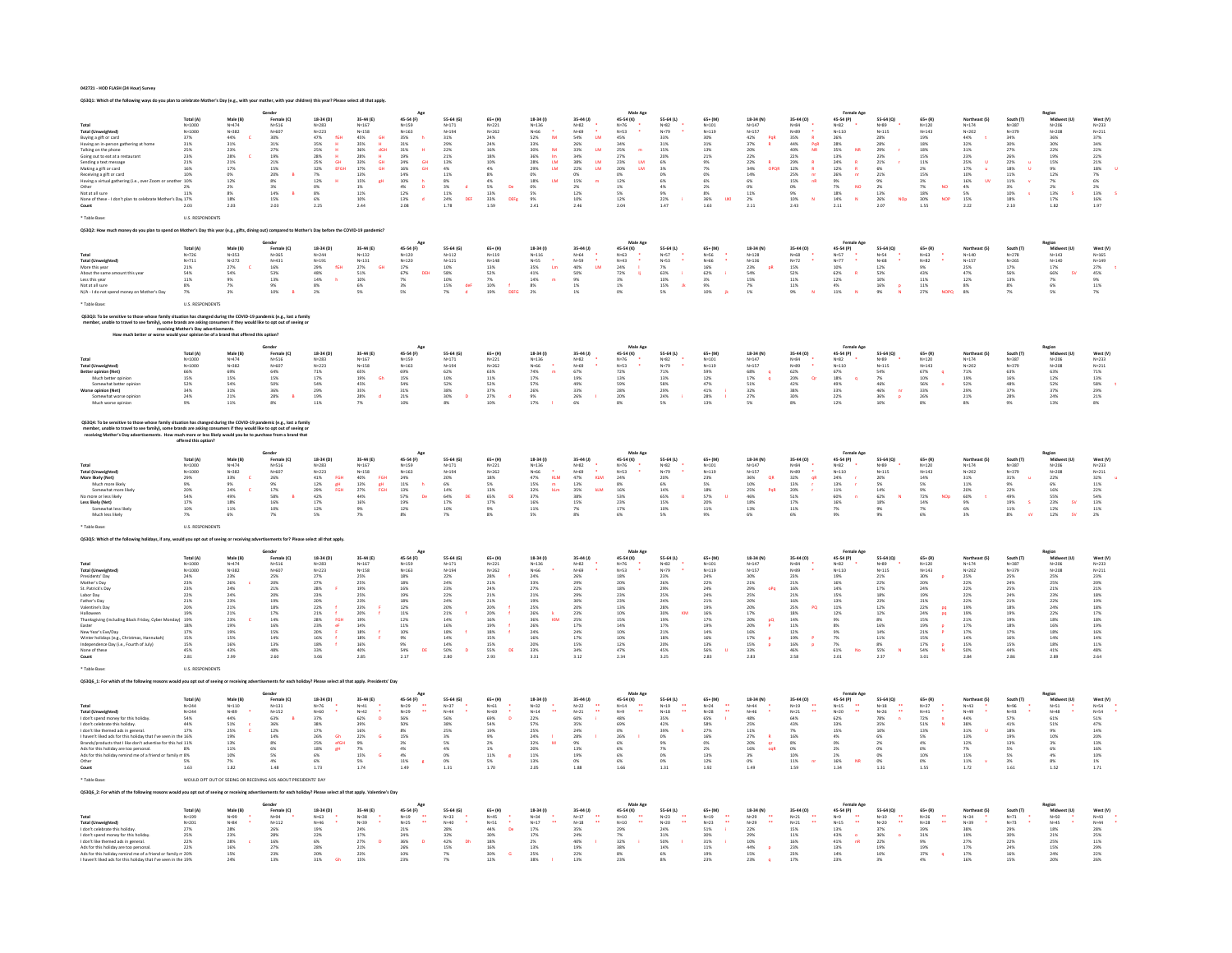| Brands/products that I like don't advertise for this hol 14%<br>Other<br>Count                                                                                                                                                                                                                                                                                                                                          | 1.54                                                                              | 15%<br><b>R%</b><br>1.56                                                                                         | 12%<br>1.51                                                                                                                                                                                                         | 24%<br><b>GH</b><br>6%<br>1.57                                                                                                                 | 20%<br>Gh<br>8%<br>$\frac{18}{1.55}$                                                                                                                                                           | 10%<br><b>R%</b><br>$\frac{1}{1.57}$                                                                                                                              | $1\%$<br>$\begin{array}{c} 1\% \\ 1.34 \end{array}$                                                                                                         | 4%<br>$7\%$ 1.61                                                                                                                         | 22%<br>$\begin{array}{c} 11\% \\ 1.46 \end{array}$                                                                                                                                    | 28%<br>$\begin{array}{c} 6\% \\ 1.87 \end{array}$                                                                                                                               | $8\%$<br>$\begin{array}{c} 11\% \\ 1.54 \end{array}$                                                                                | 2%<br>0%<br>1.35                                                                                   | 10%<br>2%<br>1.76                                                                                                                                                     | 26%<br>QR<br>$0\%$<br>1.70                                                                                                                                          | 13%<br>10%<br>1.29                                                                                                                                                                       | 14%<br>1.59                                                                                                                                                                             | 0%<br>3%<br>1.30                                                                                                                                                 | 0%<br>$\begin{array}{c} 11\% \\ 1.51 \end{array}$                                                                                                                                               | 23%<br>$6\%$ 1.63                                                                                                                                                         | 10%<br>6%<br>1.53                                                                                                                       | 10%<br>7%<br>1.40                                                                                                                                                                                             | 17%<br>5%<br>1.63                                                                                                                                        |
|-------------------------------------------------------------------------------------------------------------------------------------------------------------------------------------------------------------------------------------------------------------------------------------------------------------------------------------------------------------------------------------------------------------------------|-----------------------------------------------------------------------------------|------------------------------------------------------------------------------------------------------------------|---------------------------------------------------------------------------------------------------------------------------------------------------------------------------------------------------------------------|------------------------------------------------------------------------------------------------------------------------------------------------|------------------------------------------------------------------------------------------------------------------------------------------------------------------------------------------------|-------------------------------------------------------------------------------------------------------------------------------------------------------------------|-------------------------------------------------------------------------------------------------------------------------------------------------------------|------------------------------------------------------------------------------------------------------------------------------------------|---------------------------------------------------------------------------------------------------------------------------------------------------------------------------------------|---------------------------------------------------------------------------------------------------------------------------------------------------------------------------------|-------------------------------------------------------------------------------------------------------------------------------------|----------------------------------------------------------------------------------------------------|-----------------------------------------------------------------------------------------------------------------------------------------------------------------------|---------------------------------------------------------------------------------------------------------------------------------------------------------------------|------------------------------------------------------------------------------------------------------------------------------------------------------------------------------------------|-----------------------------------------------------------------------------------------------------------------------------------------------------------------------------------------|------------------------------------------------------------------------------------------------------------------------------------------------------------------|-------------------------------------------------------------------------------------------------------------------------------------------------------------------------------------------------|---------------------------------------------------------------------------------------------------------------------------------------------------------------------------|-----------------------------------------------------------------------------------------------------------------------------------------|---------------------------------------------------------------------------------------------------------------------------------------------------------------------------------------------------------------|----------------------------------------------------------------------------------------------------------------------------------------------------------|
| * Table Base:                                                                                                                                                                                                                                                                                                                                                                                                           |                                                                                   |                                                                                                                  | WOULD OPT OUT OF SEEING OR RECEIVING ADS ABOUT VALENTINE'S DAY                                                                                                                                                      |                                                                                                                                                |                                                                                                                                                                                                |                                                                                                                                                                   |                                                                                                                                                             |                                                                                                                                          |                                                                                                                                                                                       |                                                                                                                                                                                 |                                                                                                                                     |                                                                                                    |                                                                                                                                                                       |                                                                                                                                                                     |                                                                                                                                                                                          |                                                                                                                                                                                         |                                                                                                                                                                  |                                                                                                                                                                                                 |                                                                                                                                                                           |                                                                                                                                         |                                                                                                                                                                                                               |                                                                                                                                                          |
| QS3Q6 3: For which of the following reasons would you got out of seeing or receiving advertisements for each holiday? Please select all that agoly. St. Patrick's Day                                                                                                                                                                                                                                                   |                                                                                   |                                                                                                                  |                                                                                                                                                                                                                     |                                                                                                                                                |                                                                                                                                                                                                |                                                                                                                                                                   |                                                                                                                                                             |                                                                                                                                          |                                                                                                                                                                                       |                                                                                                                                                                                 |                                                                                                                                     |                                                                                                    |                                                                                                                                                                       |                                                                                                                                                                     |                                                                                                                                                                                          |                                                                                                                                                                                         |                                                                                                                                                                  |                                                                                                                                                                                                 |                                                                                                                                                                           |                                                                                                                                         |                                                                                                                                                                                                               |                                                                                                                                                          |
| .<br>Total (Unweighted)<br>I don't celebrate this holiday<br>I don't spend money for this holiday<br>I don't like themed ads in general.<br>haven't liked ads for this holiday that I've seen in the 14%<br>Brands/products that I like don't advertise for this hol 13%<br>Ads for this holiday remind me of a friend or family m 10%<br>Ads for this holiday are too personal.<br>Other<br>Count<br>* Table Base      | Total (A)<br>N=229<br>N=210<br>51%<br>40%<br>24%<br>6%<br>1.63                    | Male (B)<br>N=115<br>N=91<br>50%<br>37%<br>26%<br>15%<br>9%<br>14%<br>9%<br>7%<br>1.66                           | Gender<br>Female (C)<br>N=110<br>N=116<br>51%<br>45%<br>22%<br>$\substack{13\% \\ 17\%}$<br>6%<br>3%<br>1.60<br>WOULD OPT OUT OF SEEING OR RECEIVING ADS ABOUT ST. PATRICK'S DAY                                    | $18-34$ (D)<br>N=79<br>N=47<br>33%<br>36%<br>24%<br>20%<br>26%<br>19%<br>14%<br>$\frac{8}{6}$<br>G<br>7%<br>1.78                               | 35-44 (E)<br>N=32<br>N=30<br>53%<br>$41%$<br>$33%$<br>$^{13\%}_{10\%}$<br>6%<br>3%<br>1.62                                                                                                     | 45-54 (F)<br>N=26<br>N=27<br>$\mathbf{a}$<br>62%<br>36%<br>20%<br>14%<br>12%<br>3%<br>0%<br>5%<br>1.52                                                            | 55-64 (G)<br>N=39<br>N=46<br>51%<br>31%<br>27%<br>$\frac{4\%}{3\%}$<br>$1\%$<br>3%<br>$\frac{3\%}{1.24}$                                                    | $65+ (H)$<br>$N = 54$<br>$N = 60$<br>70%<br>$\sim$<br>55%<br>19%<br>12%<br>6%<br>$\frac{9\%}{2\%}$<br>$\frac{4\%}{1.77}$                 | $18-34(1)$<br>$N = 36$<br>$N = 15$<br>42%<br>$\frac{37\%}{18\%}$<br>27%<br>15%<br>24%<br>22%<br>16%<br>2.00                                                                           | 35-44 (J)<br>$\begin{array}{c} N=18\\ N=16 \end{array}$<br>$\ddot{\phantom{a}}$<br>51%<br>55%<br>49%<br>$\begin{array}{c} 10\% \\ 11\% \\ 11\% \end{array}$<br>5%<br>0%<br>1.93 | 45-54 (K)<br>$_{N=8}^{\scriptscriptstyle N=14}$<br>62%<br>18%<br>14%<br>0%<br>13%<br>0%<br>0%<br>6%<br>1.13                         | 55-64 (L)<br>N=24<br>N=24<br>49%<br>20%<br>30%<br>7%<br>2%<br>2%<br>6%<br>3%<br>1.21               | $65+ (M)$<br>N=25<br>N=29<br>55%<br>$\frac{47\%}{23\%}$<br>$\begin{array}{l} 18\% \\ 7\% \\ 20\% \end{array}$<br>5%<br>2%<br>1.76                                     | 18-34 (N)<br>N=42<br>N=32<br>25%<br>35%<br>29%<br>14%<br>35%<br>14%<br>QR<br>$7\%$<br>0%<br>1.59                                                                    | $35-44(0)$<br>$_{\mathrm{N=14}}^{\mathrm{N=14}}$<br>56%<br>$\frac{23\%}{11\%}$<br>$\begin{array}{l} 17\% \\ 7\% \\ 0\% \\ 0\% \end{array}$<br>$\begin{array}{c} 8\% \\ 1.21 \end{array}$ | 45-54 (P)<br>N=12<br>N=19<br>$\ddot{z}$<br>62%<br>N<br>57%<br>28%<br>31%<br>$^{\circ}$<br>11%<br>6%<br>0%<br>3%<br>1.98                                                                 | 55-64 (Q)<br>N=15<br>N=22<br>54%<br>$\frac{48\%}{21\%}$<br>$\frac{0\%}{2\%}$<br>O%<br>$0\%$<br>3%<br>1.28                                                        | $65 + (R)$<br>$N = 29$<br>$N = 31$<br>82%<br>No<br>$\begin{array}{l} 61\% \\ 15\% \end{array}$<br>7%<br>5%<br>$^{0\%}_{0\%}$<br>$\frac{7\%}{1.77}$                                              | Northeast (S)<br>$N = 38$<br>$N = 44$<br>59%<br>38%<br>34%<br>14%<br>15%<br>20%<br>9%<br>7%<br>1.96                                                                       | South (T)<br>N=97<br>N=86<br>50%<br>$41%$<br>$18%$<br>15%<br>8%<br>5%<br>4%<br>6%<br>1.48                                               | Region<br>Midwest (U)<br>N=44<br>N=38<br>45%<br>50%<br>21%<br>$\begin{array}{l} 11\% \\ 13\% \end{array}$<br>$\frac{6\%}{0\%}$<br>6%<br>1.53                                                                  | West (V)<br>N=49<br>N=42<br>50%<br>31%<br>29%<br>13%<br>22%<br>15%<br>14%<br>2%<br>1.76                                                                  |
| 05306 4: For which of the following reasons would you opt out of seeing or receiving advertisements for each holiday? Please select all that apply. Easter                                                                                                                                                                                                                                                              |                                                                                   |                                                                                                                  |                                                                                                                                                                                                                     |                                                                                                                                                |                                                                                                                                                                                                |                                                                                                                                                                   |                                                                                                                                                             |                                                                                                                                          |                                                                                                                                                                                       |                                                                                                                                                                                 |                                                                                                                                     |                                                                                                    |                                                                                                                                                                       |                                                                                                                                                                     |                                                                                                                                                                                          |                                                                                                                                                                                         |                                                                                                                                                                  |                                                                                                                                                                                                 |                                                                                                                                                                           |                                                                                                                                         |                                                                                                                                                                                                               |                                                                                                                                                          |
| <b>Total (Unweighted)</b><br>I don't celebrate this holiday<br>I don't spend money for this holiday<br>I don't like themed ads in general.<br>Ads for this holiday remind me of a friend or family m 17%<br>Ads for this holiday are too personal.<br>Brands/products that I like don't advertise for this hol 12%<br>I haven't liked ads for this holiday that I've seen in the 11%<br>Other<br>Count<br>* Table Base: | Total (A)<br>N=176<br>N=156<br>31%<br>28%<br>27%<br>13%<br>1.51                   | Male (B)<br>$N=90$<br>$N=67$<br>36%<br>30%<br>32%<br>13%<br>12%<br>7%<br>8%<br>13%<br>1.50                       | Female (C)<br>$N=80$<br>$N=83$<br>26%<br>29%<br>24%<br>$\frac{19\%}{14\%}$<br>$\begin{array}{l} 17\% \\ 15\% \end{array}$<br>$11\%$<br>1.55<br>WOULD OPT OUT OF SEEING OR RECEIVING ADS ABOUT EASTER                | 18-34 (D)<br>N=65<br>N=37<br>25%<br>22%<br>25%<br>$\frac{26\%}{15\%}$<br>- fg<br>$\mathbf{H}$<br>21%<br>12%<br>$17\%$<br>1.63                  | 35-44 (E)<br>$N = 23$<br>$N = 26$<br>$\ddot{\phantom{a}}$<br>$8\%$<br>24%<br>36%<br>28%<br>13%<br>$\mathfrak{f}_8$<br>$\frac{7\%}{23\%}$<br>1.44                                               | Age<br>45-54 (F)<br>$N=18$<br>$N=19$<br>46%<br>33%<br>30%<br>$\begin{array}{c} 0\% \\ 18\% \end{array}$<br>3%<br>13%<br>1.43                                      | 55-64 (G)<br>N=28<br>N=32<br>34%<br>22%<br>32%<br>4%<br>7%<br>13%<br>2%<br>1.23                                                                             | $65 + (H)$<br>$N = 43$<br>$N = 42$<br>43%<br>43%<br>21%<br>$\frac{14\%}{9\%}$<br>1%<br>10%<br>$18\%$<br>1.59                             | $18-34(1)$<br>$N = 35$<br>$N = 15$<br>30%<br>25%<br>26%<br>$\begin{array}{l} 13\% \\ 13\% \end{array}$<br>9%<br>3%<br>26%<br>1.46                                                     | $35-44(1)$<br>$N=14$<br>$N=15$<br>9%<br>18%<br>49%<br>34%<br>18%<br>9%<br>17%<br>0%<br>1.53                                                                                     | Male Age<br>45-54 (K)<br>N=11<br>N=8<br>61%<br>48%<br>18%<br>0%<br>11%<br>0%<br>10%<br>0%<br>1.48                                   | 55-64 (L)<br>N=14<br>N=14<br>39%<br>42%<br>5%<br>3%<br>11%<br>3%<br>10%<br>1.27                    | $65 + (M)$<br>$N = 19$<br>$N = 19$<br>46%<br>$42\%$<br>24%<br>$\frac{24\%}{10\%}$<br>3%<br>15%<br>1.69                                                                | 18-34 (N)<br>N=29<br>N=22<br>$\begin{array}{l} 18\% \\ 17\% \end{array}$<br>24%<br>41%<br>41%<br>17%<br>37%<br>PQR<br>$\overline{R}$<br>6%<br>1.83                  | 35-44 (0)<br>$N=9$<br>$N=11$<br>7%<br>35%<br>16%<br>$\begin{array}{l} 18\% \\ 5\% \end{array}$<br>5%<br>33%<br>$^{\circ}$<br>$12\%$<br>1.30                                              | Female Age<br>45-54 (P)<br>$N=7$<br>$N=11$<br>23%<br>9%<br>49%<br>0%<br>28%<br>9%<br>18%<br>1.36                                                                                        | 55-64 (Q)<br>$N = 14$<br>$N = 18$<br>29%<br>31%<br>23%<br>3%<br>10%<br>15%<br>$\frac{0\%}{7\%}$<br>1.19                                                          | $65 + (R)$<br>$N = 23$<br>$N = 23$<br>40%<br>$44\%$<br>18%<br>5%<br>9%<br>$\frac{0\%}{6\%}$<br>28%<br>1.51                                                                                      | Northeast (S)<br>$N=29$<br>$N=31$<br>23%<br>$\begin{array}{c} 31\% \\ 27\% \end{array}$<br>$\begin{array}{l} 21\% \\ 10\% \end{array}$<br>6%<br>12%<br>$17\%$<br>1.48     | South (T)<br>$N=70$<br>$N=61$<br>44%<br>$\frac{38\%}{32\%}$<br>9%<br>10%<br>8%<br>9%<br>1.53                                            | Region<br>Midwest (U)<br>$N = 33$<br>$N = 27$<br>26%<br>$\frac{24\%}{18\%}$<br>5%<br>17%<br>$\frac{8\%}{11\%}$<br>20%<br>1.29                                                                                 | West (V)<br>$N = 44$<br>$N = 37$<br>18%<br>15%<br>27%<br>37%<br>14%<br>24%<br>16%<br>T <sub>u</sub><br>$\mathbf{r}$<br>$15\%$<br>1.67                    |
| QS3Q6_5: For which of the following re-                                                                                                                                                                                                                                                                                                                                                                                 |                                                                                   |                                                                                                                  |                                                                                                                                                                                                                     |                                                                                                                                                | day? Please select all that apply. Mother's Day                                                                                                                                                |                                                                                                                                                                   |                                                                                                                                                             |                                                                                                                                          |                                                                                                                                                                                       |                                                                                                                                                                                 |                                                                                                                                     |                                                                                                    |                                                                                                                                                                       |                                                                                                                                                                     |                                                                                                                                                                                          |                                                                                                                                                                                         |                                                                                                                                                                  |                                                                                                                                                                                                 |                                                                                                                                                                           |                                                                                                                                         |                                                                                                                                                                                                               |                                                                                                                                                          |
| <b>Total (Unweighted)</b><br>Ads for this holiday<br>emind me of a friend or family m 33%<br>I don't like themed ads in general.<br>Ads for this holiday are too personal<br>I don't celebrate this holiday. 16% 16% 16%<br>don't spend money for this holiday.<br>haven't liked ads for this holiday that I've seen in the 12%<br>Other<br>Count                                                                       | Total (A)<br>$N = 232$<br>$N = 228$<br>20%<br>16%<br>13%<br>14%<br>1.39           | Male (B)<br>$N = 125$<br>$N = 93$<br>25%<br>24%<br>13%<br>16%<br>17%<br>14%<br>10%<br>16%<br>1.35                | Gender<br>Female (C)<br>N=103<br>N=132<br>42%<br>16%<br>21%<br>$\begin{array}{l} 16\% \\ 11\% \end{array}$<br>$\begin{array}{r} 11\% \\ 15\% \\ 12\% \end{array}$<br>1.45                                           | 18-34 (D)<br>$N=76$<br>$N=52$<br>$\frac{22\%}{17\%}$<br>9%<br>5%<br>30%<br>FGH<br>7%<br>14%<br>19%<br>$\epsilon$<br>h<br>1.22                  | 35-44 (E)<br>$N=42$<br>N=41<br>36%<br>27%<br>26%<br>$\frac{14\%}{17\%}$<br>$\,$ h<br>$\frac{8\%}{21\%}$<br>$\overline{G}$<br>$14\%$<br>1.63                                                    | Age<br>45-54 (F)<br>$N=28$<br>N=35<br>29%<br>20%<br>21%<br>9%<br>6%<br>15%<br>19%<br>26%<br>$\overline{a}$<br>GH<br>1.44                                          | 55-64 (G)<br>$N = 40$<br>$N = 50$<br>35%<br>21%<br>10%<br>23%<br>4%<br>$\begin{array}{c} 16\% \\ 0\% \\ 6\% \end{array}$<br>1.15                            | 65+ (H)<br>N=46<br>$N=50$<br>49%<br>$\sim$<br>18%<br>20%<br>32%<br>3%<br>DF<br>$\begin{array}{l} 24\% \\ 8\% \\ 5\% \end{array}$<br>1.60 | 18-34 (1)<br>$N = 45$<br>$\ddot{\phantom{a}}$<br>$_{12\%}^{\text{N=20}}$<br>16%<br>6%<br>6%<br>37%<br>KLM<br>$\begin{array}{r} 11\% \\ 12\% \\ 24\% \end{array}$<br><b>Im</b><br>1.25 | 35-44 (J)<br>N=24<br>$N=18$<br>$\frac{40\%}{30\%}$<br>15%<br>$\begin{array}{l} 10\% \\ 16\% \end{array}$<br>$\begin{array}{c} 3\% \\ 11\% \\ 11\% \end{array}$<br>1.38          | Male Age<br>45-54 (K)<br>$N = 15$<br>N=12<br>23%<br>20%<br>30%<br>0%<br>0%<br>20%<br>11%<br>39%<br><b>LM</b><br>1.44                | 55-64 (L)<br>$_{N=21}$<br>$N = 22$<br>28%<br>27%<br>7%<br>30%<br>0%<br>19%<br>0%<br>1.12           | $\begin{array}{c} 65* (M) \\ N=22 \end{array}$<br>$N = 22$<br>39%<br>33%<br>16%<br>$\frac{37\%}{2\%}$<br>$\begin{array}{l} 25\% \\ 12\% \end{array}$<br>$2\%$<br>1.66 | 18-34 (N)<br>$N = 31$<br>$N=32$<br>36%<br>$17\%$<br>14%<br>2%<br>19%<br>$\begin{array}{c} 1\% \\ 17\% \\ 12\% \end{array}$<br>1.19                                  | 35-44 (0)<br>$N = 18$<br>÷,<br>N=23<br>31%<br>23%<br>41%<br>nPa<br>20%<br>17%<br>$\begin{array}{c} 14\% \\ 33\% \\ 18\% \end{array}$<br>OR<br>1.97                                       | <b>Female Age</b><br>45-54 $(P)$<br>N=13<br>$\ddot{\phantom{a}}$<br>$N = 23$<br>36%<br>19%<br>10%<br>19%<br>12%<br>$\begin{array}{l} 9\% \\ 28\% \\ 11\% \end{array}$<br>$\sim$<br>1.44 | 55-64 (Q)<br>$N = 19$<br>$N = 28$<br>42%<br>15%<br>13%<br>15%<br>7%<br>$\begin{array}{r} 13\% \\ 0\% \\ 12\% \end{array}$<br>1.18                                | $\begin{array}{c} 65+ (R) \\ \mathsf{N} = 25 \end{array}$<br>$\bullet\bullet$<br>$N=28$<br>$58\%$<br>5%<br>23%<br>28%<br>5%<br>N<br>$\begin{array}{l} 23\% \\ 5\% \end{array}$<br>$8\%$<br>1.55 | Northeast (S)<br>$N=38$<br>$N = 49$<br>25%<br>24%<br>23%<br>$\frac{27\%}{8\%}$<br>$\frac{15\%}{8\%}$<br>12%<br>1.41                                                       | South (T)<br>N=94<br>N=90<br>27%<br>16%<br>17%<br>$\frac{12\%}{18\%}$<br>$\begin{array}{c} 18\% \\ 12\% \\ 14\% \end{array}$<br>1.33    | Region<br>Midwest (U)<br>$N=52$<br>$N=47$<br>$46\%$<br>$27\%$<br>$27\%$<br>12%<br>$\begin{array}{l} 15\% \\ 23\% \end{array}$<br>7%<br>20%<br>6%<br>1.56                                                      | West (V)<br>$_{\mathrm{N=47}}$<br>$N=42$<br>$38%$<br>$16%$<br>14%<br>$\begin{array}{l} 15\% \\ 4\% \end{array}$<br>7%<br>7%<br>26%<br>$^{\circ}$<br>1.27 |
| * Table Base:                                                                                                                                                                                                                                                                                                                                                                                                           |                                                                                   |                                                                                                                  | WOULD OPT OUT OF SEEING OR RECEIVING ADS ABOUT MOTHER'S DAY                                                                                                                                                         |                                                                                                                                                |                                                                                                                                                                                                |                                                                                                                                                                   |                                                                                                                                                             |                                                                                                                                          |                                                                                                                                                                                       |                                                                                                                                                                                 |                                                                                                                                     |                                                                                                    |                                                                                                                                                                       |                                                                                                                                                                     |                                                                                                                                                                                          |                                                                                                                                                                                         |                                                                                                                                                                  |                                                                                                                                                                                                 |                                                                                                                                                                           |                                                                                                                                         |                                                                                                                                                                                                               |                                                                                                                                                          |
| QS3Q6_6: For which of the following reasons would you opt o                                                                                                                                                                                                                                                                                                                                                             |                                                                                   |                                                                                                                  |                                                                                                                                                                                                                     |                                                                                                                                                |                                                                                                                                                                                                |                                                                                                                                                                   |                                                                                                                                                             |                                                                                                                                          |                                                                                                                                                                                       |                                                                                                                                                                                 |                                                                                                                                     |                                                                                                    |                                                                                                                                                                       |                                                                                                                                                                     |                                                                                                                                                                                          |                                                                                                                                                                                         |                                                                                                                                                                  |                                                                                                                                                                                                 |                                                                                                                                                                           |                                                                                                                                         |                                                                                                                                                                                                               |                                                                                                                                                          |
| Total<br>Total (Unweighted)<br>Ads for this holiday remind me of a friend or family r<br>I don't celebrate this holiday.<br>I don't like themed ads in general<br>Ads for this holiday are too persona<br>I don't spend money for this holiday.<br>Brands/products that I like don't advertise for this hol 11%<br>I haven't liked ads for this holidav that I've seen in the 9%<br>Other<br>Count                      | Total (A)<br>$N = 209$<br>N=205<br>.36%<br>26%<br>24%<br>19%<br>17%<br>9%<br>1.52 | Male (B)<br>$N = 109$<br>N=86<br>27%<br>31%<br>32%<br>17%<br>20%<br>13%<br>12%<br>8%<br>1.60                     | Female (C)<br>$N = 98$<br>N=117<br>47%<br>21%<br>16%<br>$22%$<br>$14%$<br>9%<br>6%<br>1.45                                                                                                                          | 18-34 (D)<br>N=56<br>N=38<br>35%<br>29%<br>25%<br>27%<br>14%<br>G<br>$\begin{array}{l} 14\% \\ 6\% \end{array}$<br>$\mathbf{h}$<br>14%<br>1.64 | 35-44 (E)<br>N=38<br>N=36<br>29%<br>20%<br>30%<br>34%<br>20%<br>fGh<br>25%<br>12%<br><b>GH</b><br>6%<br>1.76                                                                                   | Age<br>45-54 (F)<br>$N = 28$<br>N=29<br>28%<br>20%<br>19%<br>$11\%$<br>8%<br>$\begin{array}{r} 11\% \\ 14\% \\ 21\% \end{array}$<br>$\frac{8}{\text{Gh}}$<br>1.32 | 55-64 (G)<br>$N = 41$<br>$N = 51$<br>43%<br>19%<br>28%<br>6%<br>16%<br>$3\%$<br>$\frac{2\%}{3\%}$<br>1.20                                                   | $65+ (H)$<br>$N = 46$<br>$N=51$<br>44%<br>37%<br>18%<br>13%<br>27%<br>$\begin{array}{l} 2\% \\ 12\% \end{array}$<br>5%<br>1.59           | $18-34(1)$<br>$N = 26$<br>$\frac{\mathsf{N} \times \mathsf{13}}{27\%}$<br>52%<br>36%<br>23%<br>26%<br>19%<br>$\frac{6\%}{11\%}$<br>1.99                                               | 35-44 (J)<br>$N=24$<br>$N = 20$<br>23%<br>9%<br>37%<br>40%<br>10%<br>ktw<br>21%<br>10%<br>0%<br>1.49                                                                            | Male Age<br>45-54 (K)<br>$N=17$<br>N=12<br>26%<br>16%<br>18%<br>$\frac{4\%}{3\%}$<br>16%<br>20%<br>20%<br>34%<br>1.38<br><b>JLM</b> | 55-64 (L)<br>$N = 20$<br>N=21<br>35%<br>29%<br>33%<br>2%<br>20%<br>0%<br>$\frac{4\%}{0\%}$<br>1.23 | $65+ (M)$<br>$N = 21$<br>$_{\rm 27\%}^{\rm N=20}$<br>42%<br>J.<br>32%<br>7%<br>39%<br><b>IR</b><br>$\frac{4\%}{22\%}$<br>2%<br>1.76                                   | 18-34 (N)<br>$N=30$<br>$_{42\%}^{\text{N=25}}$<br>9%<br>16%<br>30%<br>3%<br>9%<br>7%<br>18%<br>1.33                                                                 | 35-44 (O)<br>ă<br>$N = 14$<br>$\substack{\text{N=16}\ \text{41\%}}$<br>nQ<br>40%<br>18%<br>25%<br>37%<br>$\mathbf{N}$<br>32%<br>15%<br>16%<br>PQR<br>$\mathbf{q}$<br>2.23                | Female Age<br>45-54 (P)<br>$N = 17$<br>31%<br>26%<br>20%<br>23%<br>16%<br>$\begin{array}{l} 2 \% \ 4 \% \end{array}$<br>0%<br>1.23                                                      | 55-64 (Q)<br>$N = 21$<br>N=30<br>51%<br>$\frac{8\%}{23\%}$<br>$\begin{array}{l} 10\% \\ 13\% \end{array}$<br>7%<br>0%<br>6%<br>1.17                              | $65 + (R)$<br>$N=25$<br>$N=31$<br>57%<br>32%<br>$\alpha$<br>7%<br>$\begin{array}{l} 18\% \\ 17\% \end{array}$<br>0%<br>5%<br>8%<br>1.44                                                         | Northeast (S)<br>$N = 38$<br>NoAS<br>34%<br>21%<br>20%<br>9%<br>16%<br>$\begin{array}{l} 11\% \\ 14\% \end{array}$<br>9%<br>1.34                                          | South (T)<br>$_{\rm N=80}$<br>N=79<br>39%<br>36%<br>18%<br>$\frac{16\%}{24\%}$<br>8%<br>7%<br>13%<br>1.62                               | Region<br>Midwest (U)<br>$N=46$<br>$N=42$<br>$36\%$<br>$n=1$<br>19%<br>36%<br>$\frac{14\%}{14\%}$<br>23%<br>13%<br>5%<br>1.60                                                                                 | West (V) $_{\rm N=45}$<br>N=39<br>35%<br>19%<br>27%<br>38%<br>10%<br>STu<br>3%<br>2%<br>8%<br>$1.42\,$                                                   |
| * Table Base:                                                                                                                                                                                                                                                                                                                                                                                                           |                                                                                   |                                                                                                                  | WOULD OPT OUT OF SEEING OR RECEIVING ADS ABOUT FATHER'S DAY                                                                                                                                                         |                                                                                                                                                |                                                                                                                                                                                                |                                                                                                                                                                   |                                                                                                                                                             |                                                                                                                                          |                                                                                                                                                                                       |                                                                                                                                                                                 |                                                                                                                                     |                                                                                                    |                                                                                                                                                                       |                                                                                                                                                                     |                                                                                                                                                                                          |                                                                                                                                                                                         |                                                                                                                                                                  |                                                                                                                                                                                                 |                                                                                                                                                                           |                                                                                                                                         |                                                                                                                                                                                                               |                                                                                                                                                          |
| QS3Q6_7: For which of the following reasons would you opt out of seeing or receiving                                                                                                                                                                                                                                                                                                                                    |                                                                                   |                                                                                                                  |                                                                                                                                                                                                                     | vy? Please select all that apply. Indepe                                                                                                       |                                                                                                                                                                                                | Day (i.e., Fourth of July                                                                                                                                         |                                                                                                                                                             |                                                                                                                                          |                                                                                                                                                                                       |                                                                                                                                                                                 | Male Ag                                                                                                                             |                                                                                                    |                                                                                                                                                                       |                                                                                                                                                                     |                                                                                                                                                                                          |                                                                                                                                                                                         |                                                                                                                                                                  |                                                                                                                                                                                                 |                                                                                                                                                                           |                                                                                                                                         |                                                                                                                                                                                                               |                                                                                                                                                          |
| Total<br>Total (Unweighted)<br>I don't spend money for this holiday<br>I don't celebrate this holiday.<br>I don't like themed ads in general.<br>Brands/products that I like don't advertise for this hol 19%<br>Ads for this holiday remind me of a friend or family m 14%<br>haven't liked ads for this holiday that I've seen in the 10%<br>Ads for this holiday are too personal.<br>Other<br>Count                 | Total (A)<br>$N = 147$<br>$N=140$<br>33%<br>22%<br>20%<br>9%<br>16%<br>1.44       | Male (B)<br>N=77<br>N=58<br>29%<br>19%<br>25%<br>25%<br>19%<br>8%<br>14%<br>18%<br>1.56                          | Female (C)<br>N=67<br>N=80<br>40%<br>26%<br>16%<br>$14\%$<br>$\begin{array}{c} 8\% \\ 13\% \end{array}$<br>5%<br>11%<br>1.32                                                                                        | 18-34 (D)<br>$N=50$<br>$N = 36$<br>26%<br>16%<br>10%<br>$22\%$<br>$\frac{26\%}{13\%}$<br>gH<br>21%<br>31%<br><b>E</b><br>1.66                  | 35-44 (E)<br>N=26<br>N=28<br>13%<br>$\ddot{\phantom{1}}$<br>$\begin{array}{l} 13\% \\ 40\% \\ 34\% \end{array}$<br>$\frac{\mathsf{D}}{\mathsf{GH}}$<br>16%<br>20%<br>$\frac{3\%}{4\%}$<br>1.41 | 45-54 (F)<br>$N = 14$<br>N=15<br>25%<br>44<br>14%<br>$\frac{32\%}{42\%}$<br><b>GH</b><br>15%<br>6%<br>5%<br>3%<br>1.43                                            | 55-64 (G)<br>$N = 24$<br>N=27<br>51%<br>$\ddot{\phantom{a}}$<br>21%<br>$\frac{16\%}{5\%}$<br>$\begin{array}{l} 2\% \\ 2\% \end{array}$<br>7%<br>15%<br>1.19 | $65+ (H)$<br>$N = 33$<br>$N=34$<br>52%<br>$\frac{40\%}{16\%}$<br>5%<br>$^{1\%}_{6\%}$<br>1%<br>11%<br>1.34                               | $18-34(1)$<br>$N=27$<br>$\frac{N+10}{37\%}$<br>$\mathbf{r}$<br>$\begin{array}{l} 17\% \\ 9\% \end{array}$<br>20%<br>$\substack{33\% \\ 4\%}$<br>m<br>25%<br>37%<br>1.84               | 35-44 (J)<br>$N=13$<br>$N=14$<br>9%<br>4%<br>59%<br>43%<br>$\frac{27\%}{22\%}$<br>6%<br>0%<br>1.70                                                                              | 45-54 (K)<br>$N=9$<br>$\frac{\mathsf{N=6}}{\mathsf{7}\%}$<br>-44<br>0%<br>24%<br>68%<br><b>Lm</b><br>20%<br>0%<br>9%<br>0%<br>1.28  | 55-64 (L)<br>$N = 16$<br>N=15<br>42%<br>16%<br>19%<br>3%<br>3%<br>3%<br>10%<br>22%                 | $65 + (M)$<br>$N=13$<br>N=14<br>25%<br>53%<br>30%<br>11%<br>$\begin{array}{l} 0\% \\ 16\% \end{array}$<br>3%<br>12%                                                   | 18-34 (N)<br>$N=22$<br>$N=26$<br>11%<br>$\begin{array}{l} 16\% \\ 12\% \end{array}$<br>$24\%$<br>$\frac{17\%}{24\%}$<br>15%<br>23%                                  | 35-44 (O)<br>$N = 14$<br>$_{17\%}^{\text{N=14}}$<br>21%<br>21%<br>25%<br>$5\%$ 18%<br>$\frac{0\%}{8\%}$<br>1.15                                                                          | 45-54 (P)<br>$N = 5$<br>N=9<br>54%<br>$\rightarrow$<br>$\mathbf{N}$<br>38%<br>45%<br><b>DE</b><br>0%<br>7%<br>16%<br>0%<br>7%                                                           | 55-64 (Q)<br>$N=7$<br>$\frac{N+12}{70\%}$<br>$\ddot{\phantom{a}}$<br>$\begin{array}{c} 33\% \\ 12\% \\ 8\% \end{array}$<br>$\frac{0\%}{0\%}$<br>0%<br>0%<br>1.23 | $65 + (R)$<br>$N=20$<br>$N=20$<br>70%<br>$\sim$<br>$\begin{array}{c} 32\% \\ 7\% \\ 2\% \end{array}$<br>$\frac{2\%}{0\%}$<br>0%<br>11%<br>1.23                                                  | Northeast (S)<br>$N=27$<br>$\begin{array}{l} N=32 \\ 26\% \end{array}$<br>22%<br>36%<br>26%<br>$\begin{array}{l} 24\% \\ 11\% \end{array}$<br>$\frac{21\%}{17\%}$<br>1.82 | South (T)<br>N=57<br>N=54<br>41%<br>26%<br>20%<br>15%<br>$\frac{3\%}{10\%}$<br>6%<br>16%<br>1.36                                        | $\begin{array}{c} \mathsf{Region} \\ \mathsf{Midwest}\left(\mathsf{U}\right) \\ \mathsf{N} = 37 \end{array}$<br>N=28<br>38%<br>10%<br>$\frac{15\%}{14\%}$<br>$\frac{16\%}{14\%}$<br>$\frac{3\%}{7\%}$<br>1.18 | West (V)<br>N=27<br>N=26<br>18%<br>28%<br>12%<br>29%<br>23%<br>6%<br>15%<br>31%<br>$^{\circ}$<br>1.60                                                    |
| * Table Base:<br>OS3O6 8: For which of the following reasons would you got out of seeing or receiving adv                                                                                                                                                                                                                                                                                                               |                                                                                   |                                                                                                                  | WOULD OPT OUT OF SEEING OR RECEIVING ADS ABOUT INDEPENDENCE DAY                                                                                                                                                     | ments for each holiday? Please select all that apply. Labor Day                                                                                |                                                                                                                                                                                                |                                                                                                                                                                   |                                                                                                                                                             |                                                                                                                                          |                                                                                                                                                                                       |                                                                                                                                                                                 |                                                                                                                                     |                                                                                                    |                                                                                                                                                                       |                                                                                                                                                                     |                                                                                                                                                                                          |                                                                                                                                                                                         |                                                                                                                                                                  |                                                                                                                                                                                                 |                                                                                                                                                                           |                                                                                                                                         |                                                                                                                                                                                                               |                                                                                                                                                          |
|                                                                                                                                                                                                                                                                                                                                                                                                                         |                                                                                   |                                                                                                                  |                                                                                                                                                                                                                     |                                                                                                                                                |                                                                                                                                                                                                | Age                                                                                                                                                               |                                                                                                                                                             |                                                                                                                                          |                                                                                                                                                                                       |                                                                                                                                                                                 |                                                                                                                                     |                                                                                                    |                                                                                                                                                                       |                                                                                                                                                                     |                                                                                                                                                                                          |                                                                                                                                                                                         |                                                                                                                                                                  |                                                                                                                                                                                                 |                                                                                                                                                                           |                                                                                                                                         | Regio                                                                                                                                                                                                         |                                                                                                                                                          |
| Total<br>Total (Unweighted)<br>I don't celebrate this holiday.<br>don't sneed money for this holida<br>don't like themed ads in general.<br>Brands/products that I like don't advertise for this hol 12%<br>I haven't liked ads for this holiday that I've seen in the 11%<br>Ads for this holiday are too personal. 9%<br>Ads for this holiday remind me of a friend or family m 7%<br>Other<br>Count<br>* Table Rase  | Total (A)<br>$N = 220$<br>$N = 207$<br>38%<br>34%<br>25%<br>1.43                  | Male (B)<br>$N = 113$<br>N=86<br>40%<br>33%<br>30%<br>10%<br>9%<br>10%<br>5%<br>$\overline{\phantom{a}}$<br>1.43 | Female (C)<br>N=103<br>N=118<br>36%<br>$\begin{array}{c} 37\% \\ 19\% \\ 14\% \end{array}$<br>$\begin{array}{l} 13\% \\ 8\% \end{array}$<br>10%<br>1.44<br>WOULD OPT OUT OF SEEING OR RECEIVING ADS ABOUT LABOR DAY | 18-34 (D)<br>N=65<br>N=47<br>32%<br>20%<br>19%<br>GH<br>18%<br>$\begin{array}{l} 12\% \\ 21\% \end{array}$<br>fGH<br>13%<br>11%<br>1.47        | 35-44 (E)<br>$N=41$<br>$N=40$<br>$25%$<br>32%<br>34%<br>18%<br>GH<br>$\frac{18\%}{8\%}$<br>$\mathbf{s}$<br>4%<br>1.49                                                                          | 45-54 (F)<br>$N = 30$<br>$N=28$<br>53%<br>$^{\circ}$<br>21%<br>$\frac{1}{21\%}$<br>14%<br>$\begin{array}{c} 8\% \\ 1\% \end{array}$<br>10%<br>as.<br>$1.32\,$     | 55-64 (G)<br>$N=37$<br>$N=42$<br>36%<br>48%<br>25%<br>of<br>1%<br>3%<br>1%<br>4%<br>$\overline{\mathbf{z}}$<br>1.21                                         | $65+ (H)$<br>$N=47$<br>$N = 50$<br>$51%$<br><b>E</b><br>55%<br>25%<br>Def<br>2%<br>10%<br>2%<br>4%<br>5%<br>1.54                         | $18-34(1)$<br>$N = 29$<br>$N=11$<br>$39%$<br>$40%$<br>$23%$<br>10%<br>$\frac{0\%}{22\%}$<br>0%<br>15%<br>1.48                                                                         | $35-44(1)$<br>$N = 24$<br>$N=21$<br>$\mathbf{r}$<br>14%<br>$\frac{11\%}{48\%}$<br>17%<br>25%<br>12%<br>6%<br>$\frac{11\%}{1.44}$                                                | 45-54 (K)<br>$N=18$<br>$N=9$<br>64%<br>- 11<br>14%<br>7%<br>19%<br>0%<br>0%<br>11%<br>ns.<br>$\frac{1}{1.14}$                       | 55-64 (L)<br>$N = 21$<br>$N = 20$<br>38%<br>35%<br>41%<br>2%<br>2%<br>2%<br>7%<br>is<br>1.28       | $65+ (M)$<br>$N = 24$<br>$N = 26$<br>57%<br>J.<br>56%<br>26%<br>0%<br>15%<br>4%<br>6%<br>$\overline{\mathbf{z}}$<br>1.66                                              | 18-34 (N)<br>$N=36$<br>$N=36$<br>$26%$<br>$\frac{4\%}{17\%}$<br>$\alpha$<br>25%<br>21%<br>20%<br>$-qr$<br>$\begin{array}{l} 24\% \\ 9\% \\ 1.46 \end{array}$<br>ogr | 35-44 (0)<br>$N=18$<br>$N=19$<br>$41\%$<br>$\ddot{\phantom{a}}$<br>$\bar{N}$<br>60%<br>15%<br>19%<br>$\overline{a}$<br>9%<br>3%<br>2%<br>6%<br>1.55                                      | 45-54 (P)<br>$N = 12$<br>$N=19$<br>37%<br>$\ddot{\phantom{1}}$<br>$\frac{N}{nC}$<br>30%<br>42%<br>8%<br>19%<br>3%<br>8%<br>ins.<br>1.59                                                 | 55-64 (Q)<br>$N=16$<br>$N = 22$<br>35%<br>66%<br>5%<br>0%<br>Np<br>5%<br>0%<br>0%<br>2%<br>1.13                                                                  | $65 + (R)$<br>$N=23$<br>N=24<br>44%<br>54%<br>23%<br>$\sim$<br>M<br>5%<br>5%<br>0%<br>1%<br>$\frac{9\%}{1.42}$                                                                                  | Northeast (S)<br>$N = 38$<br>N=41<br>38%<br>30%<br>40%<br>÷<br>4%<br>$\begin{array}{l} 8\% \\ 16\% \end{array}$<br>$\begin{array}{c} 1\% \\ 9\% \\ 1.47 \end{array}$      | South (T)<br>$N = 93$<br>$N=77$<br>46%<br>$\begin{array}{c} 39\% \\ 15\% \\ 11\% \end{array}$<br>$\frac{11\%}{3\%}$<br>6%<br>8%<br>1.38 | Midwest (U)<br>N=48<br>$N=42$<br>29%<br>38%<br>29%<br>4%<br>$\begin{array}{l} 12\% \\ 12\% \end{array}$<br>$\frac{7\%}{7\%}$<br>$rac{1}{1.37}$                                                                | West (V)<br>N=41<br>N=47<br>32%<br>25%<br>27%<br>28%<br>stu<br>11%<br>10%<br>17%<br>4%<br>1.55                                                           |
| Q53Q6 9: For which of the following reasons would you got out of seeing or receiving adv                                                                                                                                                                                                                                                                                                                                |                                                                                   |                                                                                                                  | ements for early                                                                                                                                                                                                    |                                                                                                                                                | ? Please select all that apoly. Halloween                                                                                                                                                      | Age                                                                                                                                                               |                                                                                                                                                             |                                                                                                                                          |                                                                                                                                                                                       |                                                                                                                                                                                 | Male Age                                                                                                                            |                                                                                                    |                                                                                                                                                                       |                                                                                                                                                                     |                                                                                                                                                                                          | <b>Female Age</b>                                                                                                                                                                       |                                                                                                                                                                  |                                                                                                                                                                                                 |                                                                                                                                                                           |                                                                                                                                         | Region                                                                                                                                                                                                        |                                                                                                                                                          |
| Total<br><b>Total (Unweighted)</b><br>I don't celebrate this holiday<br>I don't spend money for this holiday<br>haven't liked ads for this holidav that I've seen in the 24%<br>don't like themed ads in general.<br>Brands/oroducts that I like don't advertise for this hol 11%<br>Ads for this holiday remind me of a friend or family n 10%<br>Ads for this holiday are too personal.                               | Total (A)<br>N=193<br>N=189<br>38%<br>33%<br>21%<br>5%                            | Male (B)<br>$N=101$<br>$N=82$<br>35%<br>24%<br>26%<br>26%<br>14%<br>13%<br>8%                                    | Female (C)<br>$N=88$<br>$N=104$<br>43%<br>44%<br><b>B</b><br>22%<br>16%<br>7%<br>7%<br>$\sim$                                                                                                                       | 18-34 (D)<br>$N=60$<br>$N=37$<br>15%<br>$33\%$<br>22%<br>11%<br>$\frac{14\%}{22\%}$<br>H<br>GH<br>5%                                           | 35-44 (E)<br>$N = 34$<br>$N = 35$<br>$37%$<br>$\mathbf d$<br>$27\%$<br>34%<br>19%<br>19%<br>7%<br>$\overline{\mathbf{H}}$                                                                      | 45-54 (F)<br>$N=18$<br>$N=23$<br>$\alpha$<br>36%<br>37%<br>27%<br>38%<br>10%<br>13%<br>Dh<br>10%                                                                  | 55-64 (G)<br>$N=36$<br>$N=43$<br>56%<br>$\mathbf D$<br>24%<br>$\begin{array}{l} 15\% \\ 36\% \\ 11\% \\ 1\% \end{array}$<br>$\mathbf{D}$<br>1%              | $65+$ (H)<br>$N = 45$<br>$N = 51$<br>56%<br>$\mathbf{D}$<br>43%<br>25%<br>17%<br>0%<br>0%<br>4%                                          | $18-34(1)$<br>$N=35$<br>$N=13$<br>$16%$<br>24%<br>30%<br>14%<br>$\frac{16\%}{23\%}$<br>9%                                                                                             | 35-44 (J)<br>$N=19$<br>$N=20$<br>35%<br>28%<br>39%<br>25%<br>$\frac{14\%}{9\%}$<br>13%                                                                                          | 45-54 (K)<br>$N=8$<br>$N=7$<br>0%<br>$\begin{array}{c} 16\% \\ 13\% \\ 41\% \end{array}$<br>$22%$<br>$31%$<br>.m<br>22%             | 55-64 (L)<br>N=25<br>N=24<br>55%<br>180<br>15%<br>16%<br>35%<br>$\frac{15\%}{2\%}$<br>2%           | $65 + (M)$<br>$N=16$<br>$N=19$<br>$61%$<br>$\mathbb{R}^n$<br>34%<br>21%<br>31%<br>0%<br>0%<br>12%                                                                     | 18-34 (N)<br>$N = 25$<br>$N = 24$<br>13%<br>$\begin{array}{l} 46\% \\ 11\% \end{array}$<br>7%<br>10%<br>21%<br>pR<br>0%                                             | 35-44 (0)<br>$N=15$<br>$N=15$<br>39%<br>26%<br>$\frac{29\%}{11\%}$<br>$\frac{25\%}{4\%}$<br>pR<br>0%                                                                                     | 45-54 (P)<br>$\ddot{\phantom{1}}$<br>$N=10$<br>$N=16$<br>$64%$<br>$\ddot{\phantom{a}}$<br>$\mathbf N$<br>53%<br>38%<br>36%<br><b>nr</b><br>$0%$<br>$0%$<br>0%                           | 55-64 (Q)<br>$N=11$<br>$N=19$<br>$60%$<br>$\ddot{\phantom{a}}$<br>N<br>45%<br>11%<br>38%<br>3%<br>0%<br>0%                                                       | 65+ (R)<br>N=29<br>N=32<br>54%<br>$\mathbf{M}$<br>48%<br>26%<br>10%<br>0%<br>0%<br>0%                                                                                                           | Northeast (S)<br>N=34<br>N=44<br>39%<br>19%<br>20%<br>24%<br>$\begin{array}{l} 14\% \\ 15\% \end{array}$<br>10%                                                           | South (T)<br>$N=75$<br>$N=74$<br>$48%$<br><b>ALC</b><br>35%<br>$\frac{20\%}{22\%}$<br>$\frac{6\%}{3\%}$<br>2%                           | Midwest (U)<br>N=45<br>N=32<br>22%<br>35%<br>35%<br>23%<br>20%<br>21%<br>7%                                                                                                                                   | West (V)<br>N=40<br>N=39<br>35%<br>38%<br>23%<br>15%<br>$6%$<br>$4%$<br>5%                                                                               |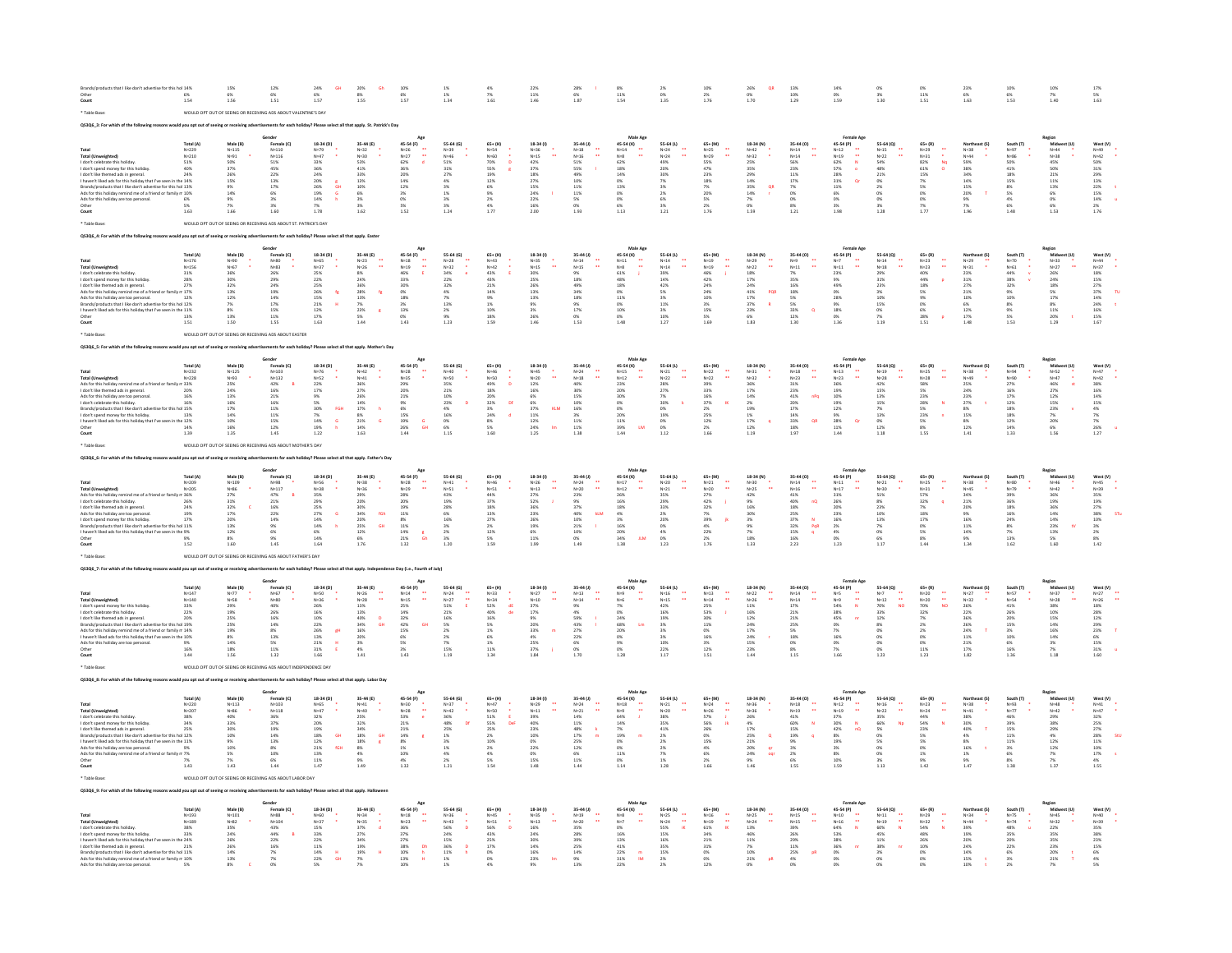| Other                                                                                                                                                                                                    | 14%       | 16%        | 10%                                                                                                   | 28%        | 9%         | 2%                    | 5%                               | 10%              | 35%        | 6%             | 0%                                    | 4%                               | 10%                                    | 1.8%       | 13%           | 4%                | 7%                               | 11%                                    | 169           | 13%             | 6%          | 23%                      |
|----------------------------------------------------------------------------------------------------------------------------------------------------------------------------------------------------------|-----------|------------|-------------------------------------------------------------------------------------------------------|------------|------------|-----------------------|----------------------------------|------------------|------------|----------------|---------------------------------------|----------------------------------|----------------------------------------|------------|---------------|-------------------|----------------------------------|----------------------------------------|---------------|-----------------|-------------|--------------------------|
| Count                                                                                                                                                                                                    | 1.55      | 1.61       | 1.50                                                                                                  | 1.50       | 1.59       | 1.72                  | 1.50                             | 1.56             | 1.67       | 1.68           | 1.45                                  | 1.43                             | 1.70                                   | 1.25       | 1.47          | 1.94              | 1.64                             | 1.48                                   | 1.58          | 1.48            | 1.69        | 1.49                     |
| * Table Base:                                                                                                                                                                                            |           |            | WOULD OPT OUT OF SEEING OR RECEIVING ADS ABOUT HALLOWEEN                                              |            |            |                       |                                  |                  |            |                |                                       |                                  |                                        |            |               |                   |                                  |                                        |               |                 |             |                          |
| QS3Q6_10: For which of the following reasons would you opt out of seeing or receiving advertisements for each holiday? Please select all that apply. Thanksgiving (including Black Friday, Cyber Monday) |           |            |                                                                                                       |            |            |                       |                                  |                  |            |                |                                       |                                  |                                        |            |               |                   |                                  |                                        |               |                 |             |                          |
|                                                                                                                                                                                                          |           |            | Gender                                                                                                |            |            | Agg                   |                                  |                  |            |                | Male Age                              |                                  |                                        |            |               | <b>Female Age</b> |                                  |                                        |               |                 | Region      |                          |
|                                                                                                                                                                                                          | Total (A) | Male (B)   | Female (C)                                                                                            | 18-34 (D)  | 35-44 (E)  | 45-54 (F)<br>$\cdots$ | 55-64 (G)<br>$\cdots$            | $65+ (H)$        | 18-34 (I   | $35-44(1)$<br> | 45-54 (K)<br>$\overline{\phantom{a}}$ | 55-64 (L)<br>$\cdots$            | $65 + (M)$<br>$\overline{\phantom{a}}$ | 18-34 (N)  | 35-44 (0)<br> | 45-54 (P)         | 55-64 (<br>                      | $65 + (R)$<br>$\overline{\phantom{a}}$ | Northeast (S) | South (T)       | Midwest (U) | West (V)                 |
| Total                                                                                                                                                                                                    | $N = 188$ | $N = 111$  | $N = 71$                                                                                              | $N=79$     | $N = 32$   | $N=19$                | $N = 23$                         | $N=35$           | $N = 49$   | $N=21$         | $N=11$                                | $N = 16$                         | $N=17$                                 | $Na-20$    | $N=12$        |                   | $N = 7$                          | $N=18$                                 | $N = 36$      | $N = 72$        | $Na-2.8$    | $N=42$                   |
| <b>Total (Unweighted)</b>                                                                                                                                                                                | $N = 172$ | $N = 78$   | $N=89$                                                                                                | $N=47$     | $N = 34$   | $N=22$                | $N = 31$                         | $N=38$           | $N=19$     | $N=20$         | $N=10$                                | $N = 16$                         | $N=17$                                 | $N = 28$   | $N = 14$      | Nu <sub>12</sub>  | $N=15$                           | $N=21$                                 | $N = 38$      | $N = 64$        | $N = 31$    | $N=39$                   |
| Ads for this holiday remind me of a friend or family n 25%                                                                                                                                               | 20%       | 21%<br>23% | 32%<br>18%                                                                                            | 29%<br>9%  | 38%<br>22% | 7%<br>36%             | 11%<br>37%                       | 24%<br>26%       | 25%<br>8%  | 36%<br>25%     | 7%<br>32%                             | 9%<br>45%                        | 15%<br>34%                             | 35%<br>12% | 43%<br>169    | 8%<br>42%         | 16%<br>18%                       | 32%<br>17%                             | 29%<br>34%    | 17%<br>20%      | 29%<br>17%  | 32%<br>11%               |
| I don't like themed ads in general.                                                                                                                                                                      | 19%       |            | 15%                                                                                                   | 20%        | 9%         | 20%                   |                                  |                  | 24%        | 12%            | 16%                                   | 14%                              |                                        | 12%        | 6%            | 27%               | 16%                              | 18%                                    | 23%           | 26%             | 16%         | 8%                       |
| I don't celebrate this holiday.<br>Ads for this holiday are too personal                                                                                                                                 | 19%       | 22%<br>26% | 6%                                                                                                    | 23%        | 25%        | 29%                   | 15%<br>2%                        | 30%<br>10%       | 28%        | 35%            | 46%                                   | 3%                               | 44%<br>16%                             | 13%        | <b>RM</b>     | 3%                | n%                               | 5%                                     | 10%           | 21%             | 11%         | 30%                      |
| I don't spend money for this holiday.                                                                                                                                                                    | 16%       | 16%        | 18%                                                                                                   | 15%        | 11%        | 9%                    | 30%                              | 19%              | 15%        | 12%            | 6%                                    | 23%                              | 19%                                    | 14%        | 9%            | 13%               | 46%                              | 19%                                    | 18%           | 27%<br><b>u</b> | 5%          | 7%                       |
| Brands/products that I like don't advertise for this hol 13%                                                                                                                                             |           | 13%        | 15%                                                                                                   | 14%        | 22%        | 10%                   | 10%                              | 5%               | 13%        | 17%            | 17%                                   | 15%                              | 0%                                     | 17%        | 33%           | 0%                | 0%                               | 11%                                    | 13%           | 12%             | 12%         | 17%                      |
| I haven't liked ads for this holiday that I've seen in the 11%                                                                                                                                           |           | 8%         | 17%                                                                                                   | 8%         | 11%        | 15%                   | 12%                              | 16%              | 4%         | 10%            | 7%                                    | 7%                               | 16%                                    | 15%        | 11%           | 27%               | 24%                              | 15%                                    | 6%            | 7%              | 16%         | 17%                      |
| Other                                                                                                                                                                                                    | 14%       | 14%        | 14%                                                                                                   | 22%        | 5%         | 5%                    | 5%                               | 13%              | 25%        | 7%             | 0%                                    | 1%                               | 9%                                     | 17%        | 0%            | 12%               | 14%                              | 17%                                    | 18%           | 6%              | 18%         | 19%                      |
| Count                                                                                                                                                                                                    | 1.38      | 1.42       | 1.34                                                                                                  | 1.40       | 1.43       | 1.31                  | 1.23                             | 1.43             | 1.43       | 1.53           | 1.29                                  | 1.17                             | 1.52                                   | 1.34       | 1.25          | 1.33              | 1.35                             | 1.35                                   | 1.52          | 1.37            | 1.25        | 1.40                     |
| * Table Base:                                                                                                                                                                                            |           |            | WOULD OPT OUT OF SEEING OR RECEIVING ADS ABOUT THANKSGIVING (INCLUDING BLACK FRIDAY AND CYBER MONDAY) |            |            |                       |                                  |                  |            |                |                                       |                                  |                                        |            |               |                   |                                  |                                        |               |                 |             |                          |
| QS3Q6_11: For which of the following reasons would you opt out of seeing or receiving advertisements for each holiday? Please select all that apply. Winter holidays (e.g., Christmas, Hannukah)         |           |            |                                                                                                       |            |            |                       |                                  |                  |            |                |                                       |                                  |                                        |            |               |                   |                                  |                                        |               |                 |             |                          |
|                                                                                                                                                                                                          |           |            | Gender                                                                                                |            |            | Agg                   |                                  |                  |            |                | Male Age                              |                                  |                                        |            |               | <b>Female Age</b> |                                  |                                        |               |                 | Region      |                          |
|                                                                                                                                                                                                          | Total (A) | Male (B)   | Female (C)                                                                                            | 18-34 (D)  | 35-44 (E)  | 45-54 (F)             | 55-64 (                          | 65+ (H)          | 18-34      | 35-44 (J)      | 45-54 (K)                             | 55-64 (L)                        | $65 + (M)$                             | 18-34 (N)  | 35-44 (0)     | 45.54 (P          | 55-64 (                          | $65 + (R)$                             | Northeast (S) | South (T)       | Midwest (U) | West (V)                 |
| Total                                                                                                                                                                                                    | $N = 148$ | $N=73$     | $N = 72$                                                                                              | $N=47$     | $N = 30$   | $N = 14$<br>$\cdots$  | $\mathbf{a}$<br>$N = 24$         | $N = 34$         | $N=22$     | $N = 14$       | $\overline{\phantom{a}}$<br>$N=8$     | <br>$N=15$                       | $\ddot{\phantom{1}}$<br>$N=16$         | $N=25$     | $N = 16$      | $N=6$             | $N = 10$<br>$\cdots$             | $\sim$<br>$N=18$                       | $N = 24$      | $N = 62$        | $N=30$      | $N = 32$                 |
| <b>Total (Unweighted)</b>                                                                                                                                                                                | $N = 141$ | $N = 57$   | $N = 82$                                                                                              | $N = 22$   | $N=29$<br> | $N = 16$              | $N = 28$<br>$\ddot{\phantom{1}}$ | $N=35$           | $N = 10$   | $N = 12$       | $N=6$                                 | $N = 14$                         | $N=16$<br>$\ddot{\phantom{0}}$         | $N=23$     | $N = 17$      | $N = 10$          | $N = 14$<br>$\ddot{\phantom{0}}$ | $N=19$<br>$\ddot{\phantom{1}}$         | $N = 31$      | $N = 59$        | $N=25$      | $N=26$                   |
| I don't like themed ads in general.                                                                                                                                                                      | 33%       | 44%        | 23%                                                                                                   | 21%        | 34%        | 56%                   | 54%                              | 25%              | 25%        | 56%            | 78%                                   | 47%                              | 41%                                    | 18%        | 14%           | 27%               | 65%<br><b>NOS</b>                | 11%                                    | 37%           | 35%             | 25%         | 35%                      |
| Ads for this holiday remind me of a friend or family n 21%                                                                                                                                               |           | 11%        | 31%                                                                                                   | 19%        | 24%        | 7%                    | 16%                              | 30%              | 0%         | 25%            | 0%                                    | 13%                              | 24%                                    | 36%        | 24%           | 15%               | 21%                              | 36%                                    | 10%           | 14%             | 20%         | 44%                      |
| I don't celebrate this holiday.                                                                                                                                                                          | 19%       | 25%        | 14%                                                                                                   | 22%        | 7%         | 15%                   | 16%                              | 30%              | 33%        | 9%             | 0%                                    | 17%                              | 44%                                    | 12%        | 5%            | 34%               | 13%                              | 18%                                    | 15%           | 26%             | 13%         | 13%                      |
| I haven't liked ads for this holiday that I've seen in the 16%                                                                                                                                           |           | 14%        | 19%                                                                                                   | 20%        | 35%        | 0%                    | 4%                               | 12%              | 15%        | 29%            | 0%                                    | 3%                               | 15%                                    | 23%        | 39%           | 0%                | 5%                               | 9%                                     | 15%           | 20%             | 11%         | 16%                      |
| Ads for this holiday are too personal                                                                                                                                                                    | 16%       | 19%        | 14%                                                                                                   | 19%        | 28%        | 15%                   | 9%                               | 7%               | 21%        | 40%            | 9%                                    | 13%                              | 4%                                     | 17%        | 17%           | 23%               | 4%                               | 10%                                    | 11%           | 13%             | 18%         | 25%                      |
| I don't spend money for this holiday.                                                                                                                                                                    | 13%       | 16%        | 12%                                                                                                   | 12%        | 9%         | 5%                    | 15%                              | 21%              | 20%        | 10%            | 0%                                    | 20%                              | 17%                                    | 5%         | 9%            | 11%               | 9%                               | 24%                                    | 20%           | 22%             | 2%          | 4%                       |
| Brands/products that I like don't advertise for this hol 9%                                                                                                                                              |           | 9%         | 9%                                                                                                    | 18%        | 9%         | n%                    | R%                               | 0%               | 16%        | $R$ %          | 0%                                    | 14%                              | 0%                                     | 20%        | 10%           | 0%                | m                                | 0%                                     | 8%            | 2%              | 16%         | 16%                      |
| Other                                                                                                                                                                                                    | 14%       | 12%        | 14%                                                                                                   | 22%        | 4%         | 14%                   | 4%                               | 20%              | 28%        | 0%             | 14%                                   | 1%                               | 10%                                    | 16%        | 7%            | 13%               | 9%                               | 29%                                    | 18%           | 11%             | 29%         | 4%                       |
| Count                                                                                                                                                                                                    | 1.42      | 1.49       | 1.36                                                                                                  | 1.53       | 1.50       | 1.10                  | 1.27                             | 1.45             | 1.59       | 1.78           | 1.00                                  | 1.28                             | 1.55                                   | 1.47       | 1.25          | 1.24              | 1.25                             | 1.36                                   | 1.35          | 1.42            | 1.34        | 1.56                     |
| * Table Base:                                                                                                                                                                                            |           |            | WOULD OPT OUT OF SEEING OR RECEIVING ADS ABOUT WINTER HOLIDAYS (E.G., CHRISTMAS, HANNUKAH)            |            |            |                       |                                  |                  |            |                |                                       |                                  |                                        |            |               |                   |                                  |                                        |               |                 |             |                          |
| QS3Q6_12: For which of the following reasons would you opt out of seeing or receiving advertisements for each holiday? Please select all that apply. New Year's Eve/Day                                  |           |            |                                                                                                       |            |            |                       |                                  |                  |            |                |                                       |                                  |                                        |            |               |                   |                                  |                                        |               |                 |             |                          |
|                                                                                                                                                                                                          |           |            | Gender                                                                                                |            |            | Agg                   |                                  |                  |            |                | Male Age                              |                                  |                                        |            |               | <b>Female Age</b> |                                  |                                        |               |                 | Region      |                          |
|                                                                                                                                                                                                          | Total (A) | Male (B)   | Female (C)                                                                                            | 18-34 (D)  | 35-44 (E)  | 45-54 (F)             | $55 - 64$ (G)                    | $65+ (H)$        | 18-34      | 35-44 (J)      | 45-54 (K)                             | 55-64 (L)                        | $65 + (M)$                             | 18-34 (N)  | 35-44 (0)     | 45-54 (P)         | 55-64 (0)                        | $65 + (R)$                             | Northeast (S) | South (T)       | Midwest (U) | West (V)                 |
| Total                                                                                                                                                                                                    | $N = 170$ | $N = 90$   | $N = 77$                                                                                              | N=56       | $N = 30$   | $N=15$                | $N=30$                           | $N = 39$         | $N = 33$   | $N=20$         | $\overline{a}$<br>$N = 8$             | $N = 17$<br>$\ddot{\phantom{1}}$ | $\ddot{\phantom{0}}$<br>$N = 14$       | $N=23$     | $N=10$        | $N=7$             | $N = 13$                         | $N=25$<br>$\mathbf{r}$                 | $N=29$        | $N = 67$        | $N=38$      | $N = 37$                 |
| <b>Total (Unweighted)</b>                                                                                                                                                                                | $N = 161$ | $N = 70$   | $N=88$                                                                                                | $N = 30$   | $N = 33$   | $N=19$                | $N = 37$                         | $N=42$           | $N = 12$   | $N=20$         | $N=7$                                 | $N=18$                           | $\ddot{\phantom{0}}$<br>$N=15$         | $N=18$     | ×<br>$N=13$   | $N = 12$          | $N=19$                           | <br>$N=27$                             | $N = 34$      | $N = 60$        | $N=32$      | $N = 35$                 |
| I don't spend money for this holiday.                                                                                                                                                                    | 31%       | 25%        | 40%                                                                                                   | 17%        | 28%        | 32%                   | 34%                              | 51%<br><b>De</b> | 14%        | 28%            | 26%                                   | 34%                              | 33%                                    | 22%        | 28%           | 39%               | 34%                              | 61%                                    | 19%           | 37%             | 38%         | 24%                      |
| I don't celebrate this holiday.                                                                                                                                                                          | 29%       | 31%        | 29%                                                                                                   | 24%        | 20%        | 21%                   | 31%                              | 47%              | 29%        | 28%            | n <sub>%</sub>                        | 35%                              | 50%                                    | 16%        | 4%            | 44%               | 27%                              | 46%                                    | 36%           | 29%             | 40%         | 16%                      |
| I don't like themed ads in general.                                                                                                                                                                      | 20%       | 26%        | 12%                                                                                                   | 12%        | 29%<br>fGE | 35%<br>5%             | 17%<br>0%                        | 20%<br>7%        | 15%        | 32%            | 41%                                   | 20%<br>0%                        | 469                                    | 7%         | 22%           | 28%               | 13%<br>0%                        | 5%                                     | 22%<br>13%    | 16%             | 32%         | 13%<br>40%<br><b>STU</b> |
| Ads for this holiday remind me of a friend or family n 18%                                                                                                                                               |           | 14%        | 23%                                                                                                   | 33%        | 29%        |                       |                                  |                  | 18%        | 29%            | 10%                                   |                                  | 2%<br>25%                              | 54%<br>5%  | 28%           | 0%                |                                  | 9%                                     |               | 14%<br>12%      | 7%          | 10%                      |
| I haven't liked ads for this holiday that I've seen in the 15%<br>Brands/products that I like don't advertise for this hol 13%                                                                           |           | 20%<br>13% | 8%<br>14%                                                                                             | 18%<br>20% | 16%<br>12% | 29%<br>17%            | 1%<br>12%                        | 16%<br>4%        | 26%<br>17% | 22%<br>15%     | 38%<br>34%                            | 0%<br>5%                         | 0%                                     | 25%        | 6%<br>7%      | 20%<br>0%         | 3%<br>22%                        | 11%<br>6%                              | 15%<br>21%    | 10%             | 25%<br>6%   | 21%                      |
| Ads for this holiday are too personal                                                                                                                                                                    | 12%       | 13%        | 11%                                                                                                   | 20%        | 16%        | 20%                   | 0%                               | 1%               | 15%        | 19%            | 35%                                   | 0%                               | 0%                                     | 29%<br>OB  | 10%           | 3%                | n%                               | 2%                                     | 2%            | 8%              | 6%          | 31%<br>STu               |
| Other                                                                                                                                                                                                    | 15%       | 19%        | 10%                                                                                                   | 26%        | 8%         | 5%                    | 17%                              | $8\%$            | 34%        | 6%             | 0%                                    | 21%                              | 8%                                     | 16%        | 10%           | 10%               | 13%                              | 8%                                     | 9%            | 14%             | 17%         | 21%                      |
| Count                                                                                                                                                                                                    | 1.53      | 1.61       | 1.46                                                                                                  | 1.70       | 1.57       | 1.64                  | 1.13                             | 1.53             | 1.69       | 1.78           | 1.83                                  | 1.14                             | 1.63                                   | 1.73       | 1.15          | 1.44              | 1.12                             | 1.47                                   | 1.35          | 1.39            | 1.70        | 1.76                     |
|                                                                                                                                                                                                          |           |            |                                                                                                       |            |            |                       |                                  |                  |            |                |                                       |                                  |                                        |            |               |                   |                                  |                                        |               |                 |             |                          |
| * Table Base:                                                                                                                                                                                            |           |            | WOULD OPT OUT OF SEEING OR RECEIVING ADS ABOUT NEW YEAR'S EVE/DAY                                     |            |            |                       |                                  |                  |            |                |                                       |                                  |                                        |            |               |                   |                                  |                                        |               |                 |             |                          |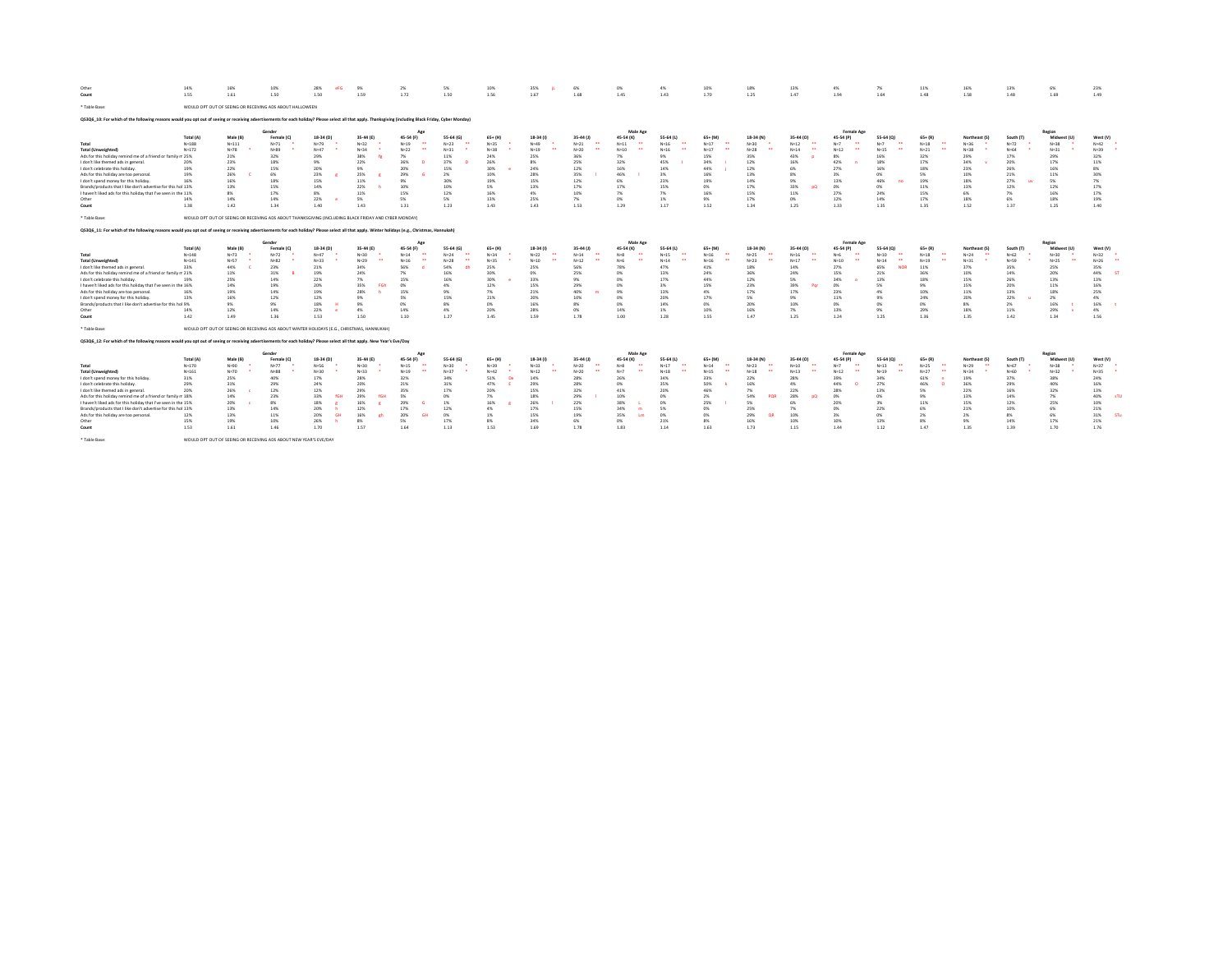### 042721 - HOD FLASH (24 Hour) Survey

|                                                                                                                                                                                                                                                                     |                                             |                                                     |                                                                                          | with your children) this year? Please select all that appl |                                                                      |                                             |                                                                       |                                                                                                      |                                                     |                                             |                                                     |                                                     |                                                               |                                                  |                                             |                                                               |                          |                              |                                                     |                                             |                                                                                                     |
|---------------------------------------------------------------------------------------------------------------------------------------------------------------------------------------------------------------------------------------------------------------------|---------------------------------------------|-----------------------------------------------------|------------------------------------------------------------------------------------------|------------------------------------------------------------|----------------------------------------------------------------------|---------------------------------------------|-----------------------------------------------------------------------|------------------------------------------------------------------------------------------------------|-----------------------------------------------------|---------------------------------------------|-----------------------------------------------------|-----------------------------------------------------|---------------------------------------------------------------|--------------------------------------------------|---------------------------------------------|---------------------------------------------------------------|--------------------------|------------------------------|-----------------------------------------------------|---------------------------------------------|-----------------------------------------------------------------------------------------------------|
|                                                                                                                                                                                                                                                                     |                                             |                                                     |                                                                                          |                                                            |                                                                      |                                             | Educatio                                                              |                                                                                                      |                                                     | Employee                                    |                                                     | Children in HI                                      |                                                               | Parent of Child Under 18                         |                                             | Home Ownershi                                                 |                          | <b>Marital Status</b>        |                                                     | Race/Eth                                    |                                                                                                     |
| Total                                                                                                                                                                                                                                                               | Total (A)<br>$N = 1000$                     | Less than \$50K (B)<br>$N = 278$                    | \$50K - \$74.9K (C)<br>$N = 156$                                                         | \$75K - \$99.9K (D)<br>$N = 127$                           | $$100K+ (E)$<br>$N = 377$                                            | HS or Less (F)<br>$N = 327$                 | Some College (G)<br>$N = 318$                                         | College Grad+ (H)<br>$N = 227$                                                                       | Yes (I)<br>$N = 536$                                | No(1)<br>$N = 464$                          | Yes $(K)$<br>$N = 360$                              | No (L)<br>$N = 640$                                 | Yes (M<br>$N = 312$                                           | No (N)<br>$N = 688$                              | $N = 725$                                   | Renter (P)<br>$N = 248$                                       | Married (Q)<br>$N = 471$ | Not mar<br>$N = 529$         | White (S)<br>$N = 608$                              | AA (T)<br>$N = 120$                         | Hispanic (U<br>$N = 160$                                                                            |
| <b>Total (Unweighted)</b>                                                                                                                                                                                                                                           | $N=1000$                                    | $N = 375$                                           | $N = 202$                                                                                | $N = 148$                                                  | $N = 214$                                                            | $N = 289$<br>35%                            | $N = 306$                                                             | $N = 271$                                                                                            | $N = 479$                                           | $N = 521$                                   | $N = 309$                                           | $N = 691$                                           | $N = 279$                                                     | $N = 721$                                        | $N = 709$                                   | $N = 262$                                                     | N=506                    | $N = 49$                     | $N = 734$                                           | $N = 82$                                    | $N = 85$<br>51%                                                                                     |
| Buying a gift or card                                                                                                                                                                                                                                               | 37%                                         | 30%                                                 | 31%                                                                                      | 34%                                                        | 45%<br>BCd                                                           |                                             | 33%                                                                   | 43%                                                                                                  | 44%                                                 |                                             | 47%                                                 | 31%                                                 | 47%                                                           | 32%                                              | 36%                                         | 37%                                                           | 37%                      | 37%                          | 33%                                                 | 38%                                         |                                                                                                     |
| Having an in-person gathering at hom<br>Talking on the phone                                                                                                                                                                                                        | 31%<br>25%                                  | 25%<br>23%                                          | 29%<br>25%                                                                               | 37%<br>23%                                                 | 37%<br>29%<br>$\,$ 8                                                 | 32%<br>19%                                  | 29%<br>29%                                                            | 34%<br>29%                                                                                           | 33%<br>33%                                          | 29%<br>29%<br>17%                           | 35%<br>32%                                          | 29%<br>21%                                          |                                                               | $31\%$<br>20%                                    | 33%<br>25%                                  | 28%<br>27%                                                    | 34%<br>28%               | 28%<br>22%                   | 33%<br>24%                                          | 19%<br>29%                                  | $\frac{31\%}{24\%}$                                                                                 |
| Going out to eat at a restauran                                                                                                                                                                                                                                     | 23%<br>21%                                  | 21%<br>20%                                          | 24%                                                                                      | $21\%$                                                     | 25%<br>23%                                                           | 24%<br>17%                                  | $24\%$                                                                | 24%<br>22%                                                                                           | 24%<br>26%                                          | 22%<br>15%                                  | 28%<br>31%                                          | 20%<br>15%                                          |                                                               | $\begin{array}{l} 21\% \\ 15\% \end{array}$      | 26%<br>19%                                  | $\begin{array}{l} 18\% \\ 27\% \end{array}$                   | 25%<br>22%               | $21\%$                       | 21%<br>17%                                          | 26%<br>34%                                  | 26%<br>21%                                                                                          |
| Sending a text message                                                                                                                                                                                                                                              |                                             | 14%                                                 | 21%                                                                                      | 19%<br>14%                                                 | ЪC                                                                   |                                             | 25%                                                                   |                                                                                                      |                                                     |                                             |                                                     |                                                     | 31%<br>38%<br>27%<br>27%<br>35%<br>27%<br>19%<br>$\mathbf{M}$ |                                                  |                                             |                                                               |                          | 20%<br>20%<br>$\alpha$       |                                                     | ś                                           | $\overline{a}$                                                                                      |
| Making a gift or card<br>Receiving a gift or card                                                                                                                                                                                                                   | $16\%$ $10\%$                               | 9%                                                  | $\frac{9\%}{15\%}$                                                                       | 8%                                                         | $21\%$<br>10%                                                        | $17\%$<br>$8\%$                             | $\begin{array}{l} 15\% \\ 12\% \end{array}$                           | $\begin{array}{c} 18\% \\ 14\% \\ 11\% \end{array}$                                                  | $\begin{array}{c} 21\% \\ 10\% \\ 14\% \end{array}$ | $10\%$ $11\%$                               | 26%<br>16%<br>16%<br>16%                            | $11\%$<br>7%                                        |                                                               | $11\%$<br>6%                                     | $15\%$ 11%                                  | 19%<br>8%                                                     | 12%<br>13%               | $8\%$                        | $\begin{array}{l} 11\% \\ 11\% \end{array}$         | $\begin{array}{l} 17\% \\ 13\% \end{array}$ | $\begin{array}{r} 33\% \\ 8\% \\ 12\% \\ 1\% \\ 9\% \\ 10\% \\ 2.28 \end{array}$                    |
| Having a virtual gathering (i.e., over Zoom or<br>Other                                                                                                                                                                                                             | another 10%                                 | $9\%$                                               | $\frac{9\%}{4\%}$                                                                        | 11%                                                        | 12%                                                                  | 4%                                          |                                                                       |                                                                                                      |                                                     | 5%<br>3%                                    |                                                     | 6%                                                  |                                                               | 6%                                               | 9%<br>3%                                    | 12%                                                           | 11%                      | 9%                           | 7%<br>3%                                            | 19%                                         |                                                                                                     |
| Not at all sure                                                                                                                                                                                                                                                     | 2%<br>11%                                   | 2%<br>11%                                           | 11%                                                                                      | $1\%$<br>11%                                               | 3%<br>8%                                                             | 0%<br>13%                                   | $\begin{array}{l} 13\% \\ 3\% \\ 12\% \end{array}$<br>$\mathbf{H}$    | $4\%$ 6%                                                                                             | $2\%$<br>7%                                         | 15%                                         |                                                     | 3%<br>12%                                           | 2%<br>7%                                                      | 3%<br>12%                                        | 11%                                         | $2\%$<br>10%                                                  | $2\%$<br>11%             | 3%<br>10%                    | 10%                                                 | $2\%$<br>10%                                |                                                                                                     |
| None of these - I don't plan to celebrate Mother                                                                                                                                                                                                                    |                                             | 22%<br>de                                           | 18%                                                                                      | 13%                                                        | $14\%$                                                               | 18%                                         | $14\%$                                                                | $15\%$                                                                                               | 13%                                                 | $21\%$                                      | $\frac{8\%}{5\%}$                                   | 23%                                                 | 5%                                                            | $22\%$<br>$\overline{M}$                         | 17%                                         | 16%                                                           | 13%                      | 20%<br>$\alpha$              | 20%<br>1.90                                         | $17\%$                                      |                                                                                                     |
| Count                                                                                                                                                                                                                                                               | 2.03                                        | 1.85                                                | 1.96                                                                                     | 1.92                                                       | 2.27                                                                 | 1.87                                        | 2.08                                                                  | 2.20                                                                                                 | 2.25                                                | 1.77                                        | 2.46                                                | 1.79                                                | 2.55                                                          | 1.80                                             | 2.03                                        | 2.05                                                          | 2.09                     | 1.98                         |                                                     | 2.25                                        |                                                                                                     |
| Table Base                                                                                                                                                                                                                                                          | <b>U.S. RESPONDENTS</b>                     |                                                     |                                                                                          |                                                            |                                                                      |                                             |                                                                       |                                                                                                      |                                                     |                                             |                                                     |                                                     |                                                               |                                                  |                                             |                                                               |                          |                              |                                                     |                                             |                                                                                                     |
|                                                                                                                                                                                                                                                                     |                                             |                                                     |                                                                                          |                                                            |                                                                      |                                             |                                                                       |                                                                                                      |                                                     |                                             |                                                     |                                                     |                                                               |                                                  |                                             |                                                               |                          |                              |                                                     |                                             |                                                                                                     |
| Q\$3Q2: How much money do you plan to spend on Mother's Day this year (e.g., gifts, dining out) compared to Mother's Day before the COVID-19 pandemic?                                                                                                              |                                             |                                                     |                                                                                          |                                                            |                                                                      |                                             |                                                                       |                                                                                                      |                                                     |                                             |                                                     |                                                     |                                                               |                                                  |                                             |                                                               |                          |                              |                                                     |                                             |                                                                                                     |
|                                                                                                                                                                                                                                                                     |                                             |                                                     |                                                                                          |                                                            |                                                                      |                                             | Educatio                                                              |                                                                                                      |                                                     | Employee                                    |                                                     | Children in HI                                      |                                                               | of Child Under 18                                |                                             | <b>Iome Ownership</b>                                         |                          | <b>Marital Status</b>        |                                                     | Race/Et                                     |                                                                                                     |
|                                                                                                                                                                                                                                                                     | Total (A)<br>$N = 726$                      | Less than \$50K (B)<br>N=187                        | \$50K - \$74.9K (C)<br>$N = 110$                                                         | \$75K - \$99.9K (D)                                        | $5100K + (F)$<br>$N = 294$                                           | HS or Less (F)<br>$N = 224$                 | Some College (G)<br>$N = 236$                                         | College Grad+ (H)<br>$N = 181$                                                                       | Yes (I)<br>$N = 432$                                | No (J)<br>N=294                             | Yes (K)<br>$N=313$                                  | No (L)<br>$N = 414$                                 | Yes (M)<br>$N = 273$                                          | No (N)<br>$N = 453$                              | (n)<br>$N = 528$                            | $\begin{array}{c}\n\textbf{Renter (P)} \\ N=182\n\end{array}$ | Married (O)<br>$N = 357$ | Not mar<br>N=369<br>ried (R) | White (S)<br>$N = 424$                              | $AA(T)$<br>N=88                             | <b>Hispanic (U)</b><br>$N = 130$                                                                    |
| Total<br><b>Total (Unweighted)</b>                                                                                                                                                                                                                                  | $N = 711$                                   |                                                     | $N = 144$                                                                                | $N = 96$<br>$N = 111$                                      | $N = 169$                                                            | $N = 195$                                   | $N=222$                                                               | $N = 205$                                                                                            | $N = 388$                                           | $N = 323$                                   | $N = 267$                                           | $N = 4.4.4$                                         | $N = 243$                                                     | $N = 468$                                        | $N = 507$                                   | $N = 188$                                                     | $N = 274$                | $N = 227$                    | $N = 504$                                           | $N = 61$                                    |                                                                                                     |
| More this year                                                                                                                                                                                                                                                      | 21%                                         | N=253<br>17%                                        | $16\%$                                                                                   | $10\%$                                                     | $30\%$<br>BCD                                                        | 21%                                         |                                                                       | 22%                                                                                                  | 26%                                                 |                                             |                                                     | $15\%$                                              |                                                               | $19\%$                                           |                                             | 20%<br>56%                                                    | $18\%$                   | $24\%$                       | $16\%$                                              | $17\%$                                      | N=69<br>35%                                                                                         |
| About the same amount this year<br>Less this year                                                                                                                                                                                                                   | 54%<br>$11\%$                               | 56%<br>10%                                          | $51\%$ $12\%$                                                                            | $\begin{array}{c} 53\% \\ 13\% \\ 11\% \end{array}$        | 53%<br>9%<br>5%                                                      | 58%<br>6%                                   | $\begin{array}{l} 16\% \\ 57\% \\ 11\% \end{array}$<br>$\overline{a}$ | $^{46\%}_{17\%}$                                                                                     | 56%<br>10%<br>6%                                    |                                             | 29%<br>52%<br>52%<br>11%<br>5%                      | 55%<br>10%<br>10%                                   | 24%<br>55%<br>12%                                             | 53%                                              | 22%<br>54%<br>11%                           |                                                               | 60%<br>8%<br>8%          | 48%<br>$13\%$                | 61%                                                 | 58%<br>20%<br>2%<br>2%<br>ś                 | $\begin{array}{r} 40\% \\ 10\% \\ 12\% \\ 3\% \end{array}$                                          |
| Not at all sure                                                                                                                                                                                                                                                     | 8%                                          | 9%                                                  | -E<br>13%                                                                                |                                                            |                                                                      | 10%                                         |                                                                       | 6%                                                                                                   |                                                     |                                             |                                                     |                                                     | 6%                                                            | 9%<br>10%                                        |                                             | 8%<br>10%                                                     |                          | 8%                           | 8%<br>6%                                            |                                             |                                                                                                     |
| N/A - I do not sp<br>nd money on Mother's Da                                                                                                                                                                                                                        |                                             | 8%                                                  | $8\%$                                                                                    | 13%                                                        | 3%                                                                   | 6%                                          | $\frac{9\%}{8\%}$                                                     |                                                                                                      |                                                     | $12\%$                                      |                                                     | 9%                                                  | 3%                                                            |                                                  | 7%<br>7%                                    | 7%                                                            | 6%                       |                              |                                                     |                                             |                                                                                                     |
|                                                                                                                                                                                                                                                                     | <b>U.S. RESPONDENTS</b>                     |                                                     |                                                                                          |                                                            |                                                                      |                                             |                                                                       |                                                                                                      |                                                     |                                             |                                                     |                                                     |                                                               |                                                  |                                             |                                                               |                          |                              |                                                     |                                             |                                                                                                     |
|                                                                                                                                                                                                                                                                     |                                             |                                                     |                                                                                          |                                                            |                                                                      |                                             |                                                                       |                                                                                                      |                                                     |                                             |                                                     |                                                     |                                                               |                                                  |                                             |                                                               |                          |                              |                                                     |                                             |                                                                                                     |
| OS3O3: To be sensitive to those whose family situation has changed during the COVID-19 pandemic (e.g., lost a family member<br>able to travel to see family), some brands are asking consumers if they would like to opt out of seeing or receiving Mother's Day    |                                             |                                                     |                                                                                          |                                                            |                                                                      |                                             |                                                                       |                                                                                                      |                                                     |                                             |                                                     |                                                     |                                                               |                                                  |                                             |                                                               |                          |                              |                                                     |                                             |                                                                                                     |
|                                                                                                                                                                                                                                                                     | advertisements                              |                                                     |                                                                                          |                                                            |                                                                      |                                             |                                                                       |                                                                                                      |                                                     |                                             |                                                     |                                                     |                                                               |                                                  |                                             |                                                               |                          |                              |                                                     |                                             |                                                                                                     |
| How much better or worse would your opinion be of a brand that offered this option                                                                                                                                                                                  |                                             |                                                     |                                                                                          |                                                            |                                                                      |                                             |                                                                       |                                                                                                      |                                                     |                                             |                                                     |                                                     |                                                               |                                                  |                                             |                                                               |                          |                              |                                                     |                                             |                                                                                                     |
|                                                                                                                                                                                                                                                                     |                                             |                                                     |                                                                                          |                                                            |                                                                      |                                             | Educatio                                                              |                                                                                                      |                                                     |                                             |                                                     | Children in H                                       |                                                               | arent of Child Under 18                          |                                             |                                                               |                          | Marital Status               |                                                     |                                             |                                                                                                     |
|                                                                                                                                                                                                                                                                     | Total (A)                                   | Less than \$50K (B)                                 | \$50K - \$74.9K (C)                                                                      | \$75K - \$99.9K (D)                                        | $$100K+ (E)$                                                         | HS or Less (F)                              | Some College (G)                                                      | College Grad+ (H)                                                                                    | Yes(1)                                              | Employed<br>No (J)                          | Yes(K)                                              | No (L)                                              | Yes (M)                                                       | No (N)                                           | (n)                                         | Renter (P                                                     | Married (Q)              | Not married (R)              | White (S)                                           | AA (T)                                      | Hispanic (U                                                                                         |
| Total<br><b>Total (Unweighted)</b>                                                                                                                                                                                                                                  | $N = 1000$<br>$N = 1000$                    | $N = 278$<br>N=375                                  | $N=156$<br>$N = 202$                                                                     | $N = 12$<br>$N = 148$                                      | $N = 37$<br>$N = 214$                                                | $N = 327$<br>$N = 289$                      | $N = 318$<br>$N = 306$                                                | $N = 227$<br>$N = 271$                                                                               | $N = 536$<br>$N = 479$                              | $N = 46$<br>$N = 521$                       | $N = 360$<br>$N = 309$                              | $N = 640$<br>$N = 691$                              | $N = 312$<br>$N = 279$                                        | $N = 688$<br>$N = 721$                           | $N = 725$<br>$N = 709$                      | $N = 248$<br>$N = 262$                                        | $N = 471$<br>N=506       | $N=529$<br>$N = 494$         | $N = 608$<br>$N = 734$                              | $N = 120$<br>$N = 82$                       | $N = 160$<br>$N = 85$                                                                               |
| <b>Better opinion (Net)</b>                                                                                                                                                                                                                                         | 66%                                         | 62%                                                 | $67\%$                                                                                   | $65\%$                                                     | 70%                                                                  | 63%                                         | $62\%$<br>14%                                                         | $71\%$                                                                                               | 70%<br>17%                                          | 62%<br>13%                                  |                                                     | 64%                                                 | 70%<br>16%                                                    | 65%                                              | $67\%$                                      | $\begin{array}{l} 66\% \\ 15\% \end{array}$                   | 65%                      | 67%                          | 66%                                                 | 67%                                         | 67%<br>21%                                                                                          |
| Much better opinion                                                                                                                                                                                                                                                 | 15%                                         | d.                                                  | 16%                                                                                      |                                                            | 16%                                                                  | 13%                                         |                                                                       | 16%                                                                                                  |                                                     |                                             |                                                     | 14%                                                 |                                                               | $14\%$                                           | 15%                                         |                                                               | 14%                      | 15%                          | 15%                                                 | 11%                                         |                                                                                                     |
| Somewhat better opinic<br>Worse opinion (Net)                                                                                                                                                                                                                       | 52%<br>34%                                  | $\begin{array}{l} 16\% \\ 46\% \\ 38\% \end{array}$ | $51\%$<br>33%                                                                            | 9%<br>56%<br>35%<br>b                                      | 54%<br>30%                                                           | 50%<br>37%                                  | $\frac{47\%}{38\%}$<br>h                                              | 55%<br>29%                                                                                           | 54%<br>30%                                          | 49%<br>38%                                  | 70%<br>16%<br>54%<br>54%                            | 50%<br>36%                                          | 53%<br>30%                                                    | $51\%$<br>35%                                    | 52%<br>33%                                  | 51%<br>34%                                                    | $51\%$<br>35%            | $52\%$<br>33%                | 51%<br>34%                                          | 57%<br>33%                                  | 45%<br>33%                                                                                          |
| Somewhat worse opinio                                                                                                                                                                                                                                               | 24%<br>9%                                   | $\frac{30\%}{8\%}$<br>$\epsilon$                    | $\begin{array}{l} 22\% \\ 11\% \end{array}$                                              | 29%<br>6%                                                  | 20%<br>10%                                                           | 26%<br>11%                                  | 29%<br>10%                                                            | $\frac{21\%}{8\%}$                                                                                   | $\begin{array}{l} 20\% \\ 10\% \end{array}$         | 29%<br>9%                                   | 23%<br>7%                                           | 25%<br>11%                                          | 21%                                                           | 26%<br>9%                                        | 24%<br>9%                                   | 24%<br>10%                                                    | 26%<br>8%                | 22%                          | 25%<br>8%                                           | 20%<br>12%                                  | 22%<br>11%                                                                                          |
|                                                                                                                                                                                                                                                                     |                                             |                                                     |                                                                                          |                                                            |                                                                      |                                             |                                                                       |                                                                                                      |                                                     |                                             |                                                     |                                                     |                                                               |                                                  |                                             |                                                               |                          | 10%                          |                                                     |                                             |                                                                                                     |
|                                                                                                                                                                                                                                                                     |                                             |                                                     |                                                                                          |                                                            |                                                                      |                                             |                                                                       |                                                                                                      |                                                     |                                             |                                                     |                                                     |                                                               |                                                  |                                             |                                                               |                          |                              |                                                     |                                             |                                                                                                     |
|                                                                                                                                                                                                                                                                     |                                             |                                                     |                                                                                          |                                                            |                                                                      |                                             |                                                                       |                                                                                                      |                                                     |                                             |                                                     |                                                     |                                                               |                                                  |                                             |                                                               |                          |                              |                                                     |                                             |                                                                                                     |
| QS3Q4: To be sensitive to those whose family situation has changed during the COVID-19 pandemic (e.g., lost a family member,<br>unable to travel to see family), some brands are asking consumers if they would like to oot out of seeing or receiving Mother's Day |                                             |                                                     |                                                                                          |                                                            |                                                                      |                                             |                                                                       |                                                                                                      |                                                     |                                             |                                                     |                                                     |                                                               |                                                  |                                             |                                                               |                          |                              |                                                     |                                             |                                                                                                     |
| nts. How much more or less likely would you be to purchase from a brand that offered this option                                                                                                                                                                    |                                             |                                                     |                                                                                          |                                                            |                                                                      |                                             |                                                                       |                                                                                                      |                                                     |                                             |                                                     |                                                     |                                                               |                                                  |                                             |                                                               |                          |                              |                                                     |                                             |                                                                                                     |
|                                                                                                                                                                                                                                                                     |                                             |                                                     |                                                                                          |                                                            |                                                                      |                                             |                                                                       |                                                                                                      |                                                     |                                             |                                                     |                                                     |                                                               | Child Under 18                                   |                                             |                                                               |                          | larital Status               |                                                     |                                             |                                                                                                     |
|                                                                                                                                                                                                                                                                     | Total (A)                                   | Less than \$50K (B)                                 | \$50K - \$74.9K (C)                                                                      | \$75K - \$99.9K (D)                                        | \$100K+ (E)                                                          | HS or Less (F)                              | Some College (G)                                                      | College Grad+ (H)                                                                                    | Yes(1)                                              | Employed<br>No (J)                          | Yes(K)                                              | No(L)                                               | Yes (M)                                                       | No (N)                                           |                                             | Renter (P                                                     | Married (Q)              | Not ma                       | White (S)                                           | AA (T)                                      | Hispanic (U                                                                                         |
| Total<br><b>Total (Unweighted)</b>                                                                                                                                                                                                                                  | $N = 1000$                                  | $N = 278$<br>$N = 375$                              | $N = 156$                                                                                | $N = 127$                                                  | $N = 377$                                                            | $N = 327$                                   | $N = 318$                                                             | $N = 227$                                                                                            | $N = 536$                                           | $N = 464$<br>$N = 521$                      | $N = 360$<br>$N = 309$                              | $N=640$                                             | $N = 312$                                                     | $N=688$<br>$N=721$                               | $N = 725$                                   | $N = 248$                                                     | $N = 471$                | $N = 529$                    | $N = 608$                                           | $N = 120$                                   | $N = 160$                                                                                           |
| More likely (Net)                                                                                                                                                                                                                                                   | $N = 1000$<br>29%                           |                                                     | $N = 202$                                                                                | $N = 148$<br>$28\%$                                        | $N = 214$<br>$30\%$                                                  | $N = 289$                                   | $N = 306$<br>30%                                                      | $N = 271$                                                                                            | $N = 479$                                           |                                             |                                                     | $N = 691$                                           | $N = 279$                                                     |                                                  | $N = 709$<br>$28\%$                         | $N = 262$                                                     | $N = 506$                | $N = 494$<br>32%             | $N = 734$<br>25%                                    | $N = 82$<br>$42\%$<br>s                     | $N = 85$                                                                                            |
| Much more likely                                                                                                                                                                                                                                                    | 9%                                          | $\begin{array}{c} 33\% \\ 14\% \end{array}$<br>co   | $\frac{26\%}{7\%}$                                                                       | $4\%$                                                      | 10%                                                                  | 30%<br>10%                                  | 9%                                                                    | $\substack{27\% \\ 6\%}$                                                                             | $\frac{34\%}{11\%}$                                 | 24%<br>7%                                   | 38%<br>14%                                          | 25%<br>7%                                           |                                                               | $\frac{25\%}{7\%}$                               | 8%                                          | $32\%$ 12%                                                    | 27%<br>10%               | 9%                           | 9%                                                  | 9%                                          | $36\%$ 11%                                                                                          |
| Somewhat more likely                                                                                                                                                                                                                                                | 20%<br>54%                                  | 19%<br>51%                                          | 19%<br>56%                                                                               | 24%<br>55%                                                 | 20%<br>52%                                                           | 20%<br>52%                                  | 21%<br>53%                                                            | 20%<br>57%                                                                                           | 23%<br>49%                                          | 17%<br>58%                                  | $\frac{24\%}{47\%}$                                 | 18%<br>57%                                          | 39%<br>15%<br>24%<br>44%                                      | 18%<br>58%<br>$\overline{M}$                     | 20%<br>55%                                  | 20%<br>52%                                                    | 17%<br>55%               | 23%<br>52%                   | 17%<br>57%                                          | 33%<br>47%                                  | 25%<br>48%                                                                                          |
| No more or less likely                                                                                                                                                                                                                                              |                                             |                                                     |                                                                                          |                                                            |                                                                      |                                             |                                                                       |                                                                                                      |                                                     |                                             |                                                     |                                                     |                                                               |                                                  |                                             |                                                               |                          |                              |                                                     |                                             |                                                                                                     |
| Less likely (Net)<br>Somewhat less likely                                                                                                                                                                                                                           | 17%<br>10%                                  | $\frac{15\%}{7\%}$                                  | $\begin{array}{l} 18\% \\ 11\% \end{array}$                                              | $\frac{17\%}{11\%}$                                        | $\begin{array}{l} 18\% \\ 12\% \end{array}$                          | $\begin{array}{l} 18\% \\ 11\% \end{array}$ | $\begin{array}{l} 17\% \\ 10\% \end{array}$                           | $\frac{17\%}{9\%}$                                                                                   | $\begin{array}{l} 17\% \\ 10\% \end{array}$         | $\frac{17\%}{10\%}$                         | $\begin{array}{l} 15\% \\ 10\% \end{array}$         | $\frac{18\%}{11\%}$                                 | $\begin{array}{c} 17\% \\ 11\% \end{array}$                   | $\begin{array}{l} 17\% \\ 10\% \end{array}$      | $\begin{array}{l} 17\% \\ 11\% \end{array}$ | 16%<br>10%                                                    | 18%<br>13%               | $\substack{16\% \\ 8\%}$     | 17%<br>10%                                          | $\begin{array}{l} 11\% \\ 5\% \end{array}$  | 15%<br>11%                                                                                          |
| Much less likely                                                                                                                                                                                                                                                    | 7%                                          | 8%                                                  | 7%                                                                                       | 6%                                                         | 6%                                                                   | 7%                                          | 7%                                                                    | 7%                                                                                                   | 6%                                                  | 7%                                          | 5%                                                  | 7%                                                  | 6%                                                            | 7%                                               | 6%                                          | 6%                                                            | S%                       | 8%                           | 7%                                                  | 6%                                          | 4%                                                                                                  |
| <b>Table Rase</b>                                                                                                                                                                                                                                                   | <b>U.S. RESPONDENTS</b>                     |                                                     |                                                                                          |                                                            |                                                                      |                                             |                                                                       |                                                                                                      |                                                     |                                             |                                                     |                                                     |                                                               |                                                  |                                             |                                                               |                          |                              |                                                     |                                             |                                                                                                     |
|                                                                                                                                                                                                                                                                     |                                             |                                                     | ould you oot out of seeing or receiving advertisements for? Please select all that apply |                                                            |                                                                      |                                             |                                                                       |                                                                                                      |                                                     |                                             |                                                     |                                                     |                                                               |                                                  |                                             |                                                               |                          |                              |                                                     |                                             |                                                                                                     |
|                                                                                                                                                                                                                                                                     |                                             |                                                     |                                                                                          |                                                            |                                                                      |                                             |                                                                       |                                                                                                      |                                                     |                                             |                                                     |                                                     |                                                               |                                                  |                                             |                                                               |                          |                              |                                                     |                                             |                                                                                                     |
|                                                                                                                                                                                                                                                                     | Total (A)                                   | Less than \$50K (B)                                 | \$50K - \$74,9K (C)                                                                      | lousehold Income<br>\$75K - \$99,9K (D)                    | $5100K + (F)$                                                        | HS or Less (F)                              | Education<br>Some College (G)                                         | College Grad+ (H)                                                                                    | Yes (f)                                             | Employee<br>No U                            | Yes(K)                                              | Children in HH<br>No (L)                            | Yes (M)                                                       | Parent of Child Under 18<br>No (N)               |                                             | <b>Home Ownership</b>                                         | Married (O)              | <b>Marital Status</b>        | White (S)                                           | Race/Ethr                                   |                                                                                                     |
|                                                                                                                                                                                                                                                                     | $N = 1000$                                  | $N = 278$                                           | $N = 156$                                                                                | $N = 127$                                                  | $N = 377$                                                            | $N = 327$                                   | $N = 318$                                                             | $N = 227$                                                                                            | $N = 536$                                           | $N = 464$                                   | $N = 360$                                           | $N = 640$                                           | $N = 312$                                                     | $N = 688$                                        | $N = 725$                                   | Renter (P)<br>N=248                                           | $N = 471$                | Not ma<br>N=529              | $N = 608$                                           | AA (T)<br>$N = 120$                         | $N = 160$                                                                                           |
| <b>Total (Unweighted)</b>                                                                                                                                                                                                                                           | $N = 1000$                                  | $N = 375$                                           | $N = 202$                                                                                | $N = 1.48$                                                 | $N = 214$                                                            | $N = 289$                                   | $N = 306$                                                             | $N = 271$                                                                                            | $N = 479$                                           | $N = 521$                                   | $N = 309$                                           | N=691                                               | $N = 279$                                                     | $N = 721$                                        | $N = 709$                                   | $N = 262$                                                     | N=506                    | $N = 49.6$                   | $N = 734$                                           | $N = R2$                                    | $N = 85$                                                                                            |
| Presidents' Day<br>Mother's Day                                                                                                                                                                                                                                     | 24%                                         | 22%                                                 | 26%<br>17%                                                                               | 26%<br>27%                                                 | 24%                                                                  | 25%                                         | 23%                                                                   | 21%                                                                                                  | 25%                                                 | 24%                                         | 22%                                                 | 26%                                                 | 25%                                                           | 24%<br>23%                                       | 26%<br>24%                                  | 20%<br>22%                                                    | 24%                      | 24%<br>23%                   | 24%<br>22%                                          | 26%<br>17%                                  | 25%                                                                                                 |
| St. Patrick's Day                                                                                                                                                                                                                                                   | 23%<br>23%                                  | $\frac{22\%}{21\%}$                                 | 19%                                                                                      | 26%                                                        | 26%<br>24%                                                           | 26%<br>23%                                  | $\begin{array}{l} 13\% \\ 18\% \end{array}$                           | 27%<br>27%                                                                                           | $\begin{array}{l} 24\% \\ 24\% \end{array}$         | 22%<br>22%                                  | 24%<br>24%                                          | 23%<br>23%                                          | 24%<br>23%                                                    | 23%                                              | 23%                                         | 23%                                                           | 24%<br>22%               | 24%                          | 21%                                                 | 26%                                         | 28%<br>27%                                                                                          |
| Labor Day                                                                                                                                                                                                                                                           | $\begin{array}{l} 22\% \\ 21\% \end{array}$ | 18%<br>23%                                          | 20%                                                                                      | 24%                                                        | 25%                                                                  | $\begin{array}{l} 20\% \\ 21\% \end{array}$ | $\begin{array}{l} 23\% \\ 15\% \end{array}$                           | $\begin{array}{l} 24\% \\ 22\% \end{array}$                                                          | $\substack{24\% \\ 21\%}$                           | 19%<br>20%                                  | $\begin{array}{l} 21\% \\ 19\% \end{array}$         | 23%<br>22%                                          | $\begin{array}{l} 25\% \\ 17\% \end{array}$                   | $\begin{array}{l} 21\% \\ 23\% \end{array}$      | 22%                                         | $\begin{array}{l} 21\% \\ 22\% \end{array}$                   | 22%<br>19%               | 22%                          | 22%                                                 | 23%                                         |                                                                                                     |
| Father's Day<br>Valentine's Day                                                                                                                                                                                                                                     |                                             |                                                     | 13%<br>18%                                                                               | 22%                                                        | 22%                                                                  |                                             |                                                                       |                                                                                                      |                                                     |                                             |                                                     |                                                     |                                                               |                                                  | 20%                                         |                                                               |                          | 23%                          | 20%                                                 | 16%                                         |                                                                                                     |
| Halloween                                                                                                                                                                                                                                                           | $\frac{20\%}{19\%}$                         | $\begin{array}{l} 21\% \\ 20\% \\ 15\% \end{array}$ | 15%                                                                                      | 19%<br>23%                                                 | $\begin{array}{r} 21\% \\ 19\% \\ 23\% \end{array}$                  | 20%<br>21%<br>20%<br>20%<br>20%             | $\begin{array}{l} 14\% \\ 15\% \end{array}$                           | $\substack{24\% \\ 22\%}$                                                                            | 22%<br>18%<br>22%                                   | $\substack{18\% \\ 21\%}$                   | $\begin{array}{l} 21\% \\ 24\% \\ 21\% \end{array}$ | $\begin{array}{c} 19\% \\ 17\% \\ 17\% \end{array}$ | 22%<br>24%<br>24%<br>24%<br>19%<br>17%                        | $^{19\%}_{17\%}$                                 | 20%<br>20%                                  | $\begin{array}{r} 21\% \\ 18\% \\ 17\% \end{array}$           | 20%<br>23%               | 20%<br>16%                   | $\begin{array}{r} 22\% \\ 18\% \\ 19\% \end{array}$ | $\frac{12\%}{27\%}$                         | $\begin{array}{l} 20\% \\ 26\% \\ 16\% \\ 16\% \\ 16\% \\ 19\% \\ 19\% \\ 17\% \\ 12\% \end{array}$ |
| Thanksgiving (including Black Friday, Cyber Mond                                                                                                                                                                                                                    | av) 19%                                     |                                                     | 16%                                                                                      | 18%                                                        | B                                                                    |                                             | 12%                                                                   | 24%                                                                                                  |                                                     | 15%                                         |                                                     |                                                     |                                                               | 16%                                              | 19%                                         |                                                               | 19%                      | 19%                          |                                                     | 19%                                         |                                                                                                     |
| New Year's Eve/Day                                                                                                                                                                                                                                                  | 18%<br>17%                                  | 14%<br>17%                                          | 13%<br>15%                                                                               | 23%<br>BC<br>15%                                           | $21\%$<br>bo<br>20%                                                  | G                                           | $11\%$<br>11%                                                         | $17\%$<br>16%                                                                                        | 19%<br>19%                                          | $16\%$<br>14%                               | 21%<br>19%<br>19%<br>17%<br>16%                     | $\frac{16\%}{16\%}$                                 |                                                               | $\begin{array}{l} 17\% \\ 17\% \end{array}$      | 19%<br>18%                                  | 16%<br>16%                                                    | 18%<br>17%               | 17%<br>17%                   | $16\%$ 18%                                          | 14%<br>6%                                   |                                                                                                     |
| Winter holidays (e.g., Christmas, Ha                                                                                                                                                                                                                                | 15%                                         | 16%<br>15%                                          | $12\%$                                                                                   | 16%                                                        | $\begin{array}{l} 17\% \\ 17\% \end{array}$                          | 16%                                         | $\begin{array}{l} 8\% \\ 12\% \end{array}$                            | $17\%$                                                                                               | $\frac{17\%}{17\%}$                                 | $12\%$                                      |                                                     | $\frac{14\%}{14\%}$                                 | $18\%$ 16%                                                    | $\begin{array}{l} 13\% \\ 14\% \end{array}$      | 15%                                         | $13\%$                                                        | 14%                      | 16%                          | 15%                                                 | $11\%$                                      |                                                                                                     |
| Independence Day (i.e., Fourth of July)<br>None of these                                                                                                                                                                                                            | 15%<br>45%                                  | 41%                                                 | 10%<br>$47\%$                                                                            | 18%<br>45%                                                 | 48%                                                                  | 15%<br>44%                                  | 50%                                                                   | 13%<br>43%                                                                                           | 43%                                                 | 12%<br>48%                                  |                                                     |                                                     |                                                               | <b>M</b>                                         | 16%<br>47%                                  | 13%<br>41%                                                    | 15%                      | 15%<br>45%                   | 15%<br>$T_{\rm H}$                                  | 12%<br>35%                                  |                                                                                                     |
| Count                                                                                                                                                                                                                                                               | 2.81                                        | 2.66                                                | 2.39                                                                                     | 3.01                                                       | 3.08                                                                 | 2.91                                        | 2.26                                                                  | 2.97                                                                                                 | 2.96                                                | 2.63                                        | 39%<br>2.88                                         | 49%<br>2.77                                         | 37%<br>2.90                                                   | 49%<br>2.77                                      | 2.88                                        | 2.64                                                          | 46%<br>2.81              | 2.81                         | 50%<br>2.84                                         | 2.45                                        | 36%<br>2.72                                                                                         |
|                                                                                                                                                                                                                                                                     | <b>U.S. RESPONDENTS</b>                     |                                                     |                                                                                          |                                                            |                                                                      |                                             |                                                                       |                                                                                                      |                                                     |                                             |                                                     |                                                     |                                                               |                                                  |                                             |                                                               |                          |                              |                                                     |                                             |                                                                                                     |
|                                                                                                                                                                                                                                                                     |                                             |                                                     |                                                                                          |                                                            |                                                                      |                                             |                                                                       |                                                                                                      |                                                     |                                             |                                                     |                                                     |                                                               |                                                  |                                             |                                                               |                          |                              |                                                     |                                             |                                                                                                     |
|                                                                                                                                                                                                                                                                     |                                             |                                                     |                                                                                          |                                                            | day? Please select all that apply. Presidents' Day                   |                                             |                                                                       |                                                                                                      |                                                     |                                             |                                                     |                                                     |                                                               |                                                  |                                             |                                                               |                          |                              |                                                     |                                             |                                                                                                     |
|                                                                                                                                                                                                                                                                     |                                             |                                                     |                                                                                          |                                                            |                                                                      |                                             | Educatio                                                              |                                                                                                      |                                                     | Employee                                    |                                                     | Children in HI                                      |                                                               | Parent of Child Under 18                         |                                             |                                                               |                          | Marital Status               |                                                     | Race/Et                                     |                                                                                                     |
|                                                                                                                                                                                                                                                                     | Total (A)                                   | Less than \$50K (B)                                 | \$50K - \$74.9K (C)                                                                      | \$75K - \$99.9K (D)                                        | \$100K+ (E)                                                          | HS or Less (F)                              | Some College (G)                                                      | College Grad+ (H)                                                                                    | Yes (I)                                             | No (J)                                      | Yes (K)                                             | No (L)                                              | Yes (M)                                                       | No (N)                                           | r (O)                                       | Renter (P)                                                    | Married (O)              | Not married (R)              | White (S)                                           | AA (T)                                      | <b>Hispanic (U</b>                                                                                  |
| <b>Total (Unweighted)</b>                                                                                                                                                                                                                                           | $N = 244$<br>$N = 244$                      | $N=60$<br>$N=87$                                    | $_{\mathsf{N=41}}$<br>$N = 49$                                                           | $N = 33$<br>$N=38$                                         | $N = 92$<br>$N = 54$                                                 | $N=81$<br>$N=74$                            | $N = 73$<br>$N = 66$                                                  | $N = 47$<br>$N = 59$                                                                                 | $N = 134$<br>$N = 116$                              | $N = 110$<br>$N = 128$                      | $N = 79$<br>$N = 74$                                | $N = 165$<br>$N = 170$                              | $N = 78$<br>$N = 67$                                          | $N = 167$<br>$N = 177$                           | $N = 188$<br>$N = 177$                      | $N = 50$<br>$N = 60$                                          | $N = 115$<br>$N = 123$   | $N = 129$<br>$N = 121$       | $N = 148$<br>$N = 175$                              | $N = 32$<br>Ċ,<br>$N = 20$                  | $N = 40$<br>$N = 24$                                                                                |
| I don't spend money for this holida                                                                                                                                                                                                                                 | $\frac{54\%}{44\%}$                         | 56%<br>37%                                          | 59%<br>46%                                                                               | $50\%$                                                     | $52\%$                                                               | 60%                                         | $51\%$                                                                | $53\%$                                                                                               | $45\%$                                              | 65%<br>40%                                  | 46%<br>37%                                          | 58%<br>47%                                          | 36%<br>36%                                                    | $\begin{array}{l} 63\% \\ 47\% \end{array}$<br>M | $57\%$                                      | $47\%$                                                        | 50%<br>38%               | 58%                          | 55%                                                 | $55\%$                                      | 66%<br>44%                                                                                          |
| I don't celebrate this holiday.                                                                                                                                                                                                                                     |                                             |                                                     |                                                                                          | 42%                                                        | 50%                                                                  | 41%                                         | 45%                                                                   | 45%                                                                                                  | 46%                                                 |                                             |                                                     |                                                     |                                                               |                                                  | 45%                                         | 40%                                                           |                          | 49%                          | 45%                                                 | 26%                                         |                                                                                                     |
| don't like themed ads in genera<br>haven't liked ads for this holiday that I've seen in th 16%                                                                                                                                                                      | 17%                                         | 19%<br>24%<br>$\epsilon$                            | $11\%$<br>7%                                                                             | 20%<br>14%                                                 | $21\%$<br>13%                                                        | 15%<br>19%                                  | 19%<br>14%                                                            | $\begin{array}{c} 14\% \\ 17\% \end{array}$                                                          | 20%<br>19%                                          | $\begin{array}{l} 14\% \\ 13\% \end{array}$ | $\begin{array}{l} 8\% \\ 22\% \end{array}$          | 22%<br>14%                                          | 9%<br>22%                                                     | $21\%$<br>13%                                    | $\begin{array}{l} 18\% \\ 12\% \end{array}$ | 15%<br>29%<br>$\circ$                                         | 14%<br>12%               | 20%<br>20%                   | $18\%$ 12%                                          | $\frac{17\%}{31\%}$                         |                                                                                                     |
| Brands/products that I like don't advertise for this hc 11%                                                                                                                                                                                                         |                                             | 8%                                                  | $4\%$                                                                                    | 9%                                                         | $13\%$                                                               | 10%                                         | $15\%$                                                                | $8\%$                                                                                                | $\begin{array}{l} 14\% \\ 14\% \end{array}$         | $6\%$                                       | $10\%$ 18%                                          | $11\%$                                              | $\begin{array}{l} 17\% \\ 17\% \end{array}$                   | 8%                                               | 10%                                         | $11\%$                                                        | 7%<br>7%                 | 15%                          | 4%<br>5%                                            | 35%<br>13%                                  | 24%<br>19%<br>13%<br>14%                                                                            |
| Ads for this holiday are too personal.                                                                                                                                                                                                                              | 8%                                          | $8\%$<br><b>RN</b>                                  | 6%<br>9%                                                                                 | 10%<br>7%                                                  | 10%                                                                  | 4%                                          | 9%                                                                    | 14%                                                                                                  |                                                     | 1%                                          |                                                     | 3%<br>7%                                            |                                                               | 4%<br>7%                                         | 10%                                         | 2%<br>4%                                                      |                          | 9%<br>7%                     | 9%                                                  |                                             |                                                                                                     |
| Ads for this holiday remind me of a friend or family n 8%<br>Other                                                                                                                                                                                                  | 5%                                          |                                                     | 0%                                                                                       |                                                            | $10\%$                                                               | $6\%$<br>5%                                 | $4\%$<br>4%                                                           | 9%<br>5%                                                                                             | $8\%$                                               |                                             | 10%                                                 | 4%                                                  | 10%                                                           | 4%                                               | 9%<br>5%                                    | 5%                                                            | 8%                       | 2%                           |                                                     | $9\%$                                       | $\frac{5\%}{0\%}$<br>1.85                                                                           |
| Count                                                                                                                                                                                                                                                               | 1.63                                        | 1.63                                                | 1.41                                                                                     | 8%<br>1.60                                                 | $\frac{7\%}{1.76}$                                                   | 1.59                                        | 1.61                                                                  | 1.64                                                                                                 | $\frac{5\%}{1.72}$                                  | 5%<br>1.52                                  | $8\%$ 1.58                                          | 1.66                                                | 9%<br>1.55                                                    | 1.67                                             | 1.66                                        | 1.53                                                          | $\frac{9\%}{1.45}$       | 1.80                         | 8%<br>1.56                                          | 0%<br>1.87                                  |                                                                                                     |
| Table Base                                                                                                                                                                                                                                                          |                                             |                                                     | WOULD OPT OUT OF SEEING OR RECEIVING ADS ABOUT PRESIDENTS' DAY                           |                                                            |                                                                      |                                             |                                                                       |                                                                                                      |                                                     |                                             |                                                     |                                                     |                                                               |                                                  |                                             |                                                               |                          |                              |                                                     |                                             |                                                                                                     |
|                                                                                                                                                                                                                                                                     |                                             |                                                     |                                                                                          |                                                            |                                                                      |                                             |                                                                       |                                                                                                      |                                                     |                                             |                                                     |                                                     |                                                               |                                                  |                                             |                                                               |                          |                              |                                                     |                                             |                                                                                                     |
| 05306 2: For which of the following reasons                                                                                                                                                                                                                         |                                             |                                                     |                                                                                          |                                                            | ents for each holiday? Please select all that apoly. Valentine's Day |                                             |                                                                       |                                                                                                      |                                                     |                                             |                                                     |                                                     |                                                               |                                                  |                                             |                                                               |                          |                              |                                                     |                                             |                                                                                                     |
|                                                                                                                                                                                                                                                                     |                                             |                                                     |                                                                                          | Household Incom                                            |                                                                      |                                             | Education                                                             |                                                                                                      |                                                     | Employed                                    |                                                     | Children in HH                                      |                                                               | Parent of Child Under 18                         |                                             | <b>Home Ownership</b>                                         |                          | <b>Marital Status</b>        |                                                     | Race/Ethnicity                              |                                                                                                     |
| Total                                                                                                                                                                                                                                                               | Total (A)                                   | Less than \$50K (B)                                 | \$50K - \$74.9K (C)                                                                      | \$75K - \$99.9K (D)                                        | $$100K + (E)$                                                        | HS or Less (F)                              | Some College (G)<br>N=46                                              | $\underset{\mathsf{N}= \mathsf{S}4}{\mathsf{College}} \ \mathsf{Grad}{} + \left( \mathsf{H} \right)$ | Yes(1)                                              | $No (1)$<br>$N = 83$                        | Yes (K)<br>N=77                                     | No(L)                                               | Yes (M)                                                       | $No(N)$<br>$N=131$                               | er (O)<br>Homeo<br>N=143                    | Renter (P)<br>$N=51$                                          | Married (Q)              | Not ma                       | White (S)                                           | $AA(T)$<br>N=15                             | Hispanic (U)<br>$N=26$                                                                              |
| <b>Total (Unweighted)</b>                                                                                                                                                                                                                                           | $N = 199$<br>$N = 201$                      | $N = 60$                                            | $N = 27$<br>$_{\mathsf{N=38}}$                                                           | $N=24$<br>$\ddot{\phantom{1}}$<br>$N=29$                   | $N = 79$<br>$N = 46$                                                 | $N = 65$                                    | $\sim$<br>$N = 46$                                                    |                                                                                                      | $N = 116$<br>$N = 102$                              |                                             |                                                     | $N = 122$<br>$N = 137$                              | $N = 67$<br>$N = 57$                                          | $N = 144$                                        | $N = 134$                                   |                                                               | $N=92$<br>$N=93$<br>×    | $N = 106$<br>$N = 108$       | $N = 134$<br>$N = 155$                              | $\mathbb{Z}$<br>$N = 11$                    |                                                                                                     |
| I don't celebrate this holiday                                                                                                                                                                                                                                      | 27%                                         | N=78<br>35%                                         | 30%                                                                                      | 20%                                                        | 23%                                                                  | $N = 55$<br>21%                             | 29%                                                                   | $N=66$<br>$26\%$                                                                                     | 28%                                                 | $N = 99$<br>27%                             | N=64<br>22%                                         | 31%                                                 | 15%                                                           | $\mathbf{M}$<br>34%                              | 28%                                         | N=59<br>27%                                                   | 23%                      | 32%                          | 27%                                                 | 6%                                          | $\substack{\text{N=16}\ \text{41\%}}$                                                               |
| I don't spend money for this holidar                                                                                                                                                                                                                                | 25%<br>22%                                  | 34%<br>13%                                          | 24%<br>18%                                                                               | 28%<br>30%                                                 | 18%<br>27%                                                           | 30%<br>12%                                  | 22%<br>25%                                                            | 26%<br>19%                                                                                           | $23\%$<br>24%                                       | $27\%$<br>19%                               | 18%<br>9%                                           | 29%<br>29%                                          | $\begin{array}{l} 23\% \\ 11\% \end{array}$                   | 26%<br>27%<br>$\overline{M}$                     | 22%<br>26%                                  | $32\%$                                                        | $14\%$<br>29%            | 34%<br>15%<br>$\mathbf{Q}$   | 24%<br>25%                                          | 5%<br>0%                                    | 46%<br>26%                                                                                          |
| I don't like themed ads in general                                                                                                                                                                                                                                  |                                             |                                                     |                                                                                          |                                                            |                                                                      |                                             |                                                                       |                                                                                                      |                                                     |                                             |                                                     |                                                     |                                                               |                                                  |                                             | 10%                                                           |                          |                              |                                                     |                                             |                                                                                                     |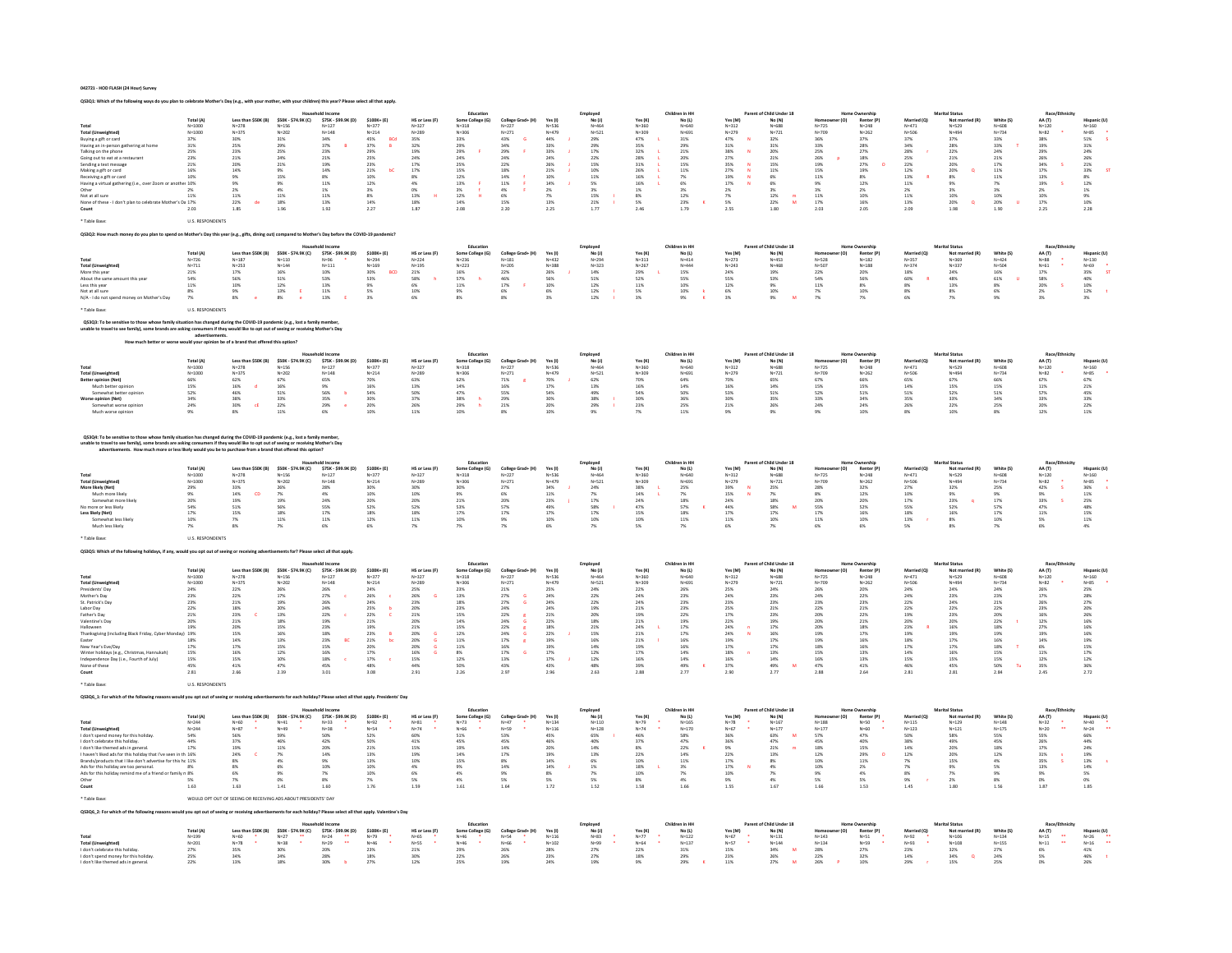| Ads for this holiday remind me of a friend or family n 20%<br>I haven't liked ads for this holiday that I've seen in th 19%<br>Brands/products that I like don't advertise for this hc 14%<br>Other<br>Count                                                                                                                                                                                                                                                                       | 6%<br>1.54                                                                                                                         | 16%<br>15%<br>$19%$<br>$13%$<br>1.52                                                                                                                                               | 169<br>15%<br>12%<br>$\frac{8\%}{7\%}$<br>1.28                                                                                                                      | 23%<br>12%<br>6%<br>21%<br>16%<br>1.57                                                                                                                                | 28%<br>28%<br>23%<br>23%<br>15%<br>2%<br>1.65                                                                                                                                        | 19%<br>22%<br>$\frac{25\%}{13\%}$<br>$\frac{8\%}{1.49}$                                                                                          | 31%<br>$\begin{array}{r} 16\% \\ 10\% \\ 9\% \\ 1\% \\ 1.42 \end{array}$                                                                           | 22%<br>22%<br>$\frac{18\%}{17\%}$<br>$\frac{9\%}{1.58}$                                                                                                                                    | 23)<br>21%<br>20%<br>20%<br>18%<br>4%<br>1.61                                                                                                                                                             | 20%<br>18%<br>$\begin{array}{r} 18\% \\ 18\% \\ 8\% \\ 8\% \end{array}$<br>1.44                                                                                                                             | 27%<br>25%<br>29%<br>18%<br>6%<br>1.55                                                            | 18%<br>16%<br>$\frac{13\%}{11\%}$<br>$\frac{5\%}{1.53}$                                                                                                 | 18%<br>33%<br>33%<br>26%<br>7%<br>7%                                                                                                               | 19%<br>20%<br>$12\%$<br>$8\%$<br>$5\%$<br>1.51                                                                                                                 | $\begin{array}{l} 23\% \\ 18\% \\ 14\% \\ 4\% \end{array}$<br>1.56                                                          | 11%<br>23%<br>23%<br>13%<br>9%<br>1.51                                                                                                                                                                                                         | 16%<br>22%<br>22%<br>13%<br>5%<br>1.41                                                                                                         | 23%<br>16%<br>16%<br>14%<br>6%<br>1.64                                                                                                                                     | 21%<br>$\begin{array}{r} 24\% \\ 13\% \\ 14\% \\ 7\% \\ 1.55 \end{array}$                                                              | 14%<br>$\begin{array}{r} 9\% \\ 53\% \\ 11\% \\ 13\% \\ 1.11 \end{array}$                                                                                                     | $\begin{array}{r} 34\% \\ 0\% \\ 29\% \\ 11\% \\ 0\% \\ 1.87 \end{array}$                                                              |
|------------------------------------------------------------------------------------------------------------------------------------------------------------------------------------------------------------------------------------------------------------------------------------------------------------------------------------------------------------------------------------------------------------------------------------------------------------------------------------|------------------------------------------------------------------------------------------------------------------------------------|------------------------------------------------------------------------------------------------------------------------------------------------------------------------------------|---------------------------------------------------------------------------------------------------------------------------------------------------------------------|-----------------------------------------------------------------------------------------------------------------------------------------------------------------------|--------------------------------------------------------------------------------------------------------------------------------------------------------------------------------------|--------------------------------------------------------------------------------------------------------------------------------------------------|----------------------------------------------------------------------------------------------------------------------------------------------------|--------------------------------------------------------------------------------------------------------------------------------------------------------------------------------------------|-----------------------------------------------------------------------------------------------------------------------------------------------------------------------------------------------------------|-------------------------------------------------------------------------------------------------------------------------------------------------------------------------------------------------------------|---------------------------------------------------------------------------------------------------|---------------------------------------------------------------------------------------------------------------------------------------------------------|----------------------------------------------------------------------------------------------------------------------------------------------------|----------------------------------------------------------------------------------------------------------------------------------------------------------------|-----------------------------------------------------------------------------------------------------------------------------|------------------------------------------------------------------------------------------------------------------------------------------------------------------------------------------------------------------------------------------------|------------------------------------------------------------------------------------------------------------------------------------------------|----------------------------------------------------------------------------------------------------------------------------------------------------------------------------|----------------------------------------------------------------------------------------------------------------------------------------|-------------------------------------------------------------------------------------------------------------------------------------------------------------------------------|----------------------------------------------------------------------------------------------------------------------------------------|
|                                                                                                                                                                                                                                                                                                                                                                                                                                                                                    |                                                                                                                                    |                                                                                                                                                                                    | WOULD OPT OUT OF SEEING OR RECEIVING ADS ABOUT VALENTINE'S DAY                                                                                                      |                                                                                                                                                                       |                                                                                                                                                                                      |                                                                                                                                                  |                                                                                                                                                    |                                                                                                                                                                                            |                                                                                                                                                                                                           |                                                                                                                                                                                                             |                                                                                                   |                                                                                                                                                         |                                                                                                                                                    |                                                                                                                                                                |                                                                                                                             |                                                                                                                                                                                                                                                |                                                                                                                                                |                                                                                                                                                                            |                                                                                                                                        |                                                                                                                                                                               |                                                                                                                                        |
|                                                                                                                                                                                                                                                                                                                                                                                                                                                                                    |                                                                                                                                    |                                                                                                                                                                                    |                                                                                                                                                                     |                                                                                                                                                                       |                                                                                                                                                                                      |                                                                                                                                                  |                                                                                                                                                    |                                                                                                                                                                                            |                                                                                                                                                                                                           |                                                                                                                                                                                                             |                                                                                                   |                                                                                                                                                         |                                                                                                                                                    |                                                                                                                                                                |                                                                                                                             |                                                                                                                                                                                                                                                |                                                                                                                                                |                                                                                                                                                                            |                                                                                                                                        |                                                                                                                                                                               |                                                                                                                                        |
| Total<br><b>Total (Unweighted)</b><br>I don't celebrate this holiday<br>I don't spend money for this holiday<br>don't like themed ads in general.<br>I haven't liked ads for this holiday that I've seen in th 14%<br>Brands/products that I like don't advertise for this hc 13%<br>Ads for this holiday remind me of a friend or family n 10%<br>Ads for this holiday are too pers<br>Other<br>Count                                                                             | Total (A<br>$N = 229$<br>N=229<br>N=210<br>51%<br>40%<br>24%<br>6%<br>5%<br>1.63                                                   | Less than \$50K (B)<br>N=59<br>N=77<br>51%<br>47%<br>24%<br>19%<br>19%<br>11%<br>$12\%$<br>$\frac{6\%}{1.89}$                                                                      | \$50K - \$74.9K (C)<br>N=30<br>N=39<br>S5%<br>37%<br>20%<br>11%<br>2%<br>0%<br>3%<br>7%<br>1.35<br>WOULD OPT OUT OF SEEING OR RECEIVING ADS ABOUT ST. PATRICK'S DAY | \$75K - \$99.9K (D)<br>N=33<br>N=32<br>42%<br>53%<br><b>23%</b><br>11%<br>11%<br>12%<br>12%<br>15%<br>15%<br><b>c</b><br>$\mathbf{E}$                                 | \$100K+ (E)<br>$N=91$<br>$N=47$<br>55%<br>32%<br>$27%$<br>11%<br>14%<br>14%<br>3%<br>1%<br>1%<br>1.58                                                                                | HS or Less (F)<br>N=74<br>N=58<br>42%<br>46%<br>$25%$<br>$12%$<br>$\begin{array}{r} 12.4 \\ 14\% \\ 5\% \\ 6\% \\ 8\% \end{array}$<br>1.56       | Some College (G)<br>$N=58$<br>$N=54$<br>$50%$<br>39%<br>21%<br>16%<br>17%<br>17%<br>12%<br>4%<br>4%<br>1.72                                        | $\begin{array}{ll} \textbf{Collect Grad+ (H)} \\ \mathsf{N=62} & \bullet \\ \mathsf{N=63} & \bullet \\ \textbf{57\%} & \end{array}$<br>39%<br>16%<br>15%<br>14%<br>16%<br>5%<br>2%<br>1.65 | Yes (I)<br>$N = 128$<br>$N=101$<br>47%<br>39%<br>26%<br>17%<br>15%<br>13%<br>10%<br>3%<br>1.70                                                                                                            | Employed<br>No (J)<br>$N = 101$<br>$N = 105$<br>55%<br>42%<br>21%<br>9%<br>11%<br>$\begin{array}{r} 6\% \\ 2\% \\ 8\% \end{array}$<br>1.55                                                                  | Yes (K)<br>N=85<br>N=60<br>42%<br>36%<br>36%<br>19%<br>21%<br>16%<br>8%<br>9%<br>1.59             | Children in HI<br>No (L)<br>$N = 144$<br>N=150<br>56%<br>43%<br>27%<br>$\begin{array}{r} 16\% \\ 9\% \\ 6\% \\ 5\% \\ 3\% \\ 1.66 \end{array}$          | Yes (M)<br>N=70<br>N=53<br>37%<br>36%<br>36%<br>14%<br>25%<br>20%<br>25%<br>20%<br>9%<br>10%<br>$\boldsymbol{\mathsf{N}}$<br>$\overline{a}$        | nt of Child Under 18<br>No (N)<br>$N = 159$<br>$N=157$<br>57%<br>$^{42\%}_{28\%}$<br>$\mathbf{r}$<br>15%<br>8%<br>5%<br>5%<br>3%<br>1.63                       | $N = 169$<br>N=169<br>N=153<br>59%<br>45%<br>45%<br>11%<br>10%<br>10%<br>4%<br>5%<br>1.65                                   | Renter (P)<br>N=56<br>N=52<br>29%<br>30%<br>35%<br>35%<br>16%<br>25%<br>11%<br>11%<br>$\frac{6\%}{1.63}$                                                                                                                                       | Married (Q<br>$\begin{array}{l} N{=}104\\ N{=}102\\ 52\%\\ 38\%\\ 18\%\\ 10\%\\ 7\%\\ 4\%\\ 4\%\\ 4\%\\ 4\%\\ 1.42 \end{array}$                | Marital Statu<br>Not ma<br>$N = 125$<br>$N = 108$<br>49%<br>42%<br>29%<br>17%<br>$\begin{array}{r} 177 \\ 19\% \\ 11\% \\ 8\% \\ 6\% \\ 1.81 \end{array}$                  | White (S)<br>$N = 127$<br>$N = 146$<br>55%<br>40%<br>$\begin{array}{r} 20\% \\ 13\% \\ 10\% \\ 11\% \\ 4\% \\ 6\% \\ 1.59 \end{array}$ | AA (T)<br>$N = 31$<br>$N=22$<br>$52%$<br>$51%$<br>$20%$<br>19%<br>14%<br>14%<br>12%<br>12%<br>1.87                                                                            | Hispanic (U)<br>N=43<br>N=22<br>29%<br>39%<br>39%<br>45%<br>45%<br>27%<br>16%<br>7%<br>0%<br>1.75                                      |
|                                                                                                                                                                                                                                                                                                                                                                                                                                                                                    |                                                                                                                                    |                                                                                                                                                                                    |                                                                                                                                                                     |                                                                                                                                                                       |                                                                                                                                                                                      |                                                                                                                                                  |                                                                                                                                                    |                                                                                                                                                                                            |                                                                                                                                                                                                           |                                                                                                                                                                                                             |                                                                                                   |                                                                                                                                                         |                                                                                                                                                    |                                                                                                                                                                |                                                                                                                             |                                                                                                                                                                                                                                                |                                                                                                                                                |                                                                                                                                                                            |                                                                                                                                        |                                                                                                                                                                               |                                                                                                                                        |
| <b>Total (Unweighted)</b><br>I don't celebrate this holiday<br>don't spend money for this holiday<br>don't like themed ads in general.<br>Ads for this holiday remind me of a friend or fa<br>Ads for this holiday are too personal.<br>Brands/products that I like don't advertise for this hc 12%<br>I haven't liked ads for this holiday that I've seen in th 11%<br>Other                                                                                                      | <b>Total (A</b><br>$N = 176$<br>$N = 156$<br>31%<br>28%<br>27%<br>$\begin{array}{c} 1.7\% \\ 1.2\% \end{array}$<br>13%<br>$1.51\,$ | Less than \$50K (B)<br>N=38<br>N=53<br>29%<br>32%<br>24%<br>23%<br>25%<br>15%<br>17%<br>10%<br>1.74                                                                                | \$50K - \$74.9K (C)<br>N=20<br>N=26<br>32%<br>17%<br>33%<br>$\ddot{\phantom{a}}$<br>14%<br>9%<br>3%<br>10%<br>8%<br>1.27                                            | $$75K - $99.9K (D)$<br>$N=29$<br>$N=29$<br>$23\%$<br>$31\%$<br>26%<br>7%<br>12%<br>7%<br>7%<br>1.21                                                                   | \$100K+ (E)<br>N=78<br>N=78<br>N=39<br>37%<br>28%<br>30%<br>19%<br>6%<br>14%<br>12%<br>16%<br>1.62                                                                                   | HS or Less (F)<br>$N = 66$<br>$N = 47$<br>19%<br>27%<br>24%<br>19%<br>14%<br>9%<br>10%<br>23%<br><b>G</b><br>1.44                                | Some College (G)<br>$N = 35$<br>$N = 32$<br>39%<br>33%<br>25%<br>15%<br>14%<br>21%<br>21%<br>12%<br>0%<br>1.60                                     | College Grad+ (H<br>$N = 40$<br>$N = 45$<br>42%<br>$\frac{28\%}{27\%}$<br>20%<br>10%<br>15%<br>16%<br>9%<br>1.65                                                                           | Yes(1)<br>$N=102$<br>$N=78$<br>33%<br>26%<br>30%<br>19%<br>15%<br>11%<br>14%<br>11%<br>1.58                                                                                                               | Employed<br>No (J)<br>N=74<br>N=78<br>220<br>27%<br>32%<br>23%<br>15%<br>9%<br>12%<br>8%<br>15%<br>1.41                                                                                                     | Yes $(K)$<br>$N = 77$<br>$N = 53$<br>21%<br>15%<br>20%<br>25%<br>16%<br>20%<br>13%<br>18%<br>1.48 | No (L)<br>N=99<br>N=103<br>38%<br>39%<br>33%<br>$11\%$<br>9%<br>5%<br>10%<br>8%<br>1.54                                                                 | Yes (M)<br>N=59<br>N=45<br>N=45<br>18%<br>17%<br>25%<br>20%<br>19%<br>18%<br>16%<br>18%<br>1.50                                                    | No (N)<br>$N=118$<br>$N=111$<br>37%<br>34%<br>29%<br>16%<br>$\begin{array}{l} 9\% \\ 8\% \\ 9\% \\ 10\% \end{array}$<br>1.52                                   | $N=135$<br>$N=112$<br>35%<br>30%<br>28%<br>12%<br>10%<br>$\begin{array}{l} 6\% \\ 12\% \\ 13\% \end{array}$<br>1.47         | Renter (P)<br>$N = 40$<br>$N = 41$<br>14%<br>26%<br>24%<br>33%<br>33%<br>21%<br>29%<br>11%<br>10%<br>ø<br>$\circ$<br>1.67                                                                                                                      | Married (O)<br>N=85<br>N=77<br>37%<br>25%<br>23%<br>11%<br>11%<br>$\begin{array}{l} 8\% \\ 8\% \\ 14\% \end{array}$<br>1.37                    | Not married (R)<br>$N = 91$<br>$N = 79$<br>25%<br>$31\%$<br>31%<br>23%<br>13%<br>$\begin{array}{c} 15\% \\ 15\% \\ 11\% \end{array}$<br>1.64                               | White (S)<br>N=100<br>N=111<br>32%<br>32%<br>$\begin{array}{r} 29\% \\ 16\% \\ 13\% \end{array}$<br>6%<br>10%<br>12%<br>1.51           | AA (T)<br>$N=17$<br>$N=11$<br>$\begin{array}{l} 26\% \\ 16\% \\ 21\% \end{array}$<br>$\begin{array}{r} 2\% \\ 4\% \\ 22\% \\ 8\% \\ 18\% \\ 1.18 \\ \end{array}$              | Hispanic (U)<br>N=30<br>N=16<br>24%<br>24%<br>41%<br>42%<br>28%<br>28%<br>28%<br>28%<br>12%<br>01%<br>1.81                             |
|                                                                                                                                                                                                                                                                                                                                                                                                                                                                                    |                                                                                                                                    | WOULD OPT OUT OF SEEING OR RECEIVING ADS AROUT FASTER                                                                                                                              |                                                                                                                                                                     |                                                                                                                                                                       |                                                                                                                                                                                      |                                                                                                                                                  |                                                                                                                                                    |                                                                                                                                                                                            |                                                                                                                                                                                                           |                                                                                                                                                                                                             |                                                                                                   |                                                                                                                                                         |                                                                                                                                                    |                                                                                                                                                                |                                                                                                                             |                                                                                                                                                                                                                                                |                                                                                                                                                |                                                                                                                                                                            |                                                                                                                                        |                                                                                                                                                                               |                                                                                                                                        |
|                                                                                                                                                                                                                                                                                                                                                                                                                                                                                    |                                                                                                                                    |                                                                                                                                                                                    |                                                                                                                                                                     |                                                                                                                                                                       |                                                                                                                                                                                      |                                                                                                                                                  |                                                                                                                                                    |                                                                                                                                                                                            |                                                                                                                                                                                                           |                                                                                                                                                                                                             |                                                                                                   |                                                                                                                                                         |                                                                                                                                                    |                                                                                                                                                                |                                                                                                                             |                                                                                                                                                                                                                                                |                                                                                                                                                |                                                                                                                                                                            |                                                                                                                                        |                                                                                                                                                                               |                                                                                                                                        |
| <b>Total (Unweighted)</b><br>Ads for this holiday re<br>I don't like themed ads in general.<br>Ads for this holiday are too person<br>I don't celebrate this holiday.<br>Brands/products that I like don't ad<br>Brands/products that I like don't advertise for this he 15%<br>I don't spend money for this holiday. (13%)<br>I haven't liked ads for this holiday that I've seen in th 12%                                                                                       | <b>Total (A)</b><br>$N = 232$<br>$N = 228$<br>n 33%<br>20%<br>16%<br>16%<br>$\frac{14\%}{1.39}$                                    | Less than \$50K (B)<br>$N=62$<br>$N=89$<br>$\frac{35\%}{21\%}$<br>$\begin{array}{l} 18\% \\ 15\% \end{array}$<br>$\begin{array}{l} 9\% \\ 17\% \\ 11\% \end{array}$<br>$16\%$ 1.42 | \$50K - \$74.9K (C)<br>N=26<br>N=36<br>12%<br>9%<br>14%<br>34%<br>26%<br>11%<br>10%<br>15%<br>1.32<br>$rac{\text{bDe}}{\text{BD}}$                                  | $$75K - $99.9K (D)$<br>$N=34$<br>$N=36$<br>$\frac{55\%}{12\%}$<br>$\alpha$<br>$\begin{array}{r} 14\% \\ 4\% \\ 1\% \\ 13\% \\ 10\% \end{array}$<br>19%<br>1.29        | \$100K+ (E)<br>$N = 97$<br>$N = 55$<br>$\begin{array}{r} 31\% \\ 25\% \\ 17\% \\ 16\% \\ 18\% \\ 11\% \\ 15\% \end{array}$<br>$\epsilon$<br>$\epsilon$<br>$\mathbf{d}$<br>9%<br>1.43 | HS or Less (F)<br>$N = 86$<br>$N = 72$<br>$33\%$<br>16%<br>7%<br>9%<br>$\begin{array}{l} 23\% \\ 8\% \\ 14\% \end{array}$<br>$\frac{20\%}{1.30}$ | Educatio<br>Some College (G)<br>$N=43$<br>$N=42$<br>$31\%$<br>$21\%$<br>19%<br>19%<br>13%<br>13%<br>10%<br>13%<br>13%                              | College Grad+ (H)<br>N=61<br>N=75<br>$38%$<br>$13%$<br>27%<br>20%<br>$\begin{array}{r} 12\% \\ 10\% \\ 12\% \end{array}$<br>13%<br>1.46                                                    | Yes (I)<br>$N=128$<br>$N = 116$<br>29%<br>19%<br>$\begin{array}{r} 19\% \\ 14\% \\ 17\% \\ 14\% \\ 18\% \\ 18\% \\ 12\% \\ 1.42 \end{array}$                                                              | Employed<br>No (J)<br>N=104<br>$N = 112$<br>$\begin{array}{l} 38\% \\ 21\% \end{array}$<br>$\begin{array}{l} 12\% \\ 18\% \end{array}$<br>$\begin{array}{r} 12\% \\ 12\% \\ 5\% \end{array}$<br>16%<br>1.34 | Yes (K)<br>N=86<br>N=72<br>27%<br>18%<br>19%<br>8%<br>19%<br>5%<br>14%<br>23%<br>1.33             | Children in HF<br>No (L)<br>N=146<br>$N = 156$<br>37%<br>21%<br>14%<br>20%<br>$\begin{array}{r} 12\% \\ 18\% \\ 11\% \end{array}$<br>$\frac{9\%}{1.42}$ | Yes (M)<br>$N=74$<br>$N = 69$<br>23%<br>15%<br>$\begin{array}{r} 20\% \\ 7\% \\ 16\% \\ 10\% \\ 19\% \\ 24\% \\ 1.34 \end{array}$                  | Parent of Child Under 18<br>$No(N)$<br>$N=158$<br>$N = 159$<br>38%<br>23%<br>$\begin{array}{r} 14\% \\ 20\% \\ 14\% \\ 14\% \\ 9\% \\ 9\% \\ 1.41 \end{array}$ | $N = 172$<br>$N = 161$<br>34%<br>20%<br>$\begin{array}{r} 15\% \\ 17\% \\ 17\% \\ 15\% \\ 13\% \\ 12\% \\ 1.43 \end{array}$ | <b>Jome Ownershi</b><br>Nenter (P)<br>Renter (P)<br>N=54<br>$N = 62$<br>$\frac{27\%}{23\%}$<br>$\begin{array}{l} 18\% \\ 10\% \end{array}$<br>$\begin{array}{l} 9\% \\ 7\% \\ 11\% \end{array}$<br>$\begin{array}{c} 22\% \\ 1.27 \end{array}$ | Married (O)<br>$N = 111$<br>$N = 120$<br>$\begin{array}{l} 30\% \\ 20\% \\ 20\% \\ 19\% \\ 12\% \\ 12\% \\ 12\% \\ 14\% \\ 1.39 \end{array}$   | <b>Marital Status</b><br>Mot mai<br>N=121<br>$N = 108$<br>20%<br>$\begin{array}{c} 12\% \\ 12\% \end{array}$<br>17%<br>17%<br>14%<br>12%<br>14%                            | White (S)<br>$N = 138$<br>$N = 167$<br>$\begin{array}{l} 35\% \\ 17\% \end{array}$<br>18%<br>20%<br>14%<br>14%<br>19%<br>9%<br>1.46    | Race/E<br>AA (T)<br>N=20<br>N=15<br>$\frac{25\%}{11\%}$<br>$\begin{array}{r} 13\% \\ 3\% \\ 31\% \\ 4\% \\ 14\% \\ 23\% \\ 1.24 \end{array}$                                  | Hispanic (U<br>N=45<br>N=26<br>$\begin{array}{r} 32\% \\ 27\% \\ 7\% \\ 8\% \\ 6\% \\ 13\% \\ 0\% \\ 23\% \\ 1.15 \end{array}$         |
|                                                                                                                                                                                                                                                                                                                                                                                                                                                                                    |                                                                                                                                    |                                                                                                                                                                                    | WOULD OPT OUT OF SEEING OR RECEIVING ADS ABOUT MOTHER'S DAY                                                                                                         |                                                                                                                                                                       |                                                                                                                                                                                      |                                                                                                                                                  |                                                                                                                                                    |                                                                                                                                                                                            |                                                                                                                                                                                                           |                                                                                                                                                                                                             |                                                                                                   |                                                                                                                                                         |                                                                                                                                                    |                                                                                                                                                                |                                                                                                                             |                                                                                                                                                                                                                                                |                                                                                                                                                |                                                                                                                                                                            |                                                                                                                                        |                                                                                                                                                                               |                                                                                                                                        |
|                                                                                                                                                                                                                                                                                                                                                                                                                                                                                    |                                                                                                                                    |                                                                                                                                                                                    |                                                                                                                                                                     |                                                                                                                                                                       |                                                                                                                                                                                      |                                                                                                                                                  |                                                                                                                                                    |                                                                                                                                                                                            |                                                                                                                                                                                                           |                                                                                                                                                                                                             |                                                                                                   |                                                                                                                                                         |                                                                                                                                                    |                                                                                                                                                                |                                                                                                                             |                                                                                                                                                                                                                                                |                                                                                                                                                |                                                                                                                                                                            |                                                                                                                                        |                                                                                                                                                                               |                                                                                                                                        |
| Total (Un<br>Ads for this holiday remind me of a friend or family n 36%<br>Aus not into interest ethis holiday.<br>1 don't celebrate this holiday.<br>1 don't like thermed ads in general.<br>24% Ads for this holiday are too personal.<br>24% Ads for this holiday are too personal.<br>199% Brands/products that<br>haven't liked ads for this holiday that I've seen in th 9%                                                                                                  | Total (A)<br>$N = 209$<br>$N = 205$<br>1.52                                                                                        | Less than \$50K (B)<br>N=65<br>N=86<br>29%<br>29%<br>29%<br>24%<br>16%<br>6%<br>CD<br>10%<br>13%<br><b>e</b><br>1.45                                                               | \$50K - \$74.9K (C)<br>$N=20$<br>$N=29$<br>$22%$<br>$36%$<br>$25%$<br>÷<br>$\begin{array}{r} 7\% \\ 10\% \\ 3\% \\ 4\% \\ 12\% \end{array}$<br>1.19                 | \$75K - \$99.9K (D)<br>N=28<br>N=29<br>45%<br>35%<br>21%<br>2%<br>9%<br>$7\%$<br>2%<br>10%<br>1.30                                                                    | \$100K+ (E)<br>N=84<br>N=49<br>46%<br>$\epsilon$<br>20%<br>33%<br>24%<br>23%<br>17%<br>cD<br>$\begin{array}{r} 11\% \\ 1\% \\ 1.74 \end{array}$                                      | HS or Less (F)<br>N=69<br>N=55<br>32%<br>29%<br>17%<br>$\substack{21\% \\ 14\%}$<br>16%<br>5%<br>13%<br>1.48                                     | Educatio<br>N=45<br>34%<br>$\frac{24\%}{26\%}$<br>8%<br>10%<br>10%<br>15%<br>9%<br>1.37                                                            | College Grad+ (H<br>N=51<br>N=64<br>44%<br>25%<br>23%<br>33%<br>22%<br>G<br>7%<br>5%<br>8%<br>1.67                                                                                         | Yes (I)<br>$N = 114$<br>$N = 101$<br>36%<br>30%<br>30%<br>24%<br>19%<br>19%<br>13%<br>5%<br>1.68                                                                                                          | Employed<br>No (J)<br>$N = 95$<br>N=104<br>37%<br>$\begin{array}{c} 21\% \\ 18\% \end{array}$<br>13%<br>15%<br>10%<br>4%<br>15%<br>1.33                                                                     | Yes (K)<br>$N = 68$<br>N=56<br>40%<br>18%<br>28%<br>26%<br>7%<br>19%<br>3%<br>3%<br>1.51          | Children in HF<br>No (L)<br>$N = 141$<br>$N = 1.45$<br>35%<br>30%<br>23%<br>15%<br>23%<br>7%<br>12%<br>9%<br>1.52                                       | Yes (M)<br>$N = 53$<br>N=50<br>33%<br>18%<br>26%<br>32%<br>9%<br>9%<br>10%<br>11%<br>1.54                                                          | Parent of Child Under 18<br>$\mathsf{No}\left(\mathsf{N}\right)$<br>$N = 156$<br>$N=155$<br>38%<br>28%<br>24%<br>15%<br>20%<br>9%<br>9%<br>9%<br>1.51          | $N = 146$<br>N-140<br>N=139<br>42%<br>32%<br>26%<br>18%<br>18%<br>12%<br>7%<br>7%<br>1.63                                   | Home Ownershi<br>Renter (P)<br>$N = 55$<br>$N=50$<br>$N=60$<br>$26%$<br>$12%$<br>$21%$<br>$\begin{array}{l} 15\% \\ 15\% \end{array}$<br>9%<br>15%<br>17%<br>1.30                                                                              | Married (Q<br>N=88<br>N=97<br>42%<br>22%<br>29%<br>18%<br>17%<br>17%<br>6%<br>6%<br>1.54                                                       | <b>Marital Status</b><br>Not may<br>$N = 121$<br>$N = 108$<br>33%<br>29%<br>21%<br>$\substack{20\% \\ 17\%}$<br>$\begin{array}{c} 9\% \\ 11\% \\ 12\% \end{array}$<br>1.51 | White (S)<br>$N = 121$<br>N=146<br>42%<br>24%<br>25%<br>$\begin{array}{r} 20\% \\ 21\% \\ 9\% \\ 11\% \\ \end{array}$<br>9%<br>1.63    | Race/Et<br>AA (T)<br>$N=20$<br>$\begin{array}{c} N=17 \\ 33\% \end{array}$<br>$\frac{33\%}{0\%}$<br>$\begin{array}{r} 13\% \\ 13\% \\ 0\% \\ 8\% \\ 13\% \end{array}$<br>1.17 | Hispanic (U)<br>N=42<br>N=23<br>28%<br>20%<br>27%<br>27%<br>S%<br>6%<br>5%<br>5%<br>15%<br>15%                                         |
|                                                                                                                                                                                                                                                                                                                                                                                                                                                                                    |                                                                                                                                    |                                                                                                                                                                                    | T OUT OF SEEING OR RECEIVING ADS ABOUT FATHER'S DAY                                                                                                                 |                                                                                                                                                                       |                                                                                                                                                                                      |                                                                                                                                                  |                                                                                                                                                    |                                                                                                                                                                                            |                                                                                                                                                                                                           |                                                                                                                                                                                                             |                                                                                                   |                                                                                                                                                         |                                                                                                                                                    |                                                                                                                                                                |                                                                                                                             |                                                                                                                                                                                                                                                |                                                                                                                                                |                                                                                                                                                                            |                                                                                                                                        |                                                                                                                                                                               |                                                                                                                                        |
|                                                                                                                                                                                                                                                                                                                                                                                                                                                                                    |                                                                                                                                    |                                                                                                                                                                                    |                                                                                                                                                                     |                                                                                                                                                                       |                                                                                                                                                                                      |                                                                                                                                                  |                                                                                                                                                    |                                                                                                                                                                                            |                                                                                                                                                                                                           |                                                                                                                                                                                                             |                                                                                                   |                                                                                                                                                         |                                                                                                                                                    |                                                                                                                                                                |                                                                                                                             |                                                                                                                                                                                                                                                |                                                                                                                                                |                                                                                                                                                                            |                                                                                                                                        |                                                                                                                                                                               |                                                                                                                                        |
| Total<br>Total (Unweighted)<br>I don't spend money for this holiday.<br>I don't celebrate this holiday.<br>I don't like themed ads in general<br>Brands/products that I like don't advertise for this hc 19%<br>Ads for this holiday remind me of a friend or family n 14%<br>haven't liked ads for this holiday that I've seen in th 10%<br>Ads for this holiday are too personal.<br>Other                                                                                       | Total (A<br>$N=147$<br>$N=140$<br>33%<br>22%<br>20%<br>$\frac{9\%}{16\%}$<br>1.44                                                  | Less than \$50K (B)<br>N=42<br>N=56<br>$\frac{41\%}{18\%}$<br>19%<br>18%<br>15%<br>16%<br>21%<br><b>Ce</b><br>11%<br>1.60                                                          | \$50K - \$74.9K (C)<br>$N = 16$<br>$N = 23$<br>$\mathbb{Z}$<br>$31\%$ 43%<br>$\begin{array}{r} 17\% \\ 12\% \\ 7\% \\ 5\% \\ 0\% \end{array}$<br>5%<br>1.21         | \$75K - \$99.9K (D)<br>$N = 23$<br>$N = 23$<br>$\begin{array}{l} 43\% \\ 15\% \end{array}$<br>23%<br>28%<br>17%<br>$\begin{array}{l} 14\% \\ 12\% \end{array}$<br>26% | $$100K+ (E)$<br>N=63<br>N=33<br>26%<br>22%<br>21%<br>19%<br>13%<br>$\frac{7\%}{4\%}$<br>18%                                                                                          | HS or Less (F)<br>N=51<br>N=45<br>46%<br>25%<br>$\begin{array}{l} 12\% \\ 11\% \\ 5\% \end{array}$<br>13%<br>9%<br>25%                           | Some College (G)<br>N=39<br>N=31<br>¥<br>32%<br>15%<br>18%<br>36%<br>22%<br>fH<br>$\begin{array}{l} 4\% \\ 18\% \end{array}$<br>20%<br>1.65        | College Grad+ (H)<br>$N = 29$<br>$N = 34$<br>24%<br>$18\%$<br>$\begin{array}{c} 20\% \\ 4\% \\ 17\% \end{array}$<br>7%<br>5%<br>8%<br>1.05                                                 | Yes (I)<br>N=93<br>N=74<br>29%<br>16%<br>23%<br>24%<br>24%<br>$\frac{8\%}{11\%}$<br>18%<br>1.49                                                                                                           | Employed<br>No (J)<br>N=54<br>N=66<br>41%<br>32%<br>14%<br>$\frac{12\%}{1\%}$<br>14%<br>8%<br>15%<br>1.36                                                                                                   | Yes(K)<br>N=57<br>N=47<br>13%<br>9%<br>16%<br>27%<br>21%<br>15%<br>15%<br>22%<br>1.38             | No (L)<br>N=90<br>N=93<br>46%<br>29%<br>22%<br>15%<br>9%<br>7%<br>6%<br>13%<br>1.48                                                                     | Yes (M)<br>$\begin{array}{r} \mathsf{N}{=}49 \\ \mathsf{N}{=}41 \\ 13\% \\ 6\% \\ 17\% \\ 25\% \\ 24\% \\ 11\% \\ 15\% \end{array}$<br>23%<br>1.34 | No (N)<br>N=99<br>N=99<br>×<br>43%<br>29%<br>22%<br>17%<br>9%<br><b>Ad</b><br>10%<br>6%<br>13%<br>1.45                                                         | (0)<br>Hoheon<br>N=113<br>N=99<br>35%<br>25%<br>25%<br>19%<br>18%<br>10%<br>5%<br>9%<br>17%<br>1.39                         | Renter (P)<br>N=32<br>N=38<br>$\begin{array}{l} 24\% \\ 11\% \end{array}$<br>24%<br>25%<br>27%<br>29%<br>29%<br>$\ddot{\circ}$<br>14%                                                                                                          | Married (Q)<br>N=69<br>N=67<br>22%<br>20%<br>20%<br>18%<br>15%<br>5%<br>5%<br>19%<br>1.26                                                      | Not mar<br>$N = 78$<br>$N = 73$<br>$\frac{43\%}{23\%}$<br>$\begin{array}{r} 22\% \\ 19\% \\ 12\% \end{array}$<br>$\begin{array}{l} 14\% \\ 13\% \end{array}$<br>14%        | White (S)<br>N=89<br>N=100<br>38%<br>24%<br>19%<br>16%<br>9%<br>9%<br>6%<br>14%<br>1.35                                                | AA (T)<br>$N=15$<br>$N=10$<br>$\mathbb{Z}$<br>$\frac{35\%}{3\%}$<br>19%<br>17%<br>54%<br>54%<br>10%<br>22%<br>$\mathbf{u}$<br>1.93                                            | Hispanic (U)<br>$N=19$<br>$N=12$<br>$\begin{array}{r} 22\% \\ 22\% \\ 36\% \\ 37\% \\ 17\% \\ 24\% \\ 28\% \\ 0\% \\ 1.87 \end{array}$ |
|                                                                                                                                                                                                                                                                                                                                                                                                                                                                                    |                                                                                                                                    |                                                                                                                                                                                    | WOULD OPT OUT OF SEEING OR RECEIVING ADS ABOUT INDEPENDENCE DAY                                                                                                     |                                                                                                                                                                       |                                                                                                                                                                                      |                                                                                                                                                  |                                                                                                                                                    |                                                                                                                                                                                            |                                                                                                                                                                                                           |                                                                                                                                                                                                             |                                                                                                   |                                                                                                                                                         |                                                                                                                                                    |                                                                                                                                                                |                                                                                                                             |                                                                                                                                                                                                                                                |                                                                                                                                                |                                                                                                                                                                            |                                                                                                                                        |                                                                                                                                                                               |                                                                                                                                        |
|                                                                                                                                                                                                                                                                                                                                                                                                                                                                                    |                                                                                                                                    |                                                                                                                                                                                    |                                                                                                                                                                     |                                                                                                                                                                       | all that annly. Labor Day                                                                                                                                                            |                                                                                                                                                  |                                                                                                                                                    |                                                                                                                                                                                            |                                                                                                                                                                                                           |                                                                                                                                                                                                             |                                                                                                   |                                                                                                                                                         |                                                                                                                                                    |                                                                                                                                                                |                                                                                                                             |                                                                                                                                                                                                                                                |                                                                                                                                                |                                                                                                                                                                            |                                                                                                                                        |                                                                                                                                                                               |                                                                                                                                        |
| <b>Total (Unweighted</b><br>$\begin{array}{r} \mathsf{N} = \angle \mathsf{U} \\ 38\% \\ 34\% \\ 25\% \\ \end{array}$ rtise for this he<br>12%<br>1<br>don't celebrate this ho<br>I don't spend money for this holiday<br>don't like themed ads in general.<br>Brands/products that I like don't adver<br>haven't liked ads for this holiday that I've seen in th 11%<br>ds for this holiday are too personal<br>Ads for this holiday remind me of a friend or family n 7%<br>Other | <b>Total (A)</b><br>$N = 220$<br>$N = 207$<br>7%<br>1.43                                                                           | Less than \$50K (B)<br>N=51<br>N=70<br>29%<br>29%<br>42%<br>20%<br>18%<br>9%<br>6%<br>$9\%$<br>9%<br>1.42                                                                          | $$50K - $74.9K (C)\nN=30\nN=42$<br>57%<br>57%<br>42%<br>18%<br>8%<br>BD<br>13%<br>$3\%$<br>$3\%$<br>$3\%$<br>1.52<br>OF SEEING OR RECEIVING ADS ABOUT LABOR DA      | $$75K \cdot $99.9K (D)$<br>$N=31$<br>$N=36$<br>28%<br>43%<br>14%<br>9%<br>2%<br>13%<br>5%<br>6%<br>1.21                                                               | \$100K+ (E)<br>$N=96$<br>$N=48$<br>40%<br>26%<br>34%<br>9%<br>14%<br>11%<br>11%<br>10%<br>5%<br>1.49                                                                                 | HS or Less (F)<br>N=65<br>N=61<br>N=61<br>$\sqrt{ }$<br>39%<br>39%<br>34%<br>22%<br>17%<br>7%<br>8%<br>3%<br>10%<br>1.40                         | Education<br>Some College (G)<br>$N=72$<br>$N=60$<br>49%<br>36%<br>18%<br>8%<br>8%<br>13%<br>$\bar{\mathbf{H}}$<br>$3\%$<br>$4\%$<br>$2\%$<br>1.31 | $N=55$<br>$N=58$<br>25%<br>33%<br>26%<br>16%<br>5%<br>18%<br>17%<br>12%<br>1.53<br>G<br>fg                                                                                                 | $\begin{array}{c} \mathsf{Yes}\left(\mathsf{I}\right) \\ \mathsf{N}{=}131 \end{array}$<br>$N = 103$<br>$\begin{array}{r} 34\% \\ 31\% \\ 25\% \\ 15\% \\ 14\% \\ 10\% \\ 10\% \\ 6\% \\ 1.46 \end{array}$ | Employed<br>No (J)<br>N=90<br>$N = 104$<br>44%<br>$\begin{array}{r} 40\% \\ 24\% \\ 7\% \\ 5\% \\ 6\% \\ 4\% \end{array}$<br>8%<br>1.38                                                                     | Yes (K)<br>N=76<br>N=64<br>22%<br>13%<br>29%<br>15%<br>13%<br>15%<br>15%<br>14%<br>14%            | Children in HH<br>$No (L)$<br>$N=144$<br>$N = 143$<br>47%<br>46%<br>22%<br>10%<br>9%<br>5%<br>3%<br>3%<br>3%<br>1.46                                    | Yes (M)<br>Yes (Im<br>N=78<br>N=60<br>24%<br>16%<br>28%<br>15%<br>15%<br>8%<br>19%<br>19%<br>14%<br>1.38                                           | Parent of Child Under 18<br>$No(N)$<br>$N=142$<br>$N = 147$<br>46%<br>44%<br>23%<br>10%<br>M<br>M<br>12%<br>3%<br>3%<br>3%<br>1.45                             | $N = 159$<br>$N = 147$<br>43%<br>34%<br>25%<br>9%<br>7%<br>7%<br>10%<br>8%<br>6%<br>1.43                                    | Renter (P)<br>N=53<br>N=54<br>$\begin{array}{r} 30\% \\ 31\% \\ 22\% \\ 17\% \\ 22\% \\ 5\% \\ 6\% \\ 10\% \\ 1.42 \end{array}$                                                                                                                | Married (O<br>N=104<br>N=104<br>N=105<br>$\begin{array}{r} 33\% \\ 33\% \\ 26\% \\ 10\% \\ 8\% \\ 10\% \\ 10\% \\ 10\% \\ 1.38 \\ \end{array}$ | <b>Marital Status</b><br>$\begin{array}{c}\n\text{Not } m \\ \hline\nN = 116\n\end{array}$<br>$N = 102$<br>43%<br>35%<br>23%<br>13%<br>13%<br>7%<br>5%<br>6%<br>1.46       | White IS<br>$N = 134$<br>$N = 152$<br>38%<br>$\begin{array}{r} 40\% \\ 30\% \\ 8\% \\ 13\% \\ 6\% \\ 6\% \\ 7\% \\ 1.50 \end{array}$   | Race/I<br>AA (T)<br>$N=28$<br>$N=18$<br>$\ddot{\phantom{1}}$<br>35%<br>$\begin{array}{r} 27\% \\ 15\% \\ 5\% \\ 4\% \\ 0\% \\ 0\% \\ 22\% \\ 1.08 \end{array}$                | Hispanic (U<br>N=31<br>$N=19$<br>32%<br>30%<br>22%<br>23%<br>12%<br>11%<br>15%<br>0%<br>1.50                                           |
|                                                                                                                                                                                                                                                                                                                                                                                                                                                                                    |                                                                                                                                    |                                                                                                                                                                                    |                                                                                                                                                                     |                                                                                                                                                                       |                                                                                                                                                                                      |                                                                                                                                                  |                                                                                                                                                    |                                                                                                                                                                                            |                                                                                                                                                                                                           |                                                                                                                                                                                                             |                                                                                                   |                                                                                                                                                         |                                                                                                                                                    |                                                                                                                                                                |                                                                                                                             |                                                                                                                                                                                                                                                |                                                                                                                                                |                                                                                                                                                                            |                                                                                                                                        |                                                                                                                                                                               |                                                                                                                                        |
|                                                                                                                                                                                                                                                                                                                                                                                                                                                                                    |                                                                                                                                    |                                                                                                                                                                                    |                                                                                                                                                                     |                                                                                                                                                                       |                                                                                                                                                                                      |                                                                                                                                                  |                                                                                                                                                    |                                                                                                                                                                                            |                                                                                                                                                                                                           | Employed<br>No (J)                                                                                                                                                                                          |                                                                                                   | Children in HF                                                                                                                                          |                                                                                                                                                    | arent of Child Under 18                                                                                                                                        |                                                                                                                             |                                                                                                                                                                                                                                                |                                                                                                                                                | Marital Statu                                                                                                                                                              |                                                                                                                                        | Race/E                                                                                                                                                                        |                                                                                                                                        |